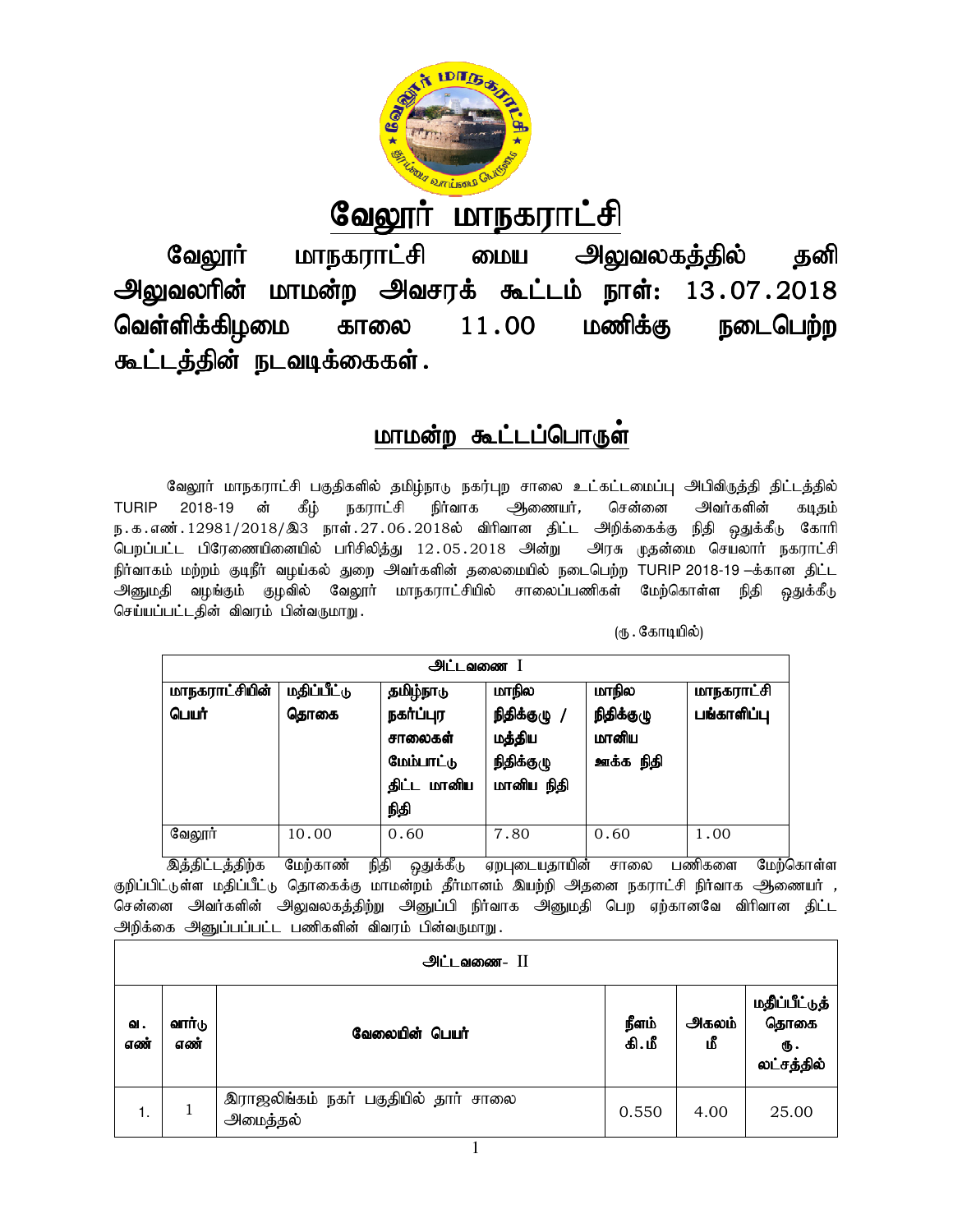| 2.  | $\overline{2}$ | பல்லிகுப்பம் மெயின் ரோடு தார் சாலை அமைத்தல்                                               | 0.600 | 4.00  | 30.00  |
|-----|----------------|-------------------------------------------------------------------------------------------|-------|-------|--------|
| 3.  | $\overline{4}$ | வசந்தபுரம் மற்றும் காமராஜர் நகர் தார் சாலை<br>அமைத்தல்                                    | 0.550 | 4.00  | 25.00  |
| 4.  | 8              | வைபவ் நகர் பகுதியில் தார் சாலை அமைத்தல்                                                   | 0.500 | 5.00  | 30.00  |
| 5.  | $\overline{7}$ | துரை நகர் பகுதியில் தார் சாலை அமைத்தல்                                                    | 0.500 | 4.00  | 25.00  |
| 6.  | 9              | காந்திநகர் 1வது கிழக்கு மெயின் ரோடு தார் சாலை<br>அமைத்தல்                                 | 0.450 | 6.00  | 25.00  |
| 7.  | 11             | ஆர்.எம்.ஸ். காலானி பகுதியில் தார் சாலை<br>அமைத்தல்                                        | 0.400 | 5.00  | 20.00  |
| 8.  | 13             | சத்யா நகர் பகுதிகளில் தார் சாலை அமைத்தல்                                                  | 0.450 | 4.50  | 20.00  |
|     |                | மொத்தம்                                                                                   |       |       | 200.00 |
| 9.  | 12             | காந்திநகர் 1வது மேற்கு மெயின் ரோடு தார் சாலை<br>அமைத்தல்                                  | 0.450 | 6.00  | 30.00  |
| 10. | 15             | சக்தி நகர் பகுதியில் தார் சாலை அமைத்தல்                                                   | 0.450 | 5.00  | 20.00  |
| 11. | 16             | காகிதப்பட்டரை எல். ஐ. சி. காலனி தார் சாலை<br>அமைத்தல்                                     | 0.500 | 4.50  | 25.00  |
| 12. | 16             | எல். ஐ. சி. காலனி முதல் தேசிய நெடுஞ்சாலை ரோடு<br>வரை தார் சாலை அமைத்தல்                   | 0.500 | 5.00  | 28.00  |
| 13. | 16             | கருவாட்டு மண்டி தெருவில் தார் சாலை அமைத்தல்                                               | 0.450 | 5.00  | 25.00  |
| 14. | 17             | தென்றல் நகர் விரிவு பகுதியில் தார் சாலை<br>அமைத்தல்                                       | 0.500 | 5.00  | 28.00  |
| 15. | 19             | நேதாஜி போஸ் மெயின் ரோடு பகுதியில் தார்<br>சாலை அமைத்தல்                                   | 0.400 | 5.00  | 23.00  |
| 16. | 30             | சைதாபேட்டை, பி.டி.சி. ரோடு பகுதியில் தார்<br>சாலை அமைத்தல்                                | 0.400 | 4.50  | 21.00  |
|     |                | மொத்தம்                                                                                   |       |       | 200.00 |
| 17. | 21             | அலமேலுமங்காபுரம், வெங்கடாபுரம் சாலை தார்<br>சாலை அமைத்தல்                                 | 0.500 | 5.00  | 25.00  |
| 18. | 18             | குறிஞ்சி நகர் பூங்கா தெரு மற்றும் குறிஞ்சி நகர் 1வது<br>தெரு பகுதியில் தார் சாலை அமைத்தல் | 0.400 | 10.00 | 43.00  |
| 19. | 19             | தாட்கோ நகர் பகுதியில் தார் சாலை அமைத்தல்                                                  | 0.300 | 4.00  | 16.00  |
| 20. | 20             | ஹரி ஓம் நகர் பகுதியில் தார் சாலை அமைத்தல்                                                 | 0.300 | 4.50  | 16.00  |
| 21. | 34             | மாசிலாமணி தெருவில் தார் சாலை மற்றும் மழைநீர்<br>வடிகால் அமைத்தல்                          | 0.500 | 5.00  | 35.00  |
| 22. | 35             | தோல்கிடங்கு தெருவில் தார் சாலை அமைத்தல்                                                   | 0.300 | 5.00  | 20.00  |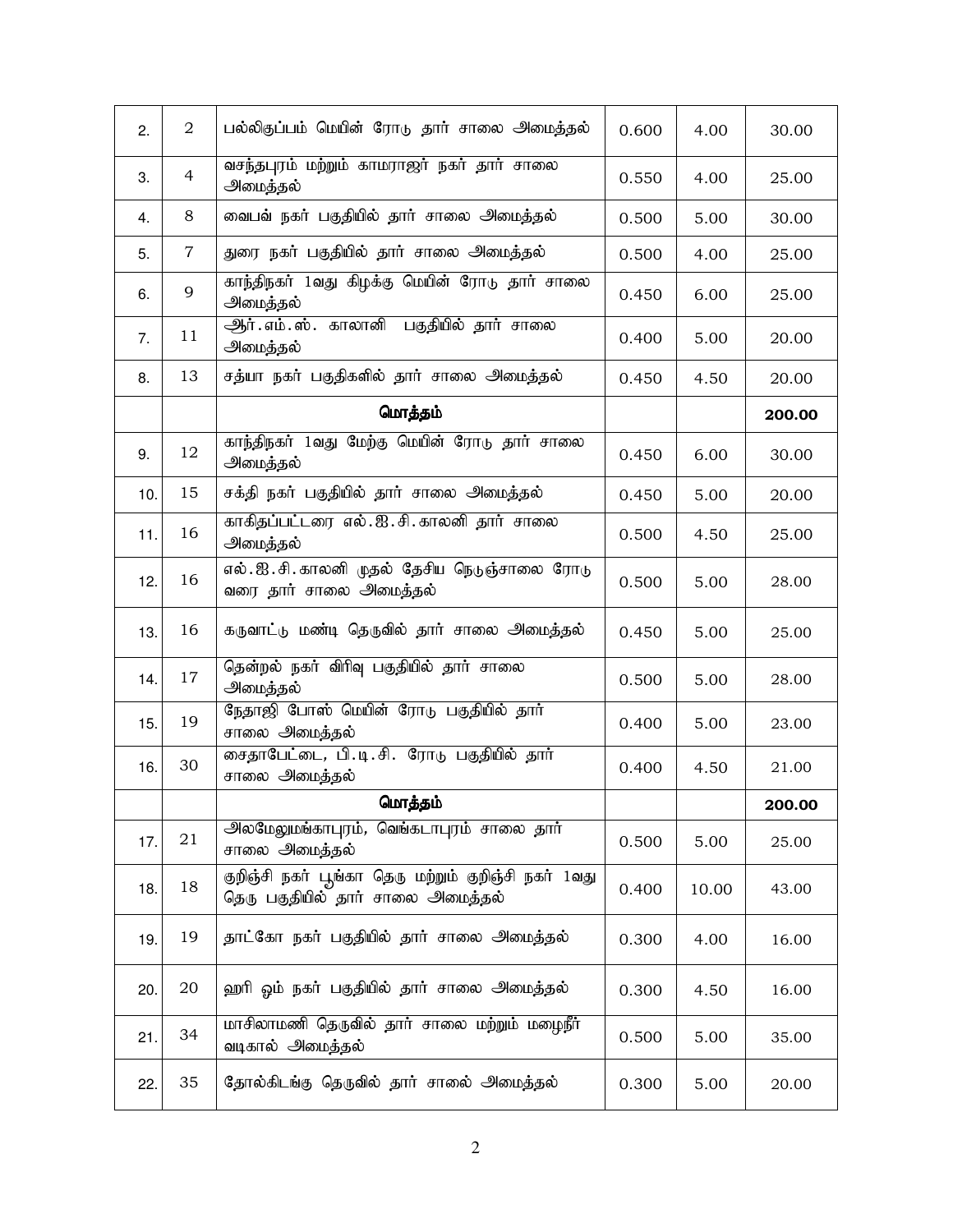| 23. | 33              | வேப்பமரம் தெரு பகுதியில் தார் சாலை அமைத்தல்                                    | 0.300  | 8.00  | 25.00   |
|-----|-----------------|--------------------------------------------------------------------------------|--------|-------|---------|
| 24. | 36              | திருப்பூர் குமரன் தெரு-2 பகுதியில்தாாசாலை அமைத்தல்                             | 0.400  | 5.00  | 20.00   |
|     |                 | மொத்தம்                                                                        |        |       | 200.00  |
| 25. | 33              | தாண்டவராயன் தெருவில் தார் சாலை அமைத்தல்                                        | 0.220  | 5.00  | 10.00   |
| 26. | 33              | ரிஜிஸ்டர் பெரியசாமி தெரு பகுதியில் தார் சாலை<br>அமைத்தல்                       | 0.350  | 8.00  | 25.00   |
| 27. | 38              | மரக்கடை கந்தப்பன் தெரு பகுதியில் தார் சாலை<br>அமைத்தல்                         | 0.200  | 4.50  | 11.00   |
| 28. | 37              | அசோக் நகர் 1,2,3 தெருக்கள் பகுதியில் தார்<br>சாலை அமைத்தல்                     | 0.250  | 4.50  | 14.00   |
| 29. | 32              | பழனி தெரு மற்றும் சின்னதம்பி தெரு பகுதியில் தார்<br>சாலை அமைத்தல்              | 0.300  | 4.50  | 15.00   |
| 30. | 35              | உத்திரமாதா கோயில் தெரு பகுதியில் தார் சாலை<br>(ம) மழைநீர் வடிகால் அமைத்தல்     | 0.400  | 4.50  | 25.00   |
| 31. | 36              | பி. கே.ரங்கசாமி தெரு மற்றும் விவேகானந்தர் சாலை<br>பகுதியில் தார் சாலை அமைத்தல் | 0.250  | 5.00  | 14.00   |
| 32. | $\overline{32}$ | எல்.பி.எம்.தெரு பகுதியில் தார் சாலை அமைத்தல்                                   | 0.300  | 5.00  | 14.00   |
| 33. | 49              | துரெளபதியம்மன் கோயில் தெரு பகுதியில் தார்<br>சாலை அமைத்தல்                     | 0.420  | 4.50  | 19.00   |
| 34. | 50              | ராம்சேட் நகர் பகுதியில் தார் சாலை அமைத்தல்                                     | 0.400  | 4.50  | 18.00   |
| 35. | 56              | மதினா நகர் பகுதியில் தார் சாலை அமைத்தல்                                        | 0.350  | 4.00  | 15.00   |
| 36. | 46              | மண்டபத்து சாலை ரோடு பகுதியில் தார் சாலை (ம)<br>வடிகால் அமைத்தல்                | 0.400  | 4.50  | 20.00   |
|     |                 | மொத்தம்                                                                        |        |       | 200.00  |
| 37. | 38              | வேலப்பாடி, பிள்ளையார் கோயில் தெரு தார் சாலை<br>அமைத்தல்                        | 0.300  | 6.00  | 22.00   |
| 38. | 51              | அம்பேத்கர் நகர் பகுதியில் தார் சாலை அமைத்தல்                                   | 0.450  | 4.50  | 25.00   |
| 39. | 47              | தென்றல் நகர் பகுதியில் தார் சாலை அமைத்தல்                                      | 0.450  | 4.50  | 22.00   |
| 40. | 49              | ஜெ.ஜெ. நகர் பகுதியில் தார் சாலை அமைத்தல்                                       | 0.450  | 4.50  | 18.00   |
| 41. | 48              | கிருபா நகர் பகுதியில் தார் சாலை அமைத்தல்                                       | 0.420  | 4.50  | 20.00   |
| 42. | 49              | கே.கே. நகர் பகுதியில் தார் சாலை (ம) வடிகால்<br>அமைத்தல்                        | 0.450  | 4.50  | 22.00   |
| 43. | 53              | ஜானி பூந்தோட்டம் பூங்கா ரோடு பகுதியில் தார்<br>0.450<br>4.50<br>சாலை அமைத்தல்  |        | 22.00 |         |
| 44. | 60              | காமராஜர் தெரு பகுதியில் தார் சாலை அமைத்தல்                                     | 0.520  | 4.50  | 25.00   |
| 45. | 57              | பொன்னியம்மன் நகர் பகுதியில் தார் சாலை<br>அமைத்தல்                              | 0.400  | 4.50  | 24.00   |
|     |                 |                                                                                |        |       | 200.00  |
|     |                 | மொத்தம்                                                                        | 18.380 |       | 1000.00 |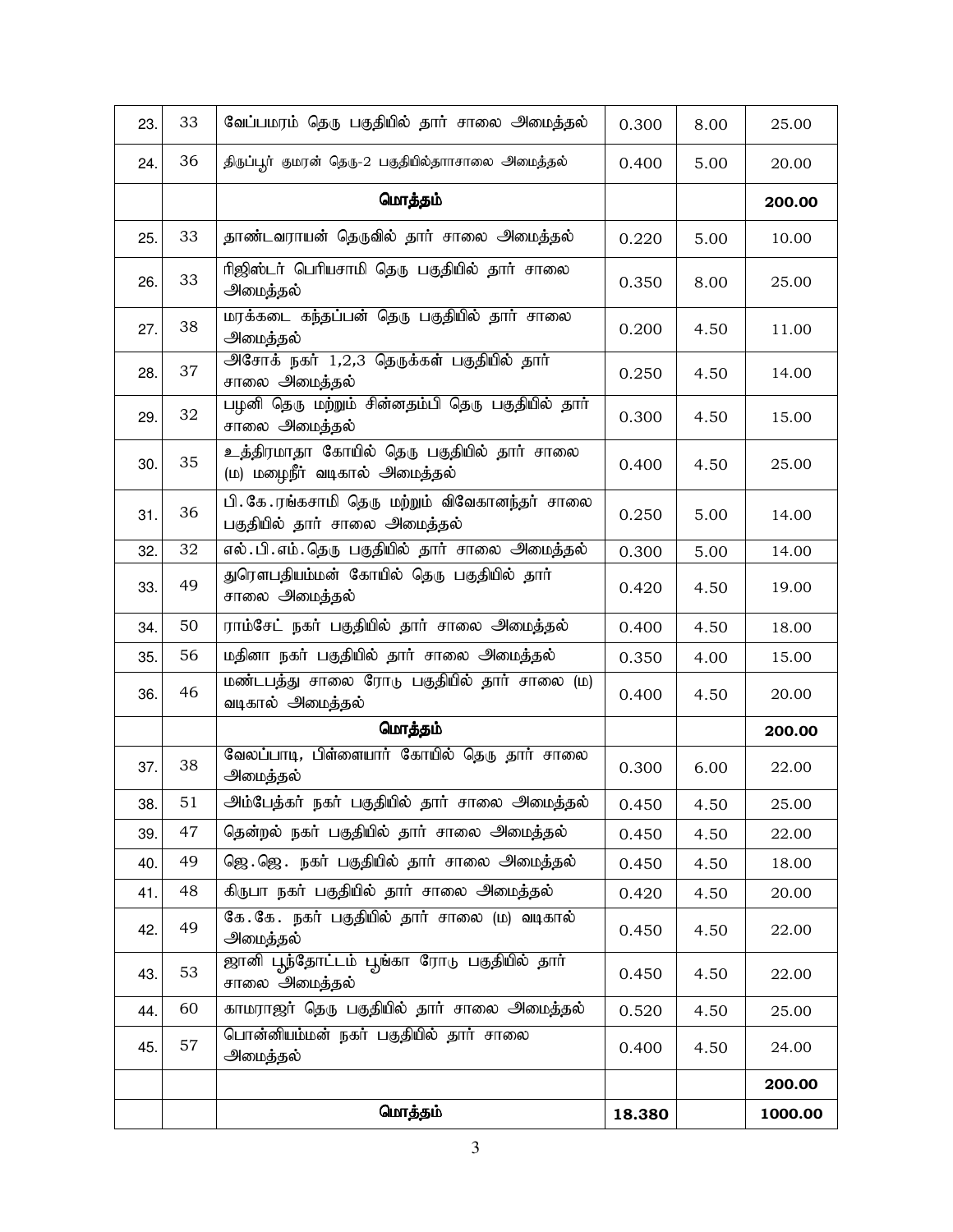இக்கிட்டம் செயல்படுக்துவது சம்மந்தமாக நகராட்சி நிர்வாக அணையர், சென்னை அவர்களின் கடிதம் ந.க.எண்: 12981/2018/இ3 நாள்.27.06.2018 மாமன்றத்தின் பார்வைக்கும் பதிவிற்கும் சமர்ப்பிக்கப்படுகிறது. மேலும் அட்டவணை-II-ல் கண்ட 45 பணிகள் ரூ.10.00 கோடி மகிப்பீட்டில் அட்டவணை-2-ல் குறிப்பிடப்பட்டுள்ள நிதி ஒதுக்கீடு படி நகராட்சி நிர்வாக ஆணையாளர் அவர்களின் நிர்வாக அனுமதி பெற்று மேற்கொள்ள மாமன்றத்தின் அனுமதி கோரப்படுகிறது.

#### அலுவலக குறிப்பு:-

- 1. efuhl;rp eph;thf Mizah;, brd;id mth;fspd; கடிதம்.ந.க.எண்:12981/2018/இ1 நாள்:27.06.2018 நகலை மாமன்றத்தில் பதிவு செய்யலாம்.
- $2.$  தமிழ்நாடு நகர்புற சாலை உட்கட்டமைப்பு அபிவிருத்தி திட்டத்தில் TURIP 2018-19-ன் கீழ் 45 சாலைப்பணிகள் ரூ.10.00 கோடி மதிப்பீட்டில் அட்டவணை-I–ல் குறப்பிட்டுள்ளவாறு நிதிப் பங்களிப்புடன் மேற்கொள்ள நகராட்சி நிர்வாக ஆணையர் அவர்களின் நிர்வாக அனுமதி பெற மாமன்றம் அனுமதிக்கலாம்.
- 3. மேற்படி திட்டத்திற்கு மாநகராட்சி பங்களிப்பு தொகை ரு.1.00 கோடியை 2018-19 திருத்திய வரவு செலவு திட்டத்தில் சேர்க்கவும் வருவாய் நிதியிலிருந்து வழங்கவும் மாமன்றம் அனுமதி வழங்கலாம்.

 $(5.5.5.5\cdot\frac{10}{2}1/3514/18)$ 

#### தீர்மானம் எண்: 302 – அலுவலகக் குறிப்பு 1,2 மற்றும் 3 அனுமதிக்கப்பட்டது.

(2) வேலூர் மாநகராட்சி Smart City Mission திட்டத்தின் கீழ் Garbage Dumping Area & Voume Calculatgion Survey at Vellore and Submission of Reports சர்வே எடுக்கும் பணிக்கு ஆணையர் அவர்களால் 27.06.2018-ல் அனுமதி வழங்கப்பட்டுள்ளது. இப்பணிக்கு 06.07.2018 அன்று பெறப்பட்ட மூன்று விலைப்புள்ளிகளின் ஒப்புநோக்கு பட்டியல் விவரம் பின்வருமாறு.

| வ . எண் | ஒப்பந்ததாரரின் பெயர்                 | விலைப்புள்ளி சதவிகிதம் |
|---------|--------------------------------------|------------------------|
|         | M/s. Gridline Surveys and Geospatial | $(D.90000)$ -          |
|         | Pvt. Ltd., Chennai                   |                        |
| 2       | M/s.Orientsurvey Engineering &       | (15.96000/-            |
|         | Topomapping, Chennai                 |                        |
| 3       | M/s.JP Surveys & Coinsultants,       | $(B.99500/-$           |
|         | Chennai                              |                        |

மேற்படி பணிக்கு பெறப்பட்ட மூன்று விலைப்புள்ளிகளில் M/s.Gridline Surveys and Geospatial Pvt. Ltd., Chennai, நிறுவனத்தார் குறைவாக கொடுத்துள்ள விலைப்புள்ளியை ஏற்க மாமன்றத்தின் அனுமதிக்கு மாமன்றப் பொருள் பணிந்து சமர்ப்பிக்கப்படுகிறது.

மேலும் M/s.Gridline Surveys and Geospatial Pvt. Ltd., Chennai, நிறுவனத்தாருக்கு பணிஅிணை வழங்க மாமன்றத்தின் அனுமதிக்கு மாமன்றப் பொருள் பணிந்து வைக்கப்படுகிறது. அலுவலக குறிப்பு:-

- 1. மாமன்றத்தின் பார்வைக்கு வைக்கப்பட்டுள்ள இப்பொருள் மாமன்றத்தில் பதிவு செய்யலாம்.
- 2 . இப்பணிக்கான செலவினத் தொகையை Smart City Mission திட்டத்தின் கீழ் செலவு செய்யலாம்.
- 3. பெறப்பட்ட விலைப்புள்ளிகளில் மிககுறைவாக விலைப்புள்ளி அளித்துள்ள M/s.Gridline Surveys and Geospatial Pvt. Ltd., Chennai அவர்களின் விலைப்புள்ளியை ஏற்கலாம்.

 $(\mathbf{b}.\mathbf{b}.\mathbf{a}.\mathbf{a} \cdot \mathbf{w}$ :6209/2017/ $\mathbf{0}$ 1)

 $j$ ப்பானம் எண்: 303 – அலுவலகக் குறிப்பு 1,2 மற்றும் 3 அனுமதிக்கப்பட்டது.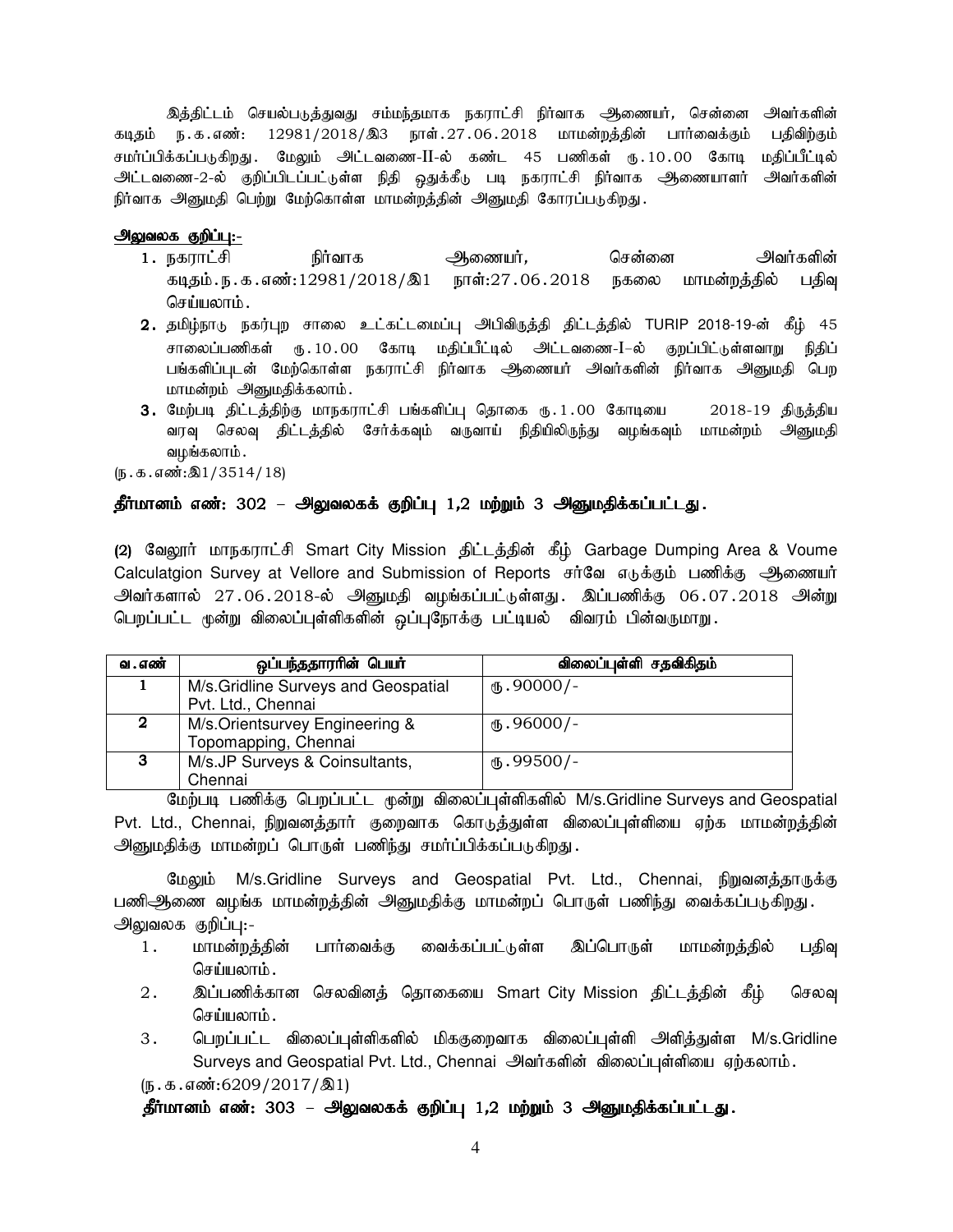(3) வேலூர் மாநகராட்சி பொதுநிதி மற்றும் குடிநீர் நிதி 2018-19ன் கீழ் மாநகராட்சி ஆணையர் அவர்களின் முன் அனுமதியாக வரிசை எண் $1,2,3$  ஆகிய பணிகள்  $22.05.2018$  ம் தேதி பெறப்பட்டுள்ளது . மற்றும் மாநகராட்சி ஆணையர் அவர்களின் செயல்முறை நடவடிக்கைகள் நாள்: 30.05.2018, 30.04.2018, 25.04.2018, 10.04.2018, ஆகிய தேதிகளில் பெறப்பட்டுள்ளது . மேற்படி பணிக்கு ஒப்பந்தப்புள்ளியாக 26.06.2018-ல் பெறப்பட்டுள்ளது .

பொது நிதி மற்றும் குடிநீர் நிதி 2018-19ன் கீழ் 7 பணிகளுக்கு அளிக்கப்பட்டுள்ள ஒப்பந்தப்புள்ளி விலைவிகிதம் மதிப்பீட்டைவிட குறைந்த தொகைக்கான(L1) ஒப்பந்தப்புள்ளிகளை முடிவு செய்ய ஒப்புநோக்குப்பட்டியல் மாமன்றத்திற்கு சமர்ப்பிக்கப்படுகிறது.

| வ.<br>எண்    | பணியின் பெயர்                                                                                                                                                               | மதிப்பீடு | ஒப்பந்ததாரர்<br>திருவாளர்கள்                               | ஒப்பந்தப்புள்ளி<br>விலைவிகிதம்    | குறிப்பு                                                                                              |
|--------------|-----------------------------------------------------------------------------------------------------------------------------------------------------------------------------|-----------|------------------------------------------------------------|-----------------------------------|-------------------------------------------------------------------------------------------------------|
| $\mathbf{1}$ | 2                                                                                                                                                                           | 3         | $\overline{4}$                                             | 5                                 | 7                                                                                                     |
| 1.           | வேலூர்<br>மாநகராட்சி<br>வார்டு<br>கஸ்பா<br>எண்:55,<br>3-வது<br>பயர்லைன்<br>முதல் குறுக்கு<br>தெரு<br>சிமெண்ட் சாலை அமைத்தல்                                                 | 2.00      | A.G.செல்வராஜ்<br>T.அறிவழகன்                                | $-0.45%$ (L1)<br>$+ 1.01\%$ (L2)  | $L1-\text{ab}$ -0.45%<br>மதிப்பீட்டுத்<br>தொகையை விட<br>குறைவாக வழங்கப்<br>பட்டுள்ளதை ஏற்கலாம்        |
| 2.           | வேலூர்<br><u>மாநகராட்சி</u><br>வார்டு<br>எண்:54<br>கஸ்பா<br>தெரு<br>மசுதி<br>லைன்<br>ஆகிய<br>மற்றும்<br>டிட்டர்<br>பகுதிகளில் சிறுபாலம் அமைத்தல்                            | 1.75      | A.G.செல்வராஜ்<br>T.அறிவழகன்                                | $-0.79%$ (L1)<br>$+ 1.56\%$ (L2)  | $L1-\text{ab}$ -0.79%<br>மதிப்பீட்டுத்<br>தொகையை விட<br>குறைவாக வழங்கப்<br>பட்டுள்ளதை ஏற்கலாம்        |
| 3.           | வேலூர்<br><u>மாநகராட்சி</u><br>வார்டு<br>இன்பென்டரி<br>எண்:54<br>ரோடு<br>பகுதியில்<br>தெரு<br>மற்றும்<br>மேட்டு<br>ஆழ்துளை கிணறு, சிறுமின்விசை<br>மோட்டார், டேங்க் அமைத்தல் | 2.25      | A.G.செல்வராஜ்<br>T.அறிவழகன்                                | $-0.96\%$ (L1)<br>$+ 1.16\%$ (L2) | $L1-\text{ab}$ -0.96%<br>மதிப்பீட்டுத்<br>தொகையை விட<br>குறைவாக வழங்கப்<br>பட்டுள்ளதை ஏற்கலாம்        |
| 4.           | வேலூர் மாநகராட்சி மண்டலம்-2,<br>எண்:28, கானார்<br>வார்டு<br>மசூதி<br>பகுதியில்<br>நீர்<br>தெரு<br>மல்ழ<br>கால்வாய்<br>மற்றும்<br>சிறுபாலம்<br>அமைத்தல்                      | 2.90      | S.மதன்குமார்<br>K.வெங்கடேசன்                               | $-0.17%$ (L1)<br>$+ 1.14\%$ (L2)  | $L1-\hat{\omega}$ -0.17%<br>மதிப்பீட்டுத்<br>தொகையை விட<br>குறைவாக வழங்கப்<br>பட்டுள்ளதை ஏற்கலாம்     |
| 5.           | வேலூர் மாநகராட்சி மண்டலம்-4,<br>வார்டு எண்:59 பழைய பைபாஸ்<br>அருகில்<br>அம்பாலால்<br>ரோடு<br>கிரீன்<br>சிட்டி ரோடு<br>புதிய தார்<br>சாலை அமைத்தல்                           | 5.00      | T.அறிவழகன்<br>A.G.செல்வராஜ்                                | $-0.02\%$ (L1)<br>$+ 2.33\%$ (L2) | $L1 - \dot{\omega} - 0.02\%$<br>மதிப்பீட்டுத்<br>தொகையை விட<br>குறைவாக வழங்கப்<br>பட்டுள்ளதை ஏற்கலாம் |
| 6.           | மாநகராட்சி<br>வேலூர்<br>மைய<br>மண்டல<br>அலுவலகம்<br>மற்றும்<br>அலுவலகத்தில் கூடுதல்<br><b>CCTV</b><br>Camera அமைத்தல்.                                                      | 9.95      | M/s.Gets Computer<br>Accesories<br>M/s.Brindha<br>Agencies | $-0.02%$ (L1)<br>$+3.12%$ (L2)    | $L1-\hat{\omega}$ -0.02%<br>மதிப்பீட்டுத்<br>தொகையை விட<br>குறைவாக வழங்கப்<br>பட்டுள்ளதை ஏற்கலாம்     |
| 7.           | வேலூர்<br><u>மாநகராட்சி</u><br>மைய<br>அலுவலகத்தில் உள்ள<br>Inter-com<br>பழுது நீக்கம் செய்தல்                                                                               | 2.00      | M/s.Gets Computer<br>Accesories                            | $-0.27%$ (L1)                     | $L1-\hat{\omega}$ -0.27%<br>மதிப்பீட்டுத்<br>தொகையை விட                                               |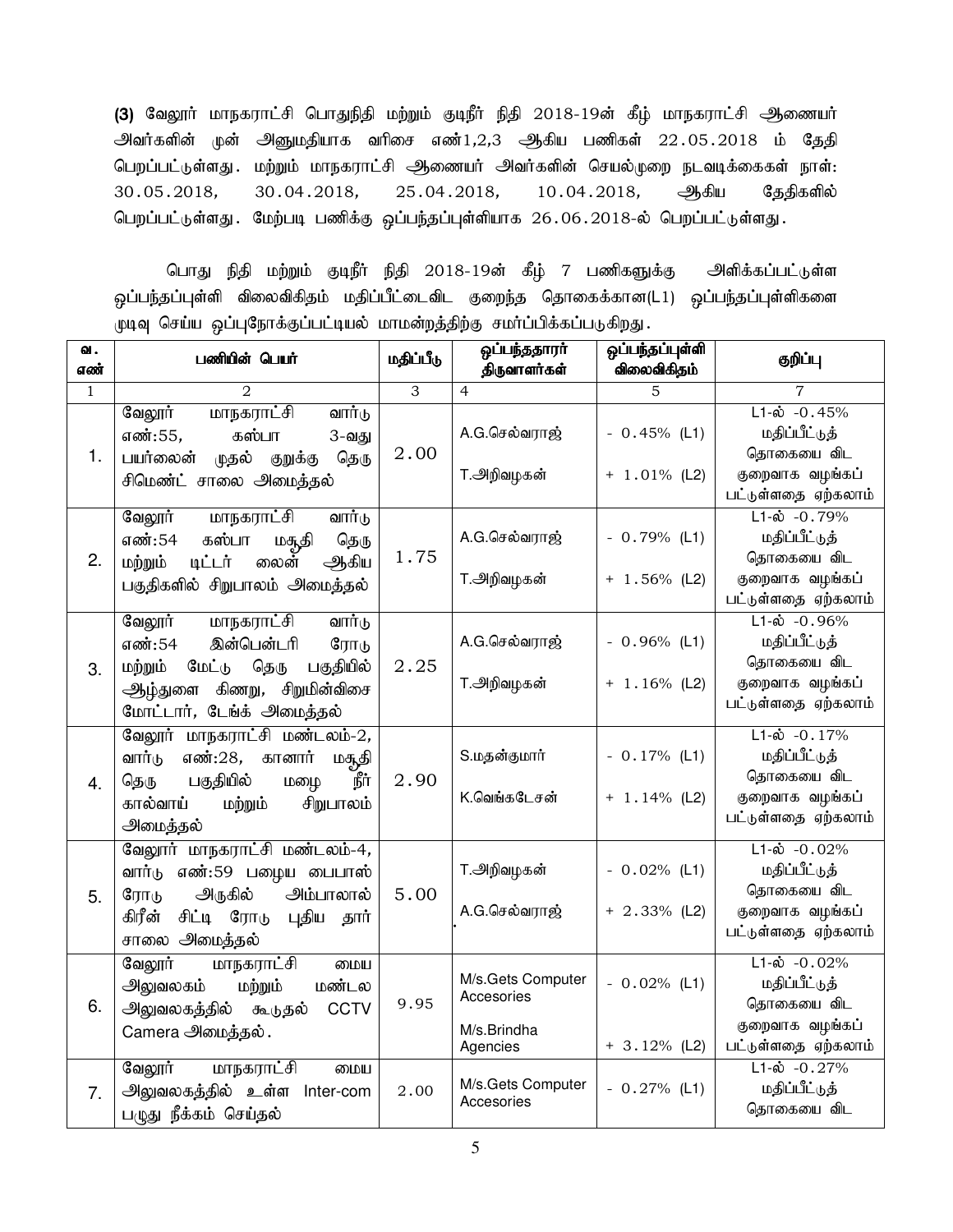|  | M/s.Brindha |                | வமங்கட்<br>குறைவாக                   |
|--|-------------|----------------|--------------------------------------|
|  | Aaencies    | וה וו<br>1.92% | ஏற்கலாம்<br>் 6 ள்ளகை <b>க</b><br>ШL |

மேற்கண்ட பட்டியலில் குறைந்த தொகைக்கான ஒப்பந்தப்புள்ளி அளித்துள்ள ஒப்பந்ததாரர்கள்/நிறுவனங்கள் விலை விகிதத்தை ஏற்று பட்டியலில் கண்ட 7 பணிகளுக்கும் பணி உத்திரவு வழங்க மாமன்றத்தின் அனுமதி வேண்டப்படுகிறது.

## அலுவலக குறிப்பு :

- 1. மாமன்றத்தின் பார்வைக்கு வைக்கப்பட்டுள்ள இப்பொருள் மாமன்றத்தில் பதிவு செய்யலாம்.
- 2. ng;gzpf;fhd brytpdj; bjhifia bghJepjp kw;Wk; FoePh; epjp 2018-19d; fPH; செலவு செய்யலாம்.
- 3. வேலூர் மாநகராட்சியில் பொது நிதி மற்றும் குடிநீர் நிதி 2018-19-ன் கீழ் <u>ஒ</u>ப்பந்தப்புள்ளி கோரப்பட்ட மேற்கண்ட 7 பணிகளுக்கும் ஒப்பந்தப்புள்ளி அளித்துள்ள <u>ஒ</u>ப்பந்ததார்கள் அளித்துள்ள குறைந்த தொகைக்கான(L1-((1)-0.45%, (2)-0.79%, (3)-0.96%, (4)-0.17%, (5)-0.02%, (6)0.02%, (7)-0.27%)) ஒப்பந்தப்புள்ளிகளை மாமன்றம் ஏற்று பணி உத்திரவு வழங்க அனுமதிக்கலாம்.

## $(5.5.5.0001.1804 / 2018/\text{a})$

## தீர்மானம் எண்: 304 – அலுவலகக் குறிப்பு 1,2 மற்றும் 3 அனுமதிக்கப்பட்டது.

(4) வேலூர் மாநகராட்சி பொதுநிதி 2018-19ன் கீழ் மாமன்ற தீர்மானம் எண்: 1) 242, 2)244, 3)245, 4)243 நாள்: 30.05.2018 மாமன்றத்தில் நிர்வாக அனுமதி பெறப்பட்டுள்ளது. மற்றும் செயல்முறை நடவடிக்கைகள் நாள்: 08.06.2018 தேதியில் பெறப்பட்டுள்ளது. மேற்படி பணிக்கு ஒப்பந்தப்புள்ளியாக 26.06.2018-ல் பெறப்பட்டுள்ளது.

பொது நிதி 2018-19ன் கீழ் வரிசை எண்:1, 2, மற்றும் 4 ஆகிய 3பணிகள் அளிக்கப்பட்டுள்ள <u>ஒ</u>ப்பந்தப்புள்ளி விலைவிகிதம் மதிப்பீட்டு தொகைக்கு உள்ளது மற்றும் வரிசை எண்:3 ஆகிய 1 பணிக்கு அளிக்கப்பட்டுள்ள ஒப்பந்தப்புள்ளி விலைவிகிதம் மதிப்பீட்டைவிட குறைந்த தொகைக்கான(L1) ஆகிய ஒப்பந்தப்புள்ளிகளை முடிவு செய்ய ஒப்புநோக்குப்பட்டியல் மாமன்றத்திற்கு சமர்ப்பிக்கப்படுகிறது.

| வ.<br>எ<br>ண் | பணியின் பெயர்                                                                                                                                                                                                 | மதிப்பீ<br>Φ | ஒப்பந்ததாரா்<br>திருவாளர்கள்                               | ஒப்பந்தப்புள்<br>ளி<br>விலைவிகிதம்                       | குறிப்பு                                                             |
|---------------|---------------------------------------------------------------------------------------------------------------------------------------------------------------------------------------------------------------|--------------|------------------------------------------------------------|----------------------------------------------------------|----------------------------------------------------------------------|
|               | $\overline{2}$                                                                                                                                                                                                | З            | 4                                                          | 5                                                        | 7                                                                    |
| 1.            | மாநகராட்சி<br>அலுவலகம்,<br>மருத்துவமனை மற்றும் மாநகராட்சி<br>பள்ளிகளில்<br>உருவாகும்<br>கொசுக்களை<br>கட்டுபடுத்த<br><u> இயற்கை முறையில் நறுமனத்துடன்</u><br>இருக்க 100 லிட்டர் Lemon Oil<br>கொள்முதல் செய்தல் | 3.00         | M/s.Thirumurug<br>an Traders,<br>M/s.Shree<br>Plasto Tech, | மதிப்பீட்டுத்<br>தொகை<br>விகிதம் (L1)<br>$+ 5.36\%$ (L2) | L1-ல் மதிப்பீட்டுத்<br>தொகைக்கு<br>வழங்கப்<br>பட்டுள்ளதை<br>ஏற்கலாம் |
| 2.            | மாநகராட்சியில்<br>உள்ள<br>கால்வாய்கள், இறைச்சி கூடங்கள்,                                                                                                                                                      | 2.00         | M/s. Thirumurug                                            | மதிப்பீட்டுத்                                            | L1-ல் மதிப்பீட்டுத் l                                                |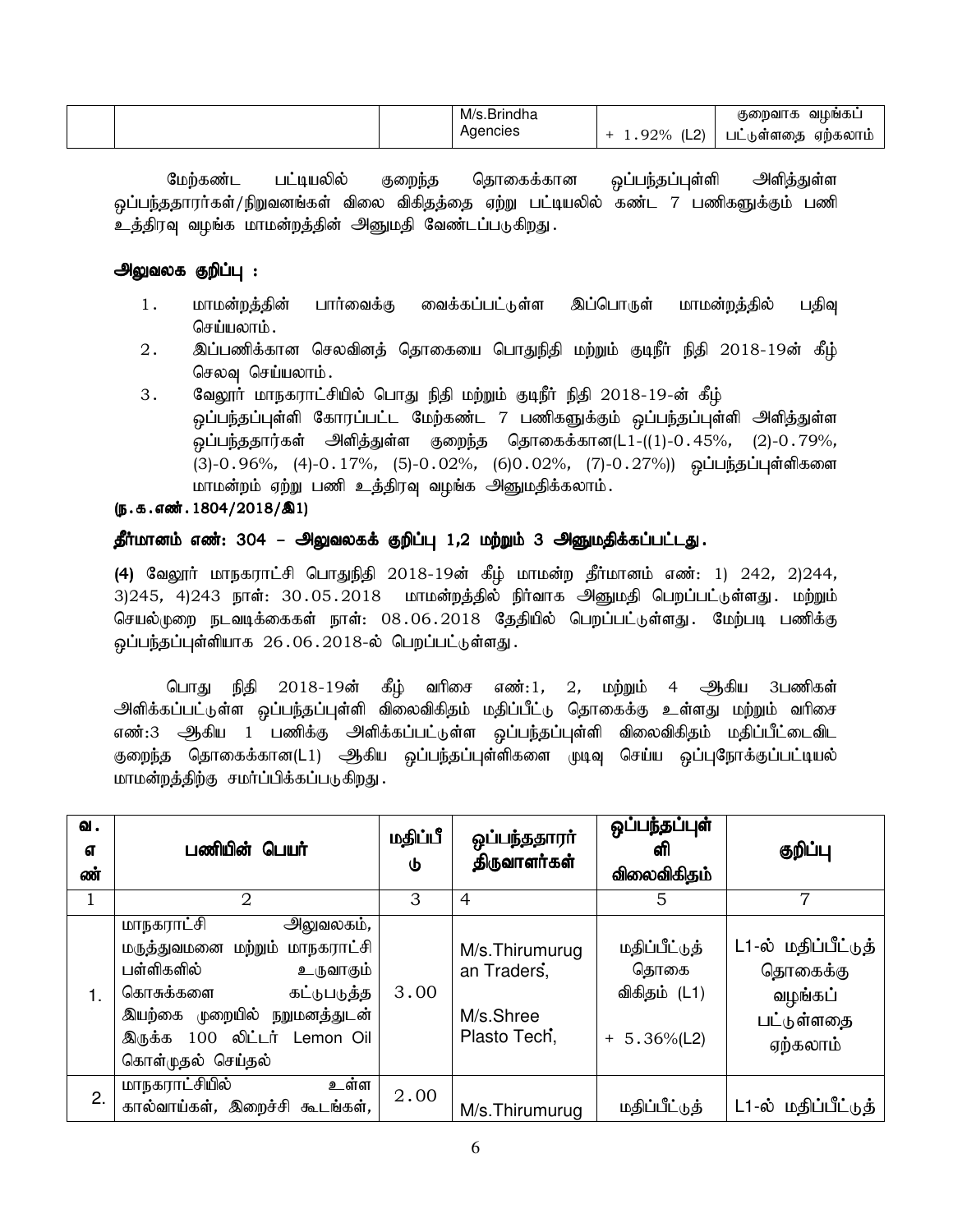|    | உரக்கள<br>மையங்கள்<br>ஆகியவற்றில்<br>உருவாகும் கொசு<br>முட்டைகள் அழிக்க<br>Ready mix<br>250 லிட்டர் கொள்முதல் செய்தல                                                                                                  |      | an Traders,<br>M/s.Shree<br>Plasto Tech,                       | தொகை<br>விகிதம் (L1)<br>$+17.14\%$ L2)                   | தொகைக்கு<br>வழங்கப்<br>பட்டுள்ளதை<br>ஏற்கலாம்                                                           |
|----|-----------------------------------------------------------------------------------------------------------------------------------------------------------------------------------------------------------------------|------|----------------------------------------------------------------|----------------------------------------------------------|---------------------------------------------------------------------------------------------------------|
| 3. | பகுதியில்<br>மாநகராட்சி<br>களப்<br>பணியாளர்கள் வீடுவீடாக<br>சென்று<br>நடவடிக்கை<br>டெங்கு<br>தடுப்பு<br>செய்தமைக்கு<br>ஆய்வு<br>Smiley<br>sticker 100000 எண்கள் (4' x6')<br>அளவில்<br>அச்சடித்து<br>என்ற<br>வழங்குதல் | 3.75 | M/s.Preethi<br>Enterprises,<br>M/s.Suriya<br>Digital Printers, | $-2.78\%$ (L1)<br>மதிப்பீட்டுத்<br>தொகை<br>விகிதம் (L2)  | $L1-\dot{\omega} -2.78%$<br>மதிப்பீட்டுத்<br>தொகையை விட<br>குறைவாக<br>வழங்கப்<br>பட்டுள்ளதை<br>ஏற்கலாம் |
| 4. | உரக்களங்களில்<br>உள்ள<br>திடக்கழிவுகளை மக்க செய்ய (EM<br>Solution)<br>பெக்டிவ்<br>மைக்ரோ<br>சொலிசன்<br>நுண்ணுயி <b>ர்</b><br>திரவம்<br>250 லிட்டர் கொள்முதல்<br>செய்தல்                                               | 2.75 | M/s.Thirumurug<br>an Traders,<br>M/s.Shree<br>Plasto Tech,     | மதிப்பீட்டுத்<br>தொகை<br>விகிதம் (L1)<br>$+15.79\%$ (L2) | L1-ல் மதிப்பீட்டுத்<br>தொகைக்கு<br>வழங்கப்<br>பட்டுள்ளதை<br>ஏற்கலாம்                                    |

மேற்கண்ட பட்டியலில் குறைந்த தொகைக்கான ஒப்பந்தப்புள்ளி அளித்துள்ள நிறுவனங்கள் விலை விகிதத்தை ஏற்று பட்டியலில் கண்ட 4 பணிகளுக்கும் பணி உத்திரவு வழங்க மாமன்றத்தின் அனுமதி வேண்டப்படுகிறது.

## அலுவலக குறிப்பு :

- 1. மாமன்றத்தின் பார்வைக்கு வைக்கப்பட்டுள்ள இப்பொருள் மாமன்றத்தில் பதிவு செய்யலாம் $\,$ .
- 2. ng;gzpf;fhd brytpdj; bjhifia bghJepjp kw;Wk; FoePh; epjp 2018-19d; fPH; செலவு செய்யலாம்.
- 3. கேலூர் மாநகராட்சியில் பொது நிதி மற்றும் குடிநீர் நிதி 2018-19-ன் கீழ் <u>ஒ</u>ப்பந்தப்புள்ளி கோரப்பட்ட மேற்கண்ட 4 பணிகளுக்கு அளித்துள்ள ஒப்பந்தப்புள்ளி (L1- வரிசை எண்: (1), (2), (4) ஒப்பந்ததார்கள் மதிப்பீட்டு தொகைக்கும் மற்றும் (3) -2.78% ஒப்பந்ததாரர் மதிப்பீட்டைவிட குறைந்த தொகைக்கான ஒப்பந்தப்புள்ளி *ஆ*கிய <u>ஒ</u>ப்பந்தப்புள்ளிகளை மாமன்றம் ஏற்று பணி உத்திரவு வழங்க மாமன்றம் அனுமதிக்கலாம்.

## $(5.5.5.5372018/51)$

தீர்மானம் எண்: 305 – அலுவலகக் குறிப்பு 1,2 மற்றும் 3 அனுமதிக்கப்பட்டது.

(ஒம்) செ. விஜயகுமார் <u>ஆ</u>ணையாளர்(ம)தனி அலுவலர்,(பொ) வேலூர் மாநகராட்சி.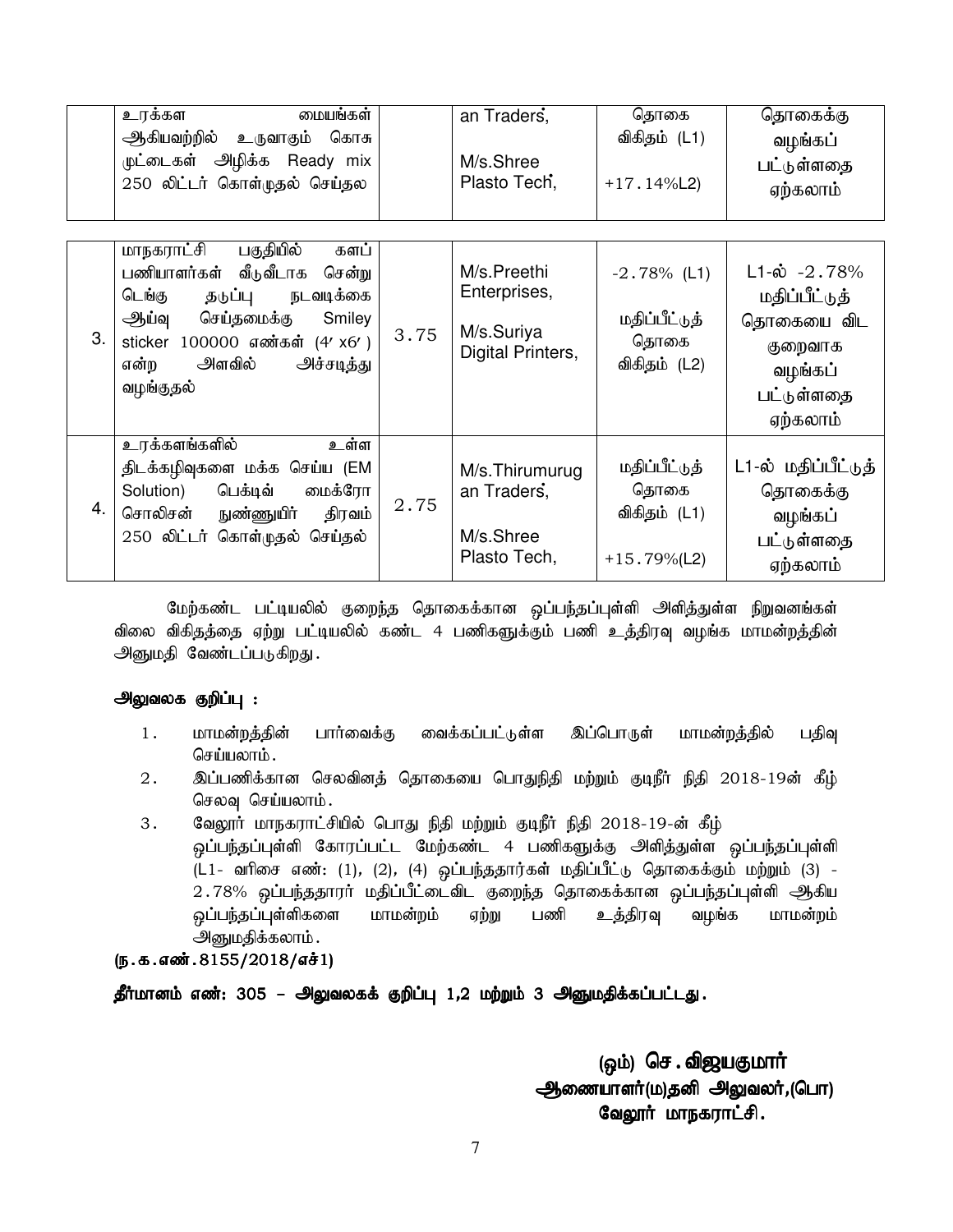

# <u>வேலூர் மாநகராட்சி</u>

வேலூர் மாநகராட்சி மைய அலுவலகத்தில் தனி வேலூர் மாநகராட்சி மைய அலுவலகத்தில் தனி<br>அலுவலரின் மாமன்ற சாதாரண கூட்டம் நாள்: 31.07.2018 செவ்வாய்க்கிழமை மாலை கூட்டத்தின் நடவடிக்கைகள்.  $5.00$  மணிக்கு நடைபெற்ற

## <u>மாமன்ற கூட்டப்பொருள</u>்

**(1) வேலூர்** மாநகராட்சி ஆணையர் கூடுதல் பொறுப்பு அவர்களின் ஜீன்-2018 மாதத்திய நாட்குறிப்பு மாமன்றத்தின் பார்வைக்கும் பதிவிற்கும் வைக்கப்படுகிறது.

அலுவலக குறிப்பு: -பதிவு செய்யலாம்.

 $(D.5.5.5\text{...})$ 

## தீர்மானம் எண்: 306 – அலுவலகக் குறிப்பு மாமன்றத்தில் பதிவுசெய்யப்பட்டது.

(2) வேலூர் மாநகராட்சி TUFIDCO Loan 2017-18ன் கீழ் Providing interlink connection between inner premises of resident and chamber for house service connection 8808 Nos. பணிக்கு மதிப்பீட்டு தொகை ரு 543.00 இலட்சத்திற்கு மாமன்ற தீர்மான எண் 119 நாள் 27.02.2018ல் நிர்வாக அனுமதி வழங்கப்பட்டு, நகராட்சி நிர்வாக ஆணையர், சென்னைஅவர்களின் செயல்முறைகளில் ந.க.எண்:6186/UGSS-1/2018 நாள்:14.03.2018 நிா்வாக அனுமதி வழங்கப்பட்டு ஒப்பந்தபுள்ளி e-Tender மூலம் 09.05.2018 அன்று கோரப்பட்டது.

பெறப்பட்ட முன்று ஒப்பந்தப்புள்ளியின் விவரம் பின்வருமாறு

- 1. . M/s Orient Builders, 194,Natchathira Nagar Nagar, No. 1, Tiruchy Road, Thanjavur-613005.
- 2. M/s MSG Infra, 203, Manalur Kudiyana Street, Kovilvenni Tiruvarur 614403
- 3. M/s J K CONSTRUCTIONS, 6/1, New katpadi Road, Near Hotel River View, Vellore-632004..

பெறப்பட்ட 3 ஒப்பந்தப்புள்ளியின் தொழில்நுட்ப ஆவணங்களை ஆய்வுசெய்து விவரத்தை தொழில்நுட்ப குழுவின் முடிவு அறிக்கை பின்வருமாறு ஆய்வு செய்யப்பட்ட

|  | <b>SCHEDULE – A, (TECHNICAL BID)</b> |
|--|--------------------------------------|
|  |                                      |

|                                                          |                                                                                              | பெறப்பட்ட 3 ஒப்பந்தப்புள்ளியின் தொழிலநுட்ப ஆவணங்களை<br><u> ஆய்வுசெய்து</u><br>ஆய்வு<br>செய்யப்பட்ட                                                                                              |  |  |  |  |  |  |  |
|----------------------------------------------------------|----------------------------------------------------------------------------------------------|-------------------------------------------------------------------------------------------------------------------------------------------------------------------------------------------------|--|--|--|--|--|--|--|
| விவரத்தை தொழில்நுட்ப குழுவின் முடிவு அறிக்கை பின்வருமாறு |                                                                                              |                                                                                                                                                                                                 |  |  |  |  |  |  |  |
|                                                          | தொழில்நுட்ப குழு<br>அறிக்கையாக 10.07.2018<br>அன்று<br>வழங்கப்பட்ட<br>பின்வருமாறு<br>முடிவு   |                                                                                                                                                                                                 |  |  |  |  |  |  |  |
| தரப்படுகிறது .                                           |                                                                                              |                                                                                                                                                                                                 |  |  |  |  |  |  |  |
|                                                          |                                                                                              | <b>SCHEDULE - A, (TECHNICAL BID)</b>                                                                                                                                                            |  |  |  |  |  |  |  |
|                                                          |                                                                                              |                                                                                                                                                                                                 |  |  |  |  |  |  |  |
| வ.                                                       |                                                                                              |                                                                                                                                                                                                 |  |  |  |  |  |  |  |
| எண்.                                                     | நிறுவனத்தின் பெயர்<br>விவரம்                                                                 |                                                                                                                                                                                                 |  |  |  |  |  |  |  |
| 1.                                                       | M/s Orient Builders.<br>194, Natchathira Nagar,<br>No. 1, Tiruchy Road,<br>Thanjavur-613005. | <u>முதற்கட்டம்</u><br>முன்வைப்புத் தொகை 1% ரு.5,43,000/- செலுத்தப்பட்டுள்ளது.<br><b>இரண்டாம்கட்டம்</b><br>அனைத்து ஆவணங்களும் இணைக்கப்பட்டள்ளது.<br>எனவே தகுதியுடைய ஒப்பந்தப்புள்ளியாக ஏற்கலாம். |  |  |  |  |  |  |  |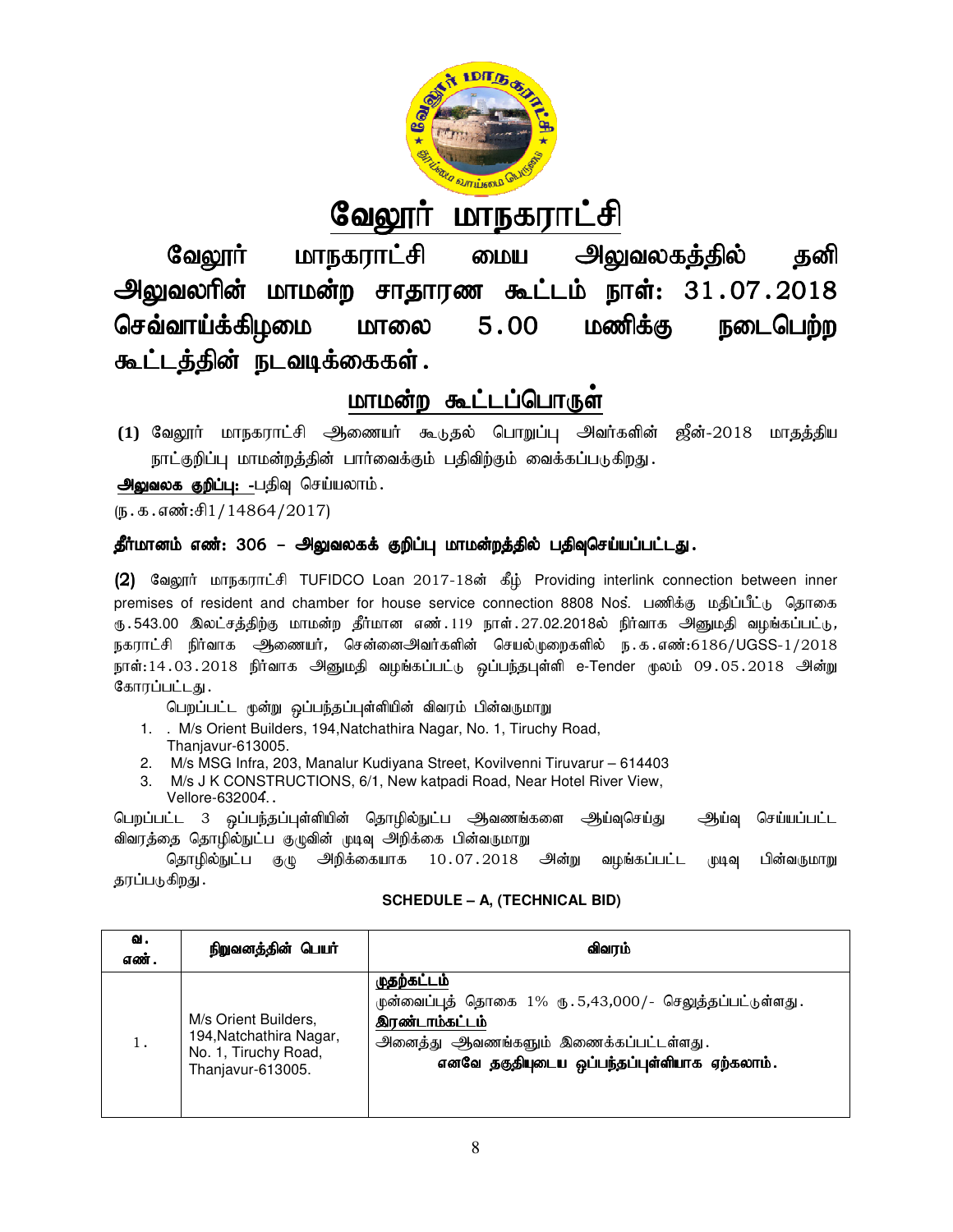|    | M/s MSG Infra, 203,                                          | முதற்கட்டம்<br>முன்வைப்புத் தொகை 1% ரு.5,43,000/- செலுத்தப்பட்டுள்ளது.                                         |
|----|--------------------------------------------------------------|----------------------------------------------------------------------------------------------------------------|
| 2. | Manalur Kudiyana Street,<br>Kovilvenni Tiruvarur -<br>614403 | <b>இரண்டாம்கட்டம்</b><br>அனைத்து ஆவணங்களும் இணைக்கப்பட்டள்ளது.<br>எனவே தகுதியுடைய ஒப்பந்தப்புள்ளியாக ஏற்கலாம். |

| 3. | M/s J K<br>CONSTRUCTIONS,<br>6/1, New katpadi     | முதற்கட்டம்<br>முன்வைப்புத் தொகை 1% ரு. 5,43,000/- செலுத்தப்பட்டுள்ளது.<br><b>இரண்டாம்கட்டம்</b>                 |
|----|---------------------------------------------------|------------------------------------------------------------------------------------------------------------------|
|    | Road, Near Hotel<br>River View,<br>Vellore-632004 | <b>SCHEDULE - A</b><br>வரிசை எண்:5 மற்றும் 12 இணைக்கப்படவில்லை<br>எனவே தகுதியுடைய ஒப்பந்தப்புள்ளியாக ஏற்க இயலாது |

மேற்கண்ட 3 ஒப்பந்தப்புள்ளிகளில், தொழில்நுட்ப ஆவணங்கள் நிறைவு செய்யாத வரிசை எண்.3. M/s J K CONSTRUCTIONS, Vellore, நிறுவனம் அளித்திருந்த ஒப்பந்தப்புள்ளி தகுதி பெறவில்லை. எனவே ஒப்பந்தப்புள்ளியின் விலைப்புள்ளிகள் திறக்கப்பட வேண்டிய அவசியம் இல்லை.

தொழில்நுட்ப ஆவணங்கள் முழுமையாக நிறைவு செய்த வரிசை எண். 1 . M/s Orient Builders, Tiruvarur மற்றும் 2. M/s MSG Infra, Tiruvarur நிறுவனங்களின் ஒப்பந்தப்புள்ளிகளின் விலைப்புள்ளிகளை திறக்கலாம் என தொழில்நுட்ப குழு 10.07.2018 அன்று பரிந்துரை செய்யப்பட்டது.

எனவே வரிசை எண். 1 மற்றும் 2 ஒப்பந்தப்புள்ளியின் விலைப்புள்ளியை திறக்க பொறியாளர் அவர்களின் ஒப்புதல் பெறப்பட்டது.

மேற்படி நிறுவனங்களின் தொழில்நுட்ப குழுவின் அறிக்கையை பெறப்பட்ட 3 நிறுவனங்களுக்கும் கடிதம் முலம் தெரிவிக்கப்பட்டது.

தொழில்நுட்ப குழுவின் இறுதி முடிவில் தேர்வுசெய்யப்பட்ட நிறுவனங்களின் ஒப்பந்தப்புள்ளியின் விலைப்புள்ளி (Price Bid) 20.07.2018 அன்று திறக்கப்பட்ட நிறுவனங்களின் விவரம் பின்வருமாறு.

1. M/s Orient Builders, Tiruvarur.

2. M/s MSG Infra, Tiruvarur.

| வ . எண் | ஒப்பந்ததாரரின் பெயர்                                                                  | சதவிகிதம்                                          |
|---------|---------------------------------------------------------------------------------------|----------------------------------------------------|
| 1       | M/s Orient Builders, 194, Natchathira Nagar,<br>No. 1, Tiruchy Road, Thanjavur-613005 | <u>+ 8.99% மதிப்பீட்டுத்</u><br>தொகையை விட கூடுதல் |
| 2       | M/s MSG Infra, 203, Manalur Kudiyana Street,<br>Kovilvenni Tiruvarur - 614403         | + 4.90% மதிப்பீட்டுத்<br>தொகையை விட கூடுதல்        |

மேற்படி பணிக்கு பெறப்பட்ட ஒப்பந்தப்புள்ளியில் குறைந்த கூடுதல் விலை விகிதம் (+4.90%) கொடுக்கப்பட்டுள்ள M/s MSG Infra., Tiruvarur நிறுவனம் 23.07.2018ல் விலைகுறைப்பு கடிதம் வழங்கப்பட்டதற்கு பதில் கடிதமாக M/s MSG Infra,Tiruvarur,நிறுவனம் தனது 25.07.2018ம் நாளிட்ட விலைக்குறைப்பு கடிதத்தில் மதிப்பீட்டுத் தொகையை விட (+4.90%) கூடுதலாக கொடுத்துள்ளதை (+2.40%) விலைக் குறைப்பு செய்து (+2.50%) கூடுதல் விகிதத்தில் பணிகள் செய்ய சம்மதம் தெரிவித்துள்ளார் .

பொறியியல் கையேடு அத்தியாயம் II, பத்தி, 2.72 முதல் அழைப்பில் 5% மதிப்பீட்டிற்கு கூடுதலாக தொகைக்கு ஒப்பந்தப்புள்ளி அளிந்திருந்தாலும், அந்த ஒப்பந்தப்புள்ளியை மாமன்றம் ஏற்கலாம் என குறிப்பிடப்பட்டுள்ளது . வேலூர் மாநகராட்சியில் TUFIDCO Loan 2017-18ன் கீழ் Providing interlink connection between inner premises of resident and chamber for house service connection 8808 Nos. பணிக்கான ஒப்பந்தப்புள்ளி கலந்து கொண்ட M/s MSG Infra,Tiruvarur,நிறுவனம் மதிப்பீட்டுத் தொகையை விட 2.50% கூடுதல் தொகைக்கு (+2.50%) பணி செய்யலாம் என விலை குறைப்பு சம்மதக் கடிதம் அளித்துள்ளதன்படி அந்நிறுவனத்தின் ஒப்பந்தப்புள்ளியை ஏற்று பணி ஆகணை வழங்க மாமன்றத்தின் அனுமதிக்கு மாமன்ற பொருள் பணிந்து வைக்கப்படுகிறது.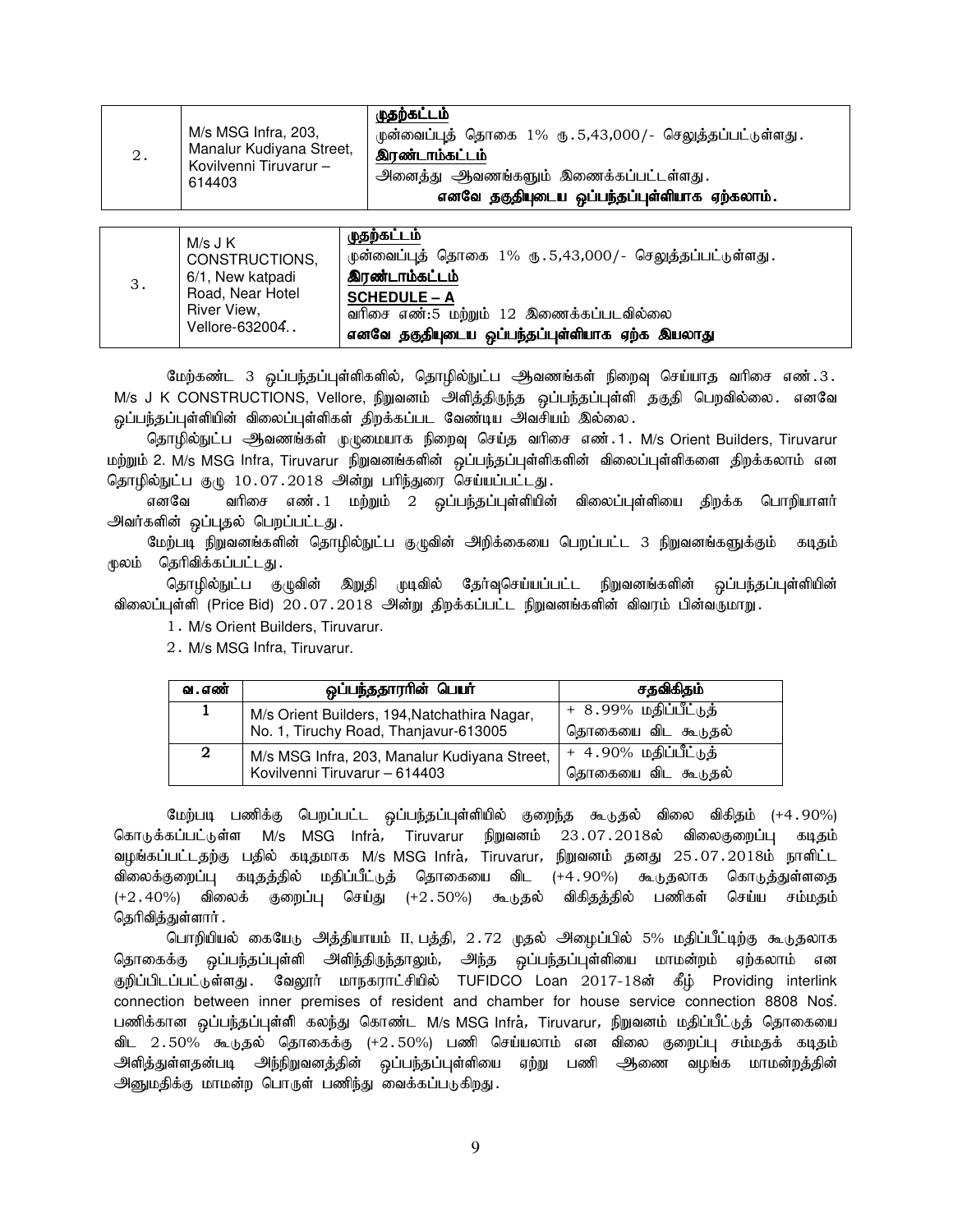#### அலுவலக குறிப்பு: -

- 1. மாமன்றத்தின் பார்வைக்கு வைக்கப்பட்டுள்ள இப்பொருள் மாமன்றத்தில் பதிவு செய்யலாம்.
- 2. M/s MSG Infra, Tiruvarur, நிறுவனம் மதிப்பீட்டுத் தொகையை விட 2.50% கூடுதல் தொகைக்கு(+2.50%) பணி செய்ய சம்மதக் கடிதம் அளித்துள்ளதை ஏற்று வேலை உத்திரவு வழ்ங்க மாமன்றம் அனுமதிக்கலாம்.
- 3. இப்பணிக்கான செலவினத்தொகையை TUFIDCO Loan 2017-18ன் திட்டத்தின் கீழ் ரு 543 00லட்சமும் கூடுதல் செலவினத தொகை வருவாய் நிதியிலிருந்து வழங்க மாமன்றம் அனுமதிக்கலாம்.

#### $(5.5.5.5\ldots).21/15744/2016)$

#### தீர்மானம் எண்: 307 – அலுவலகக் குறிப்பு 1,2 மற்றும் 3 அனுமதிக்கப்பட்டது.

(3) வேலூர் மாநகராட்சி மண்டலம்-2க்குட்பட்ட பழைய பேருந்து நிலையத்தில் தமிழ்நாடு போக்குவரத்து நேரக்காப்பாளர் அறை அருகில் உள்ள மாநகராட்சிக்கு சொந்தமான 15x15=225 சதுரடி பரப்பளவு கொண்ட காலியாக உள்ள அறை மாதவாடகை அடிப்படையில் குத்தகைக்கு <u>ஒது</u>க்கீடு செய்து தருமாறு திரு.G.K.முரளிகுமார் மற்றும் 10 நபர்கள் விண்ணப்பமனு அளித்துள்ளார்கள் .

எனவே மாநகராட்சிக்கு சொந்தமான காலியாக உள்ள அறையை நேரடியாக மாதவாடகை அடிப்படையில் ஒதுக்கீடு செய்ய இயலாது என்பதால் மேற்கண்ட அறைக்கு ஏலம் மற்றும் ஒப்பந்தப்புள்ளியின் அடிப்படையில் ஏலம் நடத்தி குத்தகை உரிமம் வழங்க மாமன்றத்தின் பார்வைக்கும் அனுமதிக்கும் வைக்கப்படுகிறது.

#### அலுவலககுறிப்பு:-

1. பழைய பேருந்து நிலையத்தில் தமிழ்நாடு போக்குவரத்து நேரக்காப்பாளர் அறை அருகில் உள்ள 20.88 சதுர மீட்டர் (225 சதுரடி) பரப்பளவு கொண்ட அிறையை மாதவாடகை அிடிப்படையில் பொதுஏலம் மற்றும் பொதுஒப்பந்தப்புள்ளியின் மூலம் ஏலம்விட மாமன்றம் அனுமதிக்கலாம்.

#### ந.க.எண்/2066/2018/A1/ம2

## தீர்மானம் எண்: 308 – அலுவலகக் குறிப்பு அனுமதிக்கப்பட்டது.

(4) வேலூர் மாநகராட்சி மண்டலம் 2க்குட்பட்ட வார்டு எண்.16 சாரதி நகர், காகிதபட்டறையில் மாநகராட்சிக்கு சொந்தமான வணிகவளாகத்தில் காலியாக உள்ள கடை எண் 3 மற்றும் 4 <del>அ</del>த்கிய இரண்டு கடைகளை டாஸ்மாக் நிறுவனத்தின் மூலம் மதுபான கடை நடத்திட தற்போது இக்கடைகளுக்கு புதிய வாடகை நிர்ணயம் செய்து டாஸ்மாக் நிறுவனத்திற்கு ஒதுக்கீடு செய்து வழங்குமாறு டாஸ்மாக் நிறுவன மேலாளர் 18.06.2018 தேதிய கடிதத்தில் கோரியுள்ளார்.

டாஸ்மாக் நிறுவன மேலாளரின் கோரிக்கையின்படி மேற்கண்ட இரண்டுகடைகளுக்கு பொதுத்துறை விகிதப்படியும், இணைசார்பதிவாளர்-1 வேலூர் அவர்களின் நில மதிப்பு சான்றின்படியும் கடை ஒன்றிக்கு மாத வாடகை தொகை ரு.4000/- எனவும் இரண்டு கடைகளுக்கு கொகை ரூ. 8000/- (எட்டாயிரம்) – என கணக்கீட்டு காள் மூலம் நிர்ணயம் செய்து 2வது மண்டல உதவி பொறியாளர் மற்றும் மாநகராட்சி பொறியாளர் ஆகிய இருவரும் மாதவாடகை நிர்ணயம் செய்து வழங்கியுள்ளார்கள்.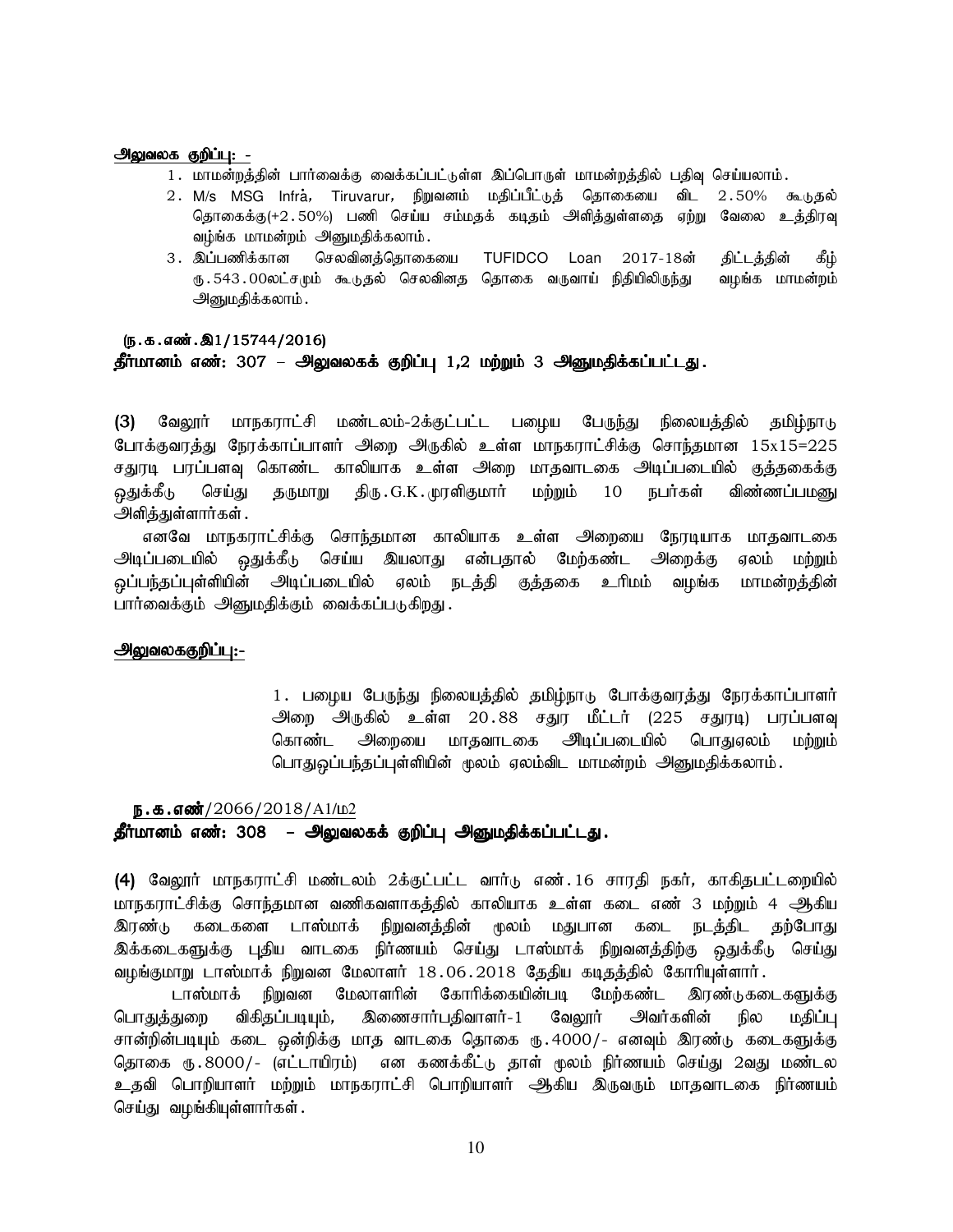எனவே மேற்கண்ட கடை எண்.3 மற்றும் 4 ஆகிய இரண்டு கடைகளுக்கு மாநகராட்சி பொறியாளர் நிர்ணயித்துள்ள மாதவாடகைக்கு டாஸ்மாக் நிறுவனத்திற்கு இரண்டு கடைகளை வழங்க மாமன்றத்தின் பார்வைக்கும் அனுமதிக்கும் வைக்கப்படுகிறது.

#### அலுவலககுறிப்பு:-

சாரதி நகர் காதிதப்பட்டறையில் உள்ள கடை எண் 3 மற்றும் 4 ஆகிய இரண்டு கடைகளுக்கு மாத வாடகை தொகை ரு...8000/-என நிர்ணயம் செய்து தலா ஒரு கடைக்கு 4000/- என நிர்ணயம் செய்ப்பட்டுள்ளதை ஏற்று டாஸ்மாக் நிறுவனத்திற்கு இரண்டு கடைகளை வழங்க மாமன்றம் அனுமதிக்கலாம்.வாடகைத் தொகை நிர்ணயம் செய்ய நகராட்சி நிர்வாக ஆணையர் அவர்களின் உத்தரவு பெற கருத்துருக்காக அனுப்ப மாமன்றம் அனுமதிக்கலாம்.

## $\frac{5.5.560}{13/2026}/18/A1/L2$

## தீர்மானம் எண்: 309 – அலுவலகக் குறிப்பு அனுமதிக்கப்பட்டது.

(5) வேலூர் மாநகராட்சி 4வது மண்டல எல்லைக்குட்படட்ட குத்தகை இனங்களுக்கு 2018-2019 முதல்  $2020$ - $2021$   $(31.03.2021)$  வரையிலான முண்றாண்டு காலத்திற்க்கு 14.06.2018 அின்று மறுபொது ஏலம் மற்றும் மறுஒப்பந்தப்புள்ளிகள் கோரப்பட்டது.

கீழ்கண்ட குத்தகை இனங்களுக்கு மறுபொது ஏலம் மற்றும் மறுஓப்பந்தப்புள்ளிகள் கோரியவர்கள் விவரம் கீழ்கண்டவாறு சமர்ப்பித்து மாமன்றத்தின் பார்வைக்கும் முடிவுக்கும் வைக்கப்படுகிறது.

|                |                |                                                                                                                            |   | u                                                                       |                                                                   |                                          |
|----------------|----------------|----------------------------------------------------------------------------------------------------------------------------|---|-------------------------------------------------------------------------|-------------------------------------------------------------------|------------------------------------------|
| ഖ . எண்        | ်ခွ<br>மண்ட    | உரிம இனங்கள்                                                                                                               |   | ஏலம்/ ஒப்பந்தப்புள்ளி<br>கோரியவர்கள்<br>விவரம்                          | கோரிய தொகை<br>விவரம்                                              | முன்பு<br><b>இருந்த</b><br>வாடகை<br>தொகை |
| 1              | $\overline{4}$ | புதிய பேருந்து நிலையத்தில்<br>கட்டண கழிப்பிடம் எண்                                                                         | 1 | ஏலம் மற்றும் ஒப்பந்தப்புள்ளி கோரி                                       | மனுக்கள் எதும்<br>வரப்பெறவில்லை                                   |                                          |
| $\overline{2}$ | $\overline{4}$ | 4க்கு வசூல் செய்யும் உரிமம்<br>ஆர் என் பாளையம்<br>பகுதியில் ஆடு அடிக்கும்<br>இடத்திற்க்கு சுங்கம் வசூல்<br>செய்யும் உரிமம் |   |                                                                         | ஏலம் மற்றும் ஒப்பந்தப்புள்ளி கோரி மனுக்கள் எதும்<br>வரப்பெறவில்லை |                                          |
| 3              | $\overline{4}$ | தொரப்பாடி எம். ஜீ. ஆர்.<br>சிலை அருகில் உள்ள<br>கடை எண். 5                                                                 |   | திருமதி . S . ரேனுகா<br>$21/30$ செங்காந்தம் ரோடு<br>சலவன்பேட்டை, வேலூர் | $\mathbf{L}$ .3100/-<br>(சேவைவரி தவிர்த்து)                       | $\times$ .7125/<br>- மாத<br>வாடகை        |
| $\overline{4}$ | $\overline{4}$ | தொரப்பாடி எம். ஜீ. ஆர்.<br>சிலை அருகில் உள்ள<br>கடை எண். 6                                                                 |   | திருமதி . S . ரேனுகா<br>$21/30$ செங்காந்தம் ரோடு<br>சலவன்பேட்டை, வேலூர் | $(D.3000/-$<br>(சேவைவரி தவிர்த்து)                                | $\times 10687$<br>/- மாத<br>வாடகை        |
| 5              | $\overline{4}$ | புதிய மீன் மார்கெட் சுங்கம்<br>வசூல் உரிமம்                                                                                |   | ஏலம் மற்றும் ஒப்பந்தப்புள்ளி கோரி                                       | மனுக்கள் எதும்<br>வரப்பெறவில்லை                                   |                                          |
| 6              | 4              | லாரி நிறுத்துமிடம் சுங்கம்<br>வசூல் செய்யும் உரிமம                                                                         |   | ஏலம் மற்றும் ஒப்பந்தப்புள்ளி கோரி                                       | மனுக்கள் எதும்<br>வரப்பெறவில்லை                                   |                                          |

## லப்பந்தப்புள்ளிகள் கோரியவர்கள் விவரம் கீழ்கண்டவாறு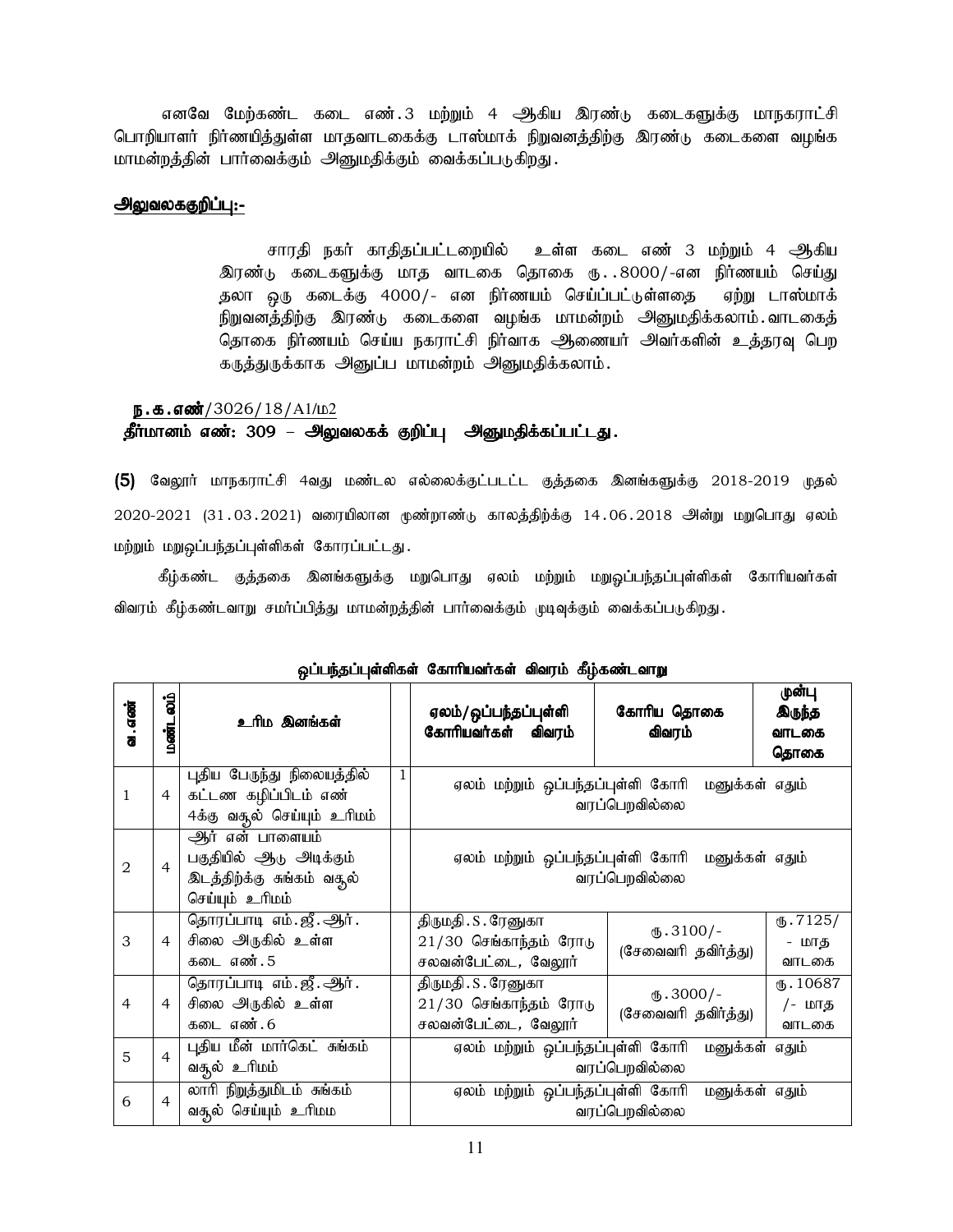#### அலுவலககுறிப்பு:-

1**. வரிசை எண்: 3 மற்றும் 4**ல் கண்ட இந்த குத்தகை இனமான குத்தகை கடைகளுக்கு தற்போது தலா ஒவ்வொரு ஒப்பந்தப்புள்ளிகள் மட்டும் வரப்பெற்றுள்ளது . திருமதி.S.ரேனுகா என்பவர் கடைஎண்.5க்கு மாதவாடகை தொகை ரூ.3100/-க்கும் மற்றும் கடை எண்.6க்கு மாதவாடகை தொகை ரூ.3000/-த்திற்கும் .<br>ஒப்பந்தப்புள்ளிகள் மூலம் கோரியுள்ளார்.இந்த கடைகளுககு 2017-2018 ஆம் ஆண்டு 4 முறை ஏலம் .<br>நடத்தப்பட்டது மற்றும் 2018-2019ம் ஆண்டு 4 முறை நடத்தப்பட்டது மொத்தம் இந்த இனத்திற்கு ஒராண்டு காலமாக 8 முறை ஏலம் மற்றும் ஒப்பந்தப்புள்ளி கோரியும் வேறு எவரும் ஏலத்தில் கலந்து கொள்ளவில்லை மேலும் இக்கடைகள் ஓராண்டிற்கு மேலாக தொடாந்து காலியாக வைத்திருப்பதால் தொடர் நிதியிழப்பு ஏற்படும் என்பதை கருத்தில் கொண்டு தற்போது திருமதி S.ரேனுகா என்பவர் மாதவாடகை தொகையாக கடை எண். 5க்கு ரு. 3100/- கடை எண். 6க்கு ரு. 3000/-த்திற்கும் கோரிய ஒப்பந்தப்புள்ளியை ஏற்று குத்தகை உரிமம் வழங்க மாமன்றம் அனுமதிக்கலாம்.

2**. வரிசைஎண்** -1,2,5 மற்றும் 6 -ல் உள்ள குத்தகை இனங்களுக்கு ஏலம் மற்றும் ஒப்பந்தப்புள்ளி கோரி யாரும் முன்வராததால் இந்த இனங்களுக்கு் மறு ஏலம் மற்றும் மறு ஒப்பந்தப்புள்ளி கோர மாமன்றம் அனுமதிக்கலாம்.

ந.க.எண்்/307/2018/A1

## தீர்மானம் எண்: 310 – அலுவலகக் குறிப்பு அனுமதிக்கப்பட்டது.

(6) வேலூர் மாநகராட்சி மண்டலம் 4க்குட்பட்ட புதிய பேருந்து நிலையத்தில் சென்னை பேருந்து நிறுத்தம் அருகில் ஆவின் பாலகம் அருகே காலியாக உள்ள இடத்தில் 10x12 பரப்பளவு கொண்ட காலி இடத்திற்கு மாத வாடகை அடிப்படையில் மகளீர் சுய உதவி குழுவிற்கு குத்தகைக்கு விட 26.06.2018 அன்று பொது ஏலம் மற்றும் பொது ஒப்பந்தப்புள்ளிகள் கோரப்பட்டது. ஒப்பந்தப்புள்ளிகள் தொகை கோரியவர்களின் விவரம் கீழ்கண்டவாறு சமர்ப்பித்து மாமன்றத்தின் பார்வைக்கும் முடிவிற்க்கும் வைக்கப்படுகிறது.

| வ . எண் | aig<br>மண்ட    | குத்தகை இனம்                      |                | ஒப்பந்தப்புள்ளி கோரியவர்கள்<br>விவரம் | கோரிய தொகை<br>விவரம் |
|---------|----------------|-----------------------------------|----------------|---------------------------------------|----------------------|
|         |                | புதிய பேருந்து நிலையத்தில்        | 1              | அண்னை இந்திரா மகளிர் சுய              |                      |
|         |                | சென்னை பேருந்து நிறுத்தம்         |                | உதவிக்குமு                            | மாத வாடகை            |
|         |                | அருகில் ஆவின் பாலகம் அருகே        |                | 4,காசிம் குழுதான் தெரு                | $\omega$ .4050/-     |
|         |                | காலியாக உள்ள 10x12                |                | சைதாப்பேட்டை                          |                      |
|         |                | பரப்பளவு கொண்ட காலி இடம்          |                | வேலூர்                                |                      |
|         | $\overline{4}$ | மாத வாடகை அடிப்படையில்            | $\overline{2}$ | டாக்டர். A.P.J. அப்துல்கலாம்          |                      |
|         |                | குத்தகை உரிமம்.                   |                | மகளீர் சுய உதவிகுழு                   |                      |
|         |                | (மகளீர் சுயஉதவி குழுக்கள் மட்டும் |                | 93F, ஆற்காடு சாலை                     | மாத வாடகை            |
|         |                | கலந்து கொள்ள வேண்டும்)            |                | சத்துவாச்சாரி,                        | $\omega$ .4200/-     |
|         |                |                                   |                | வேலூர்                                |                      |
|         |                |                                   |                |                                       |                      |
|         |                |                                   |                |                                       |                      |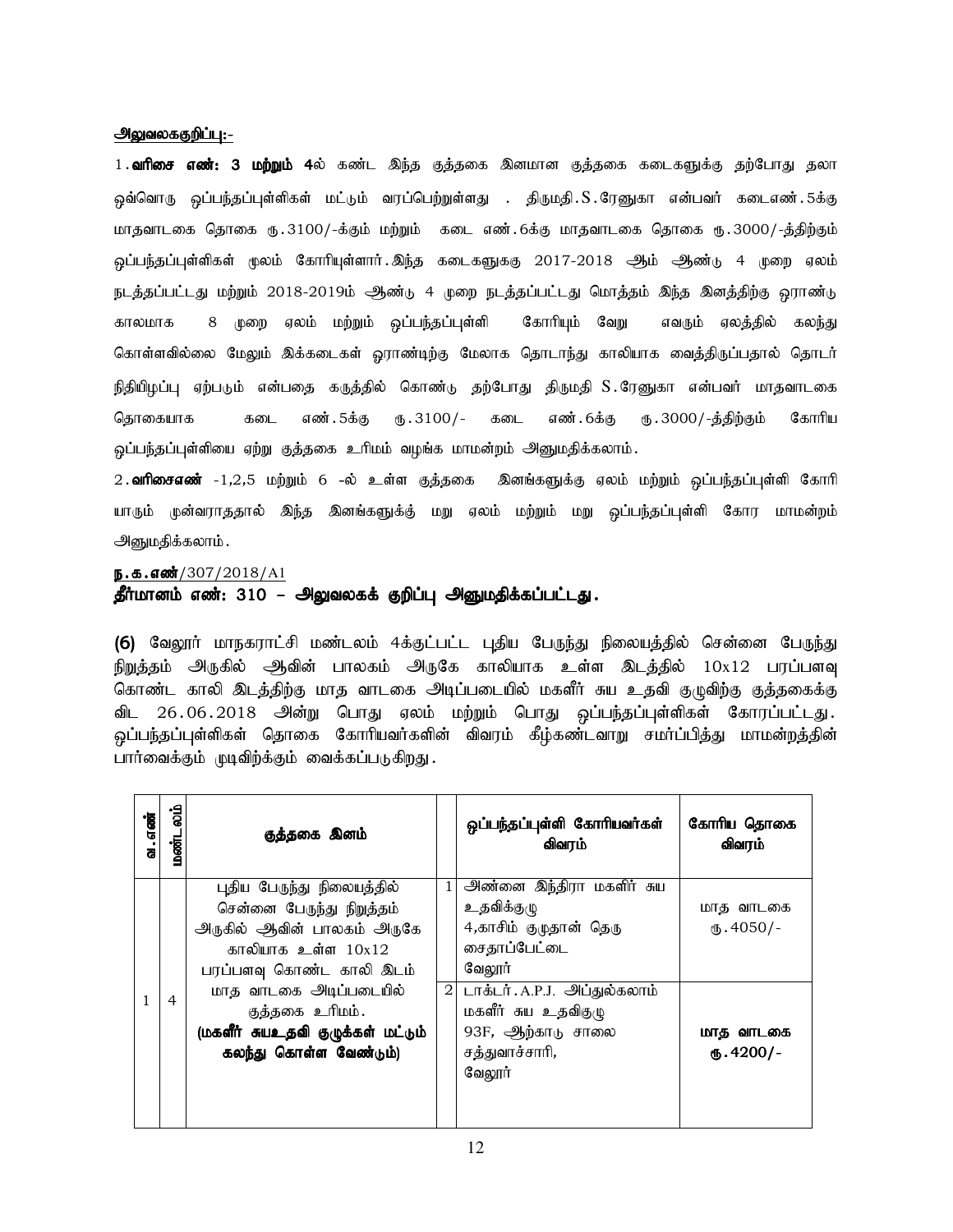## அலுவலககுறிப்பு:-

மேற்கண்ட குத்தகை இனத்திற்கு இரண்டு ஒப்பந்தப்புள்ளிகள் வரப்பெற்று, வரப்பெற்ற ஒப்பந்தப்புள்ளிகளில் **டாக்டர். A.P.J. அப்துல்கலாம் மகளீர் சுய**  $2.5$ விகுழு உயர்ந்த ஒப்பந்தப்புள்ளி தொகையாக மாத வாடகை தொகை ரு $.4200/-$ க்கு (சேவைவரி தவிர்த்து) ஒப்பந்தப்புள்ளி கோரிய தொகையை ஏற்று குத்தகை உரிமம் வழங்க மாமன்றம் அனுமதிக்கலாம்.

## $(5.5.5.00)(1892/2018/A1/L04)$ தீர்மானம் எண்: 311 – அலுவலகக் குறிப்பு அனுமதிக்கப்பட்டது.

**(7)** வேலூர் மாநகராட்சி மண்டலம் 2க்குட்பட்ட பழைய பேருந்து நிலையம் அருகில் 7x7 அளவு கொண்ட காலி இடத்திற்கு குத்தகை இனமான 26.06.2018 அன்று பொது ஏலம் மற்றும் பொது ஒப்பந்தப்புள்ளிகள் கோரப்பட்டது. ஒப்பந்தப்புள்ளிகள் கோரியவர்களின் விவரம் கீழ்கண்டவாறு சமர்ப்பித்து மாமன்றத்தின் பார்வைக்கும் முடிவிற்க்கும் வைக்கப்படுகிறது.

| வ. எண்         | م<br>مان<br>மண்ட | குத்தகை இனம்                                                                                      |          | ஒப்பந்தப்புள்ளி<br>கோரியவர்கள் விவரம்                                                                                                                                      | கோரிய<br>தொகை<br>விவரம்                                  |
|----------------|------------------|---------------------------------------------------------------------------------------------------|----------|----------------------------------------------------------------------------------------------------------------------------------------------------------------------------|----------------------------------------------------------|
|                | 2                | பழைய பேருந்து நிலையம்<br>தமிழ்நாடு ஓட்டல் அருகில் 7x7<br>அளவு கொண்ட காலி இடம்                     |          | R.ரவி த/பெ B.V.ரகுராம்<br>கதவு எண்:577A/4 6வது<br>குறுக்கு முதல் தெரு பகுதி-I<br>சத்துவாச்சாரி<br>வேலூர்-632 009                                                           | மாத வாடகை<br>$\omega$ . 1200/-<br>(சேவைவரி<br>உட்பட)     |
| $\mathfrak{D}$ | $\mathbf{2}$     | மாத வாடகை அடிப்படையில்<br>குத்தகை உரிமம்.<br>(மாற்று திறனாளிகள் மட்டும்<br>கலந்து கொள்ள வேண்டும்) | $2\vert$ | K. சுப்புகிருஷ்ணன்,<br>த $/$ பெ $S.$ கோட்டி,<br>பழைய எண்:49/1,<br>புதிய எண்:130/1,<br>கூடலூர் செங்கல்வராயன்<br>முதலி தெரு (CGM Street)<br>அரசமரபேட்டை,<br>வேலூர் - 632 004 | மாத வாடகை<br>$\mathbf{L}$ . 1000/-<br>(சேவைவரி<br>உட்பட) |

## அலுவலககுறிப்பு:-

மேற்கண்ட குத்தகை இனத்திற்கு இரண்டு ஒப்பந்தப்புள்ளிகள் வரப்பெற்றுள்ளது. வரப்பெற்ற ஒப்பந்தப்புள்ளிகளில் திரு.ரவி என்பவர் உயர்ந்த ஏல தொகையாக மாத வாடகை ரூ.1200/-க்கு கோரியதை ஏற்றும் ஒப்பந்தப்புள்ளி கோரிய நபர் மாற்று திறனாளி என்பதாலும் இத்தொகையை ஏற்று **திரு.R.ரவி** என்பவருக்கு குத்தகை உரிமம் வழங்க மாமன்றம் அனுமதிக்கலாம்.  $(5.5.5\omega)(326/2018/A1/L2)$ 

தீர்மானம் எண்: 312 – அலுவலகக் குறிப்பு அனுமதிக்கப்பட்டது.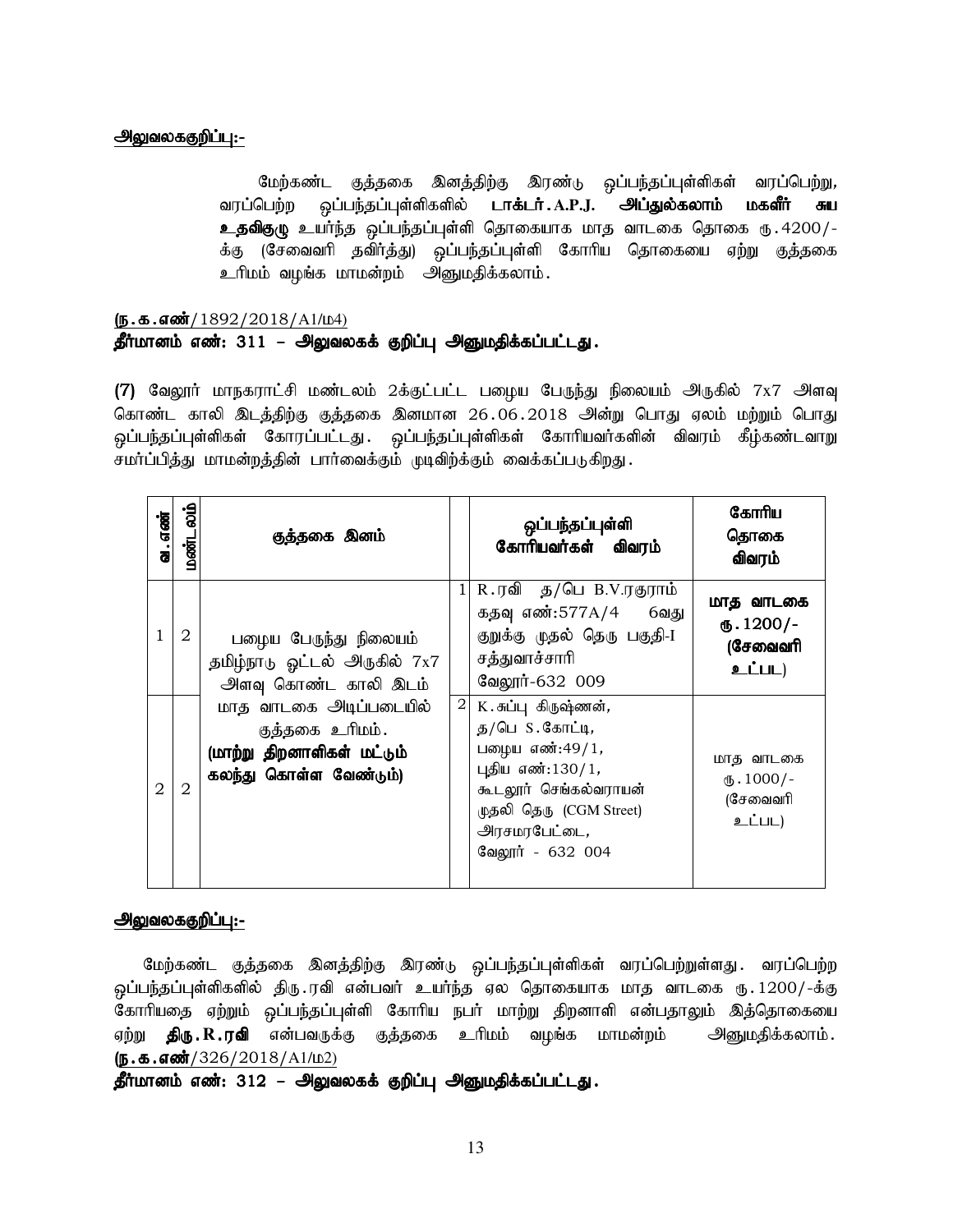(8) வேலூர் மாநகராட்சி மண்டலம்-4-ல் வார்டு எண்:57க்கு உட்பட்ட திடிர் நகர் பகுதியில் (Ray Scheme) தமிழ்நாடு குடிசை மாற்று வாரியம் முலம் 135 தொகுப்பு வீடுகள் கட்டப்பட்டுள்ளன. இப்பகுதியில் புதிய தார்சாலை, சிமெண்ட் சாலை, கால்வாய், சிறுபாலம், ஆழ்துளை கிணறுகள், குடுப்பு சுவர்கள் மின் விளக்குகள், 30,000 லிட்டர் கொள்ளளவு கொண்ட மேல்நிலை நீர்க்கேக்க தொட்டிகள் ஆகியவை குடிசை மாற்று வாரியம் வேலூர் உட்கோட்டம் முலம் செய்து பணிகள் முடிக்கப்பட்டு உள்ளது .இப்பணிகள் முடிவுற்று பொது மக்களின் பயன்பாட்டுக்கு நடைமுறையில் உள்ளது .இந்த இடம் மாநகராட்சியில் ஒப்படைப்பு செய்ய 08.06.2018 அன்று கடிதம் கொடுக்கப்பட்டுள்ளது .பணிகளின் விவரம் பின்வருமாறு .

| வ . எண் | பணியின் விவரம்                     | <b>அளவு விவரம்</b> |
|---------|------------------------------------|--------------------|
| 1.      | Formation Or BT Road               | 2071 m2            |
| $2$ .   | <b>Cement Concrete Paint works</b> | 1038 m2            |
| 3.      | Storm Water Drain                  | 971 Rm             |
| 4.      | Culvert                            | 11 Nos             |
| 5.      | <b>Providing Deep Borewell</b>     | 02 Nos             |
| 6.      | <b>Street Ligtht</b>               | 15 Nos             |
| 7.      | Construction of retaining          | 470 Rm             |
| 8.      | Over Head Tank (30,000 Litrres)    | 01 Nos             |

மேற்கண்ட இடத்தில் இப்பணிகள் முடிவுற்று பொது மக்கள் பயன்பாட்டுக்கு உள்ளது. மேற்படி அடிப்படை வசதி பணிகளை மாநகராட்சி பெயரில் மாற்றம் செய்ய மாமன்ற பொருள் பதிவிற்கு வைக்கப்படுகிறது.

## அலுவலக குறிப்பு :

- 4. இப்பொருள் மாமன்றத்தில் பதிவு செய்யலாம்.
- 5. குடிசை மாற்று வாரியத்தின் மூலம் மேற்கொள்ளப்பட்ட அடிப்படை வசதி பணிகளின் சொத்துக்களை மாநகராட்சி, ஆணையர் பெயரில் மாற்றலாம்.<br>மேற்படி இடத்தில் வருங்காலங்களில் மாநகராட்சி முலம்
- 6. மேற்படி இடத்தில் வருங்காலங்களில் மாநகராட்சி முலம் பராமரிப்பு பணிகளை மேற்கொள்ளலாம்.

## (ந.க.எண்.2527/2017/இ1) தீர்மானம் எண்: 313 – அலுவலகக் குறிப்பு 1,2 மற்றும் 3 அனுமதிக்கப்பட்டது.

(9) வேலூா் மாநகராட்சி மண்டலம்−1 க்குட்பட்ட காட்பாடி கிராமம் சா்வே எண்.586/1−ல் (தீஎத) புறம்போக்கில் 0.5 செண்ட் இடத்தினை திரு.மு.ஆ.திருமால் த/பெ.திரு.மு.ஆ.மோகன் என்பவருக்கு பட்டா வழஙகும் பொருட்டு காட்பாடி வட்டாட்சியர், அவர்களிடமிரு<u>ந்து</u> வரப்பெற்ற கடிகக்கினை மாமன்றத்தின் பாா்வைக்கும் முடிவுக்கும் வைக்கப்படுகிறது.

## <u> அலுவலக குறிப்பு</u>

மேற்கண்ட காட்பாடி சர்வே எண்.586/1-ல் (தீஎத) புறம்போக்கு, மாநகராட்சியின் பிற்கால வளர்ச்சிக்கு தேவைப்படுவதால், பட்டா வழங்க வேண்டாம் எனத் தெரிவிக்கலாம்.

(ந.க.எண்.627/2018/எப்1)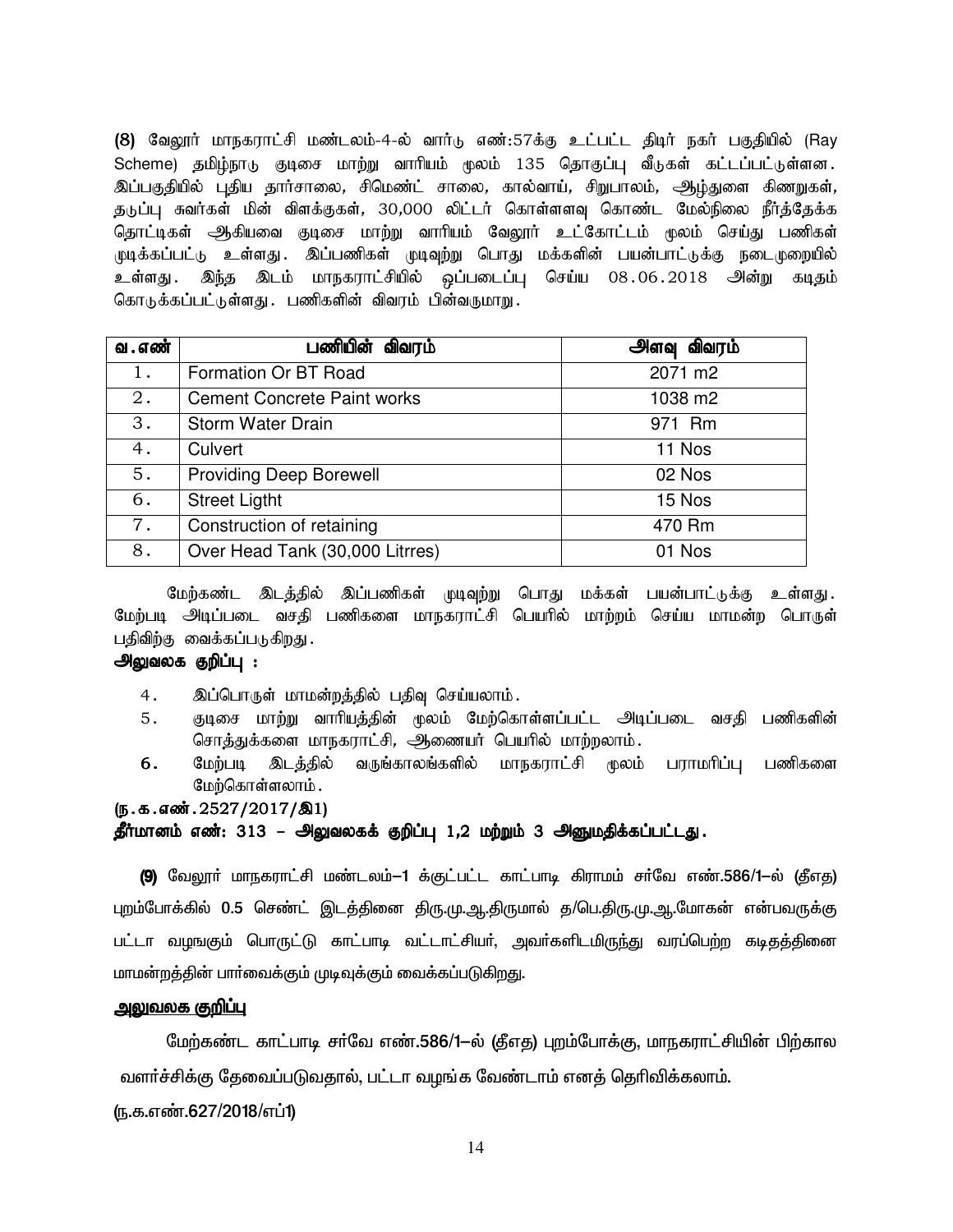## தீர்மானம் எண்: 314 – அலுவலகக் குறிப்பு அனுமதிக்கப்பட்டது.

(10) வேலூா் மாநகராட்சி பொது சுகாதார பிரிவு 1 முதல் 4 மண்டலஙகளில் உள்ள வாா்டுகளுக்கு டெங்கு கொசு புழுக்கள் கட்டுப்படுத்தவும், கிருமி நாசினியாகவும் பயன்படுத்தி வரும் தெளிப்பானாக பிலிச்சிங புவுடர் 16 மெட்ரிக் டண்கள் வேலூர் கற்பகம் கூட்டுறவு சூப்பர் மார்கெட்டில் வாஙகி கொள்ள ஆகும் தோரயச்செலவு ரூ.7,00,000/-க்கு (ரூ.ஏழு லட்சம்) மாமன்றம் அனுமதி கோரப்படுகிறது.

## <u>அலுவலக குறிப்பு:</u>

அனுமதிக்கலாம் அவசர அவசியத்தை முன்னிட்டு நடவடிக்கை மேற்கொண்டதை மாமன்றம் அனுமதிக்கலாம்.

(ந.க.எண்:8155/2018/H1)

தீர்மானம் எண்: 315 – அலுவலகக் குறிப்பு அனுமதிக்கப்பட்டது.

 $(11)$  வேலூர் மாநகராட்சி பொதுநிதி மற்றும் குடிநீர் நிதி 2018-19ன் கீழ் மாநகராட்சி ஆணையர் அவர்களின் செயல்முறை நடவடிக்கைகள் நாள்: 30.05.2018, 30.05.2018, 11.06.2018, ஆகிய தேதிகளில் பெறப்பட்டுள்ளது. மேற்படி பணிக்கு ஒப்பந்தப்புள்ளியாக 13.07.2018-ல் பெறப்பட்டுள்ளது.

பொது நிதி மற்றும் குடிநீர் நிதி 2018-19ன் கீழ் 3 பணிகளுக்கு அளிக்கப்பட்டுள்ள ஒப்பந்தப்புள்ளி விலைவிகிதம் மதிப்பீட்டைவிட குறைந்த தொகைக்கான(L1) ஒப்பந்தப்புள்ளிகளை முடிவு செய்ய ஒப்புநோக்குப்பட்டியல் மாமன்றத்திற்கு சமர்ப்பிக்கப்படுகிறது.

| வ.<br>எண்    | பணியின் பெயர்                                                                                                                                                                                                                                                                                      | மதிப்பீடு | ஒப்பந்ததாரா்<br>திருவாளர்கள்            | ஒப்பந்தப்புள்ளி<br>விலைவிகிதம்    | குறிப்பு                                                                                                    |
|--------------|----------------------------------------------------------------------------------------------------------------------------------------------------------------------------------------------------------------------------------------------------------------------------------------------------|-----------|-----------------------------------------|-----------------------------------|-------------------------------------------------------------------------------------------------------------|
| $\mathbf{1}$ | $\mathcal{D}_{\mathcal{L}}$                                                                                                                                                                                                                                                                        | 3         | 4                                       | 5                                 | $\overline{7}$                                                                                              |
|              | வேலூர் மாநகராட்சி மண்டலம்-<br>வார்டு-21 ஜெகஜோதி நகர்<br>$\overline{2}$<br>தெருவில்<br>கிழக்கு<br>குறுக்கு<br>மழைநீர்<br>கால்வாய்                                                                                                                                                                   | 5.00      | S.குப்புசாமி                            | $-0.03%$ (L1)                     | $L1-\dot{\omega}$ -0.03%<br>மதிப்பீட்டுத்<br>தொகையை விட                                                     |
| 8.           | மற்றும்<br>சிறுபாலம் அமைத்தல்                                                                                                                                                                                                                                                                      |           | S.மதன்குமார்                            | $+ 0.79%$ (L2)                    | குறைவாக<br>வழங்கப்<br>பட்டுள்ளதை<br>ஏற்கலாம்                                                                |
| 9.           | வேலூர் மாநகராட்சி மண்டலம்-<br>வார்டு-21 ஜெகஜோதி<br>நகர்<br>2<br>கிழக்கு குறுக்கு தெருவில்<br>தார்<br>சாலை அமைத்தல்                                                                                                                                                                                 | 10.00     | K.தேவேந்திரன்<br>N.ராஜேந்திரன்          | $-0.04\%$ (L1)<br>$+ 0.37\%$ (L2) | $L1-\omega$ -0.04%<br>மதிப்பீட்டுத்<br>தொகையை விட<br>குறைவாக<br>வழங்கப்<br>பட்டுள்ளதை<br>ஏற்கலாம்           |
| 10.          | வேலூர் மாநகராட்சி மண்டலம்-<br>செங்காநத்தம்<br>மலைப்பகுதி<br>3<br>நிலையம்<br>தெற்கு<br>காவல்<br>முதல்<br><b>SSK</b><br>மான்யம்<br>பகுதி<br>கானாறு<br>சுப்பிரமணியம்<br>கோவில்<br>சுவாமி<br>கோயில்<br>பின்புறம் (உத்ரமாதா<br>சந்திப்பு)<br>தெரு<br>கானாறு<br>தூர்<br>வாறுதல்,<br>அகற்றுதல்<br>மற்றும் | 8.20      | M/s.தணிகை<br>கன்ஸ்ட்ரக்ஸன்<br>С.ந∟ராஜன் | $-0.09\%$ (L1)<br>$+ 1.06\%$ (L2) | $L1 - \dot{\omega} - 0.09\%$<br>மதிப்பீட்டுத்<br>தொகையை விட<br>குறைவாக<br>வழங்கப்<br>பட்டுள்ளதை<br>ஏற்கலாம் |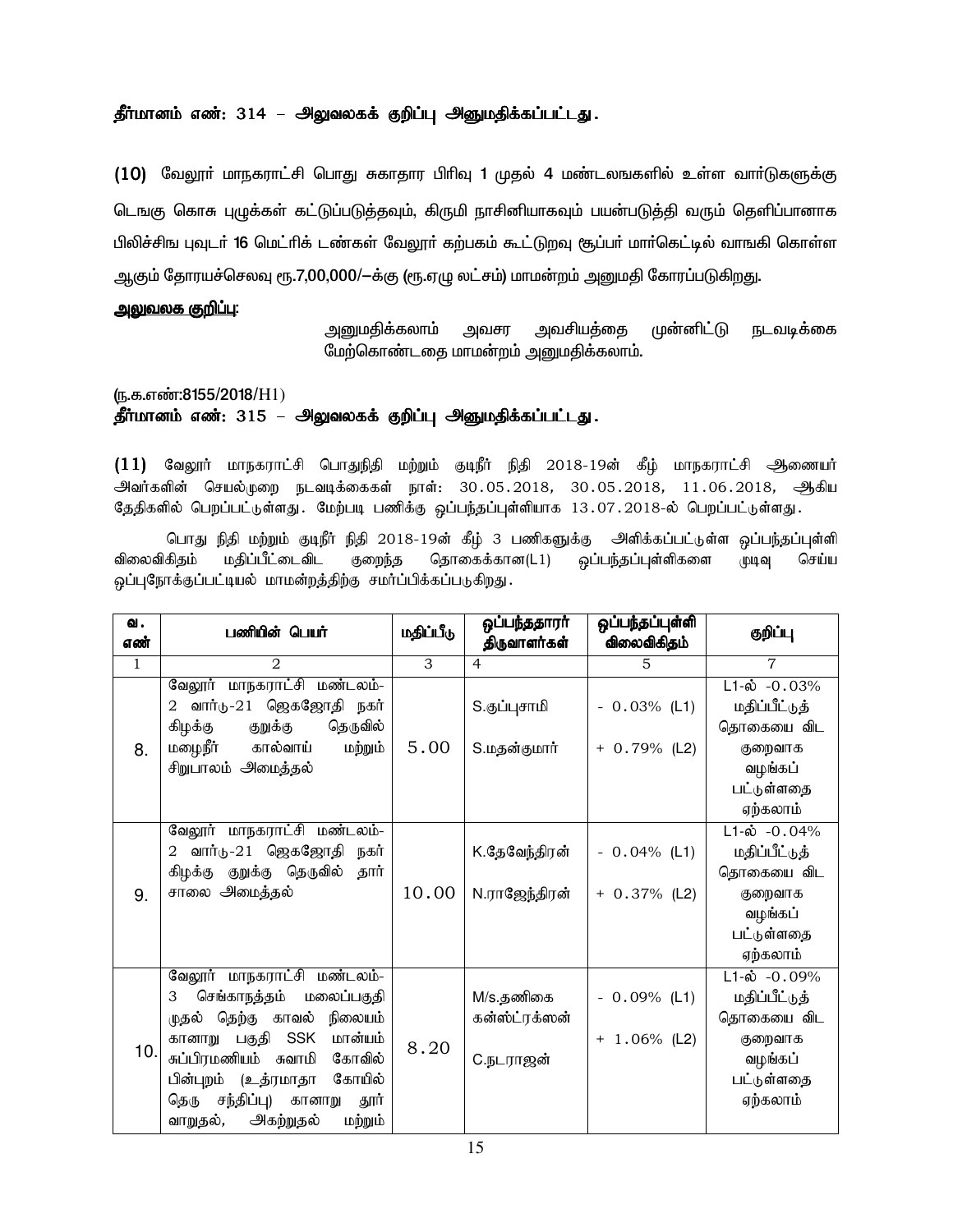| --<br>յս<br>m.<br>61 | ÷<br>. . | 73<br>$\sim$ 1.4 $\sim$<br>ுவெட |  |  |
|----------------------|----------|---------------------------------|--|--|
| வ                    |          |                                 |  |  |

மேற்கண்ட பட்டியலில் குறைந்த தொகைக்கான ஒப்பந்தப்புள்ளி அளித்துள்ள <u>ஒ</u>ப்பந்ததாரர்கள்/நிறுவனங்கள் விலை விகிதத்தை ஏற்று பட்டியலில் கண்ட 3 பணிகளுக்கும் பணி உத்திரவு வழங்க மாமன்றத்தின் அனுமதி வேண்டப்படுகிறது.

## அலுவலக குறிப்பு :

- 1. மாமன்றத்தின் பார்வைக்கு வைக்கப்பட்டுள்ள இப்பொருள் மாமன்றத்தில் பதிவு செய்யலாம்.
- 2. இப்பணிக்கான செலவினத் தொகையை பொதுநிதி மற்றும் குடிநீர் நிதி 2018-19ன் கீழ் செலவு செய்யலாம்.
- 3. வேலூர் மாநகராட்சியில் பொது நிதி மற்றும் குடிநீர் நிதி 2018-19-ன் கீழ் ஒப்பந்தப்புள்ளி கோரப்பட்ட மேற்கண்ட 3 பணிகளுக்கும் ஒப்பந்தப்புள்ளி அளித்துள்ள  $\tilde{\mathbf{Q}}$ ப்பந்ததார்கள் அளித்துள்ள குறைந்த தொகைக்கான(L1-((1)-0.03%,(2)-0.04%, (3)-0.09%,ஒப்பந்தப்புள்ளிகளை மாமன்றம் ஏற்று பணி உத்திரவு வழங்க அனுமதிக்கலாம்.

## (**ந.க.எண். 1496/2018/E1**)

## தீர்மானம் எண்: 316 – அலுவலகக் குறிப்பு அனுமதிக்கப்பட்டது.

 $(12)$  Baலூர் மாநகராட்சி ஸ்மார்ட் சிட்டி (Smart City)திட்ட நிதியின் கீழ் மாமன்ற தீர்மானம் எண்: 260, நாள்: 30.05.2018 மாமன்றத்தில் நிர்வாக அனுமதி பெறப்பட்டுள்ளது. மேற்படி பணிக்கு ஒப்பந்தப்புள்ளியாக 04.07.2018-ல் பெறப்பட்டுள்ளது.

ஸ்மார்ட் சிட்டி (Smart City)திட்ட நிதியின் கீழ் 1 பணிக்கு அளிக்கப்பட்டுள்ள ஒப்பந்தப்புள்ளி விலைவிகிதம் மதிப்பீட்டுத் தொகை விகிதத்தில் உள்ள (L1) ஒப்பந்தப்புள்ளிகளை முடிவு செய்ய ஒப்புநோக்குப்பட்டியல் மாமன்றத்திற்கு சமர்ப்பிக்கப்படுகிறது.

| வ.<br>எண் | பணியின் பெயர்                                                                                                                                                                                                                                                                   | மதிப்பீடு<br>தொகை<br>ரு.லட்ச<br>த்தில் | ஒப்பந்ததாரா்<br>திருவாளர்கள்                                        | ஒப்பந்தப்புள்ளி<br>விலைவிகிதம்                            | குறிப்பு                                                                  |
|-----------|---------------------------------------------------------------------------------------------------------------------------------------------------------------------------------------------------------------------------------------------------------------------------------|----------------------------------------|---------------------------------------------------------------------|-----------------------------------------------------------|---------------------------------------------------------------------------|
| 1         | 2                                                                                                                                                                                                                                                                               | 3                                      | 4                                                                   | $\overline{5}$                                            | 7                                                                         |
|           | வேலூர் மாநகராட்சி Smarty City<br>Missioதிட்டத்தின் கீழ் Providing<br>Walkways, development of Green<br>Space and Beautification of Otteri<br>lake including required desliting<br>பணிக்கு திட்டஅறிக்கை<br>(DPR)<br>தயாரித்திட<br>தனியார்<br>கலந்தாலோசகர்<br>நியமனம்<br>செய்தல். | 6.00                                   | Thiru.K.Raghuraman<br>Consulant<br>Thiru.R.C.Ravindrah<br>Consulant | - மதிப்பீட்டுத்<br>தொகை<br>விகிதம்(L1)<br>$+ 0.02\%$ (L2) | ட1-ல் -<br>மதிப்பீட்டுத்<br>தொகையில்<br>வழங்கப்<br>பட்டுள்ளதை<br>ஏற்கலாம் |

மேற்கண்ட பட்டியலில் குறைந்த தொகைக்கான ஒப்பந்தப்புள்ளி அளித்துள்ள ஒப்பந்ததாரா்/நிறுவனம் விலை விகிதத்தை ஏற்று பட்டியலில் கண்ட பணிக்கு பணி உத்திரவு வழங்கப்பட்டதற்கும் மாமன்றத்தின் அனுமதி வேண்டப்படுகிறது.

## அலுவலக குறிப்பு :

- 1. மாமன்றத்தின் பார்வைக்கு வைக்கப்பட்டுள்ள இப்பொருள் மாமன்றத்தில் பதிவு செய்யலாம்.
- 2. இப்பணிக்கான செலவினத் தொகையை ஸ்மார்ட் சிட்டி (Smart City)திட்ட நிதியின் கீழ் செலவு செய்யலாம்.
- 3. வேலூர் மாநகராட்சியில் ஸ்மார்ட் சிட்டி (Smart City)திட்ட நிதியின் கீழ் ஒப்பந்தப்புள்ளி கோரப்பட்ட<br>மேற்கண்ட பணிக்கு ஒப்பந்தப்புள்ளி அளித்துள்ள ஒப்பந்ததாரர் மதிப்பீட்டுத் தொகை மேற்கண்ட பணிக்கு ஒப்பந்தப்புள்ளி அளித்துள்ள ஒப்பந்ததாரர் மதிப்பீட்டுத் தொகை விலைவிகிதத்தில் அளித்துள்ள ஒப்பந்தப்புள்ளியை மாமன்றம் ஏற்று பணி உத்திரவு வழங்க அனுமதிக்கலாம்.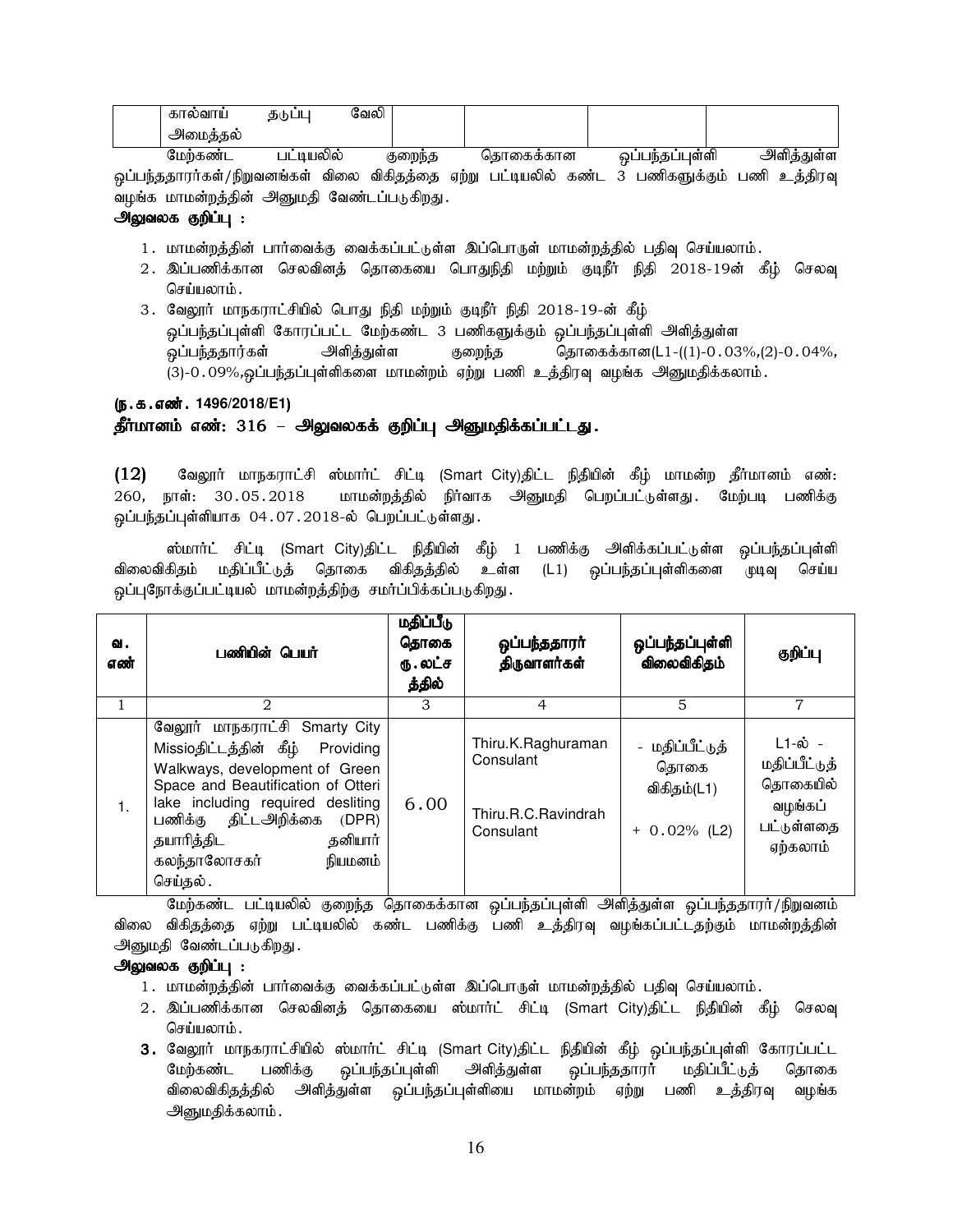## $(5.5.5.5)$ ன். 6209/2018/S1) தீர்மானம் எண்: 317 – அலுவலகக் குறிப்பு அனுமதிக்கப்பட்டது.

 $(13)$  வேலூர் மாநகராட்சி ஸ்மார்ட் சிட்டி (Smart City)திட்ட நிதியின் கீழ் ஆணையர் அவாக்களின் அ<sub>ணிமதியாக நாள்: 13.06.2018 தேதியில் பெறப்பட்டுள்ளது. மேற்படி பணிகளுக்கு ஒப்பந்தப்புள்ளியாக</sub> 06.07.2018-ல் பெறப்பட்டுள்ளது.

ஸ்மார்ட் சிட்டி (Smart City)திட்ட நிதியின் கீழ் 1 பணிகளுக்கு அளிக்கப்பட்டுள்ள ஒப்பந்தப்புள்ளி விலைவிகிதம் மதிப்பீட்டுத் தொகை விகிதத்தில் உள்ள (L1) ஒப்பந்தப்புள்ளிகளை முடிவு செய்ய ஒப்புநோக்குப்பட்டியல் மாமன்றத்திற்கு சமர்ப்பிக்கப்படுகிறது.

| வ.<br>எண் | பணியின் பெயர்                                                                                                                                                                                                                                                                      | மதிப்பீடு<br>தொகை<br>ரு . லட்ச<br>த்தில் | ஒப்பந்ததாரா்<br>திருவாளர்கள்                   | ஒப்பந்தப்புள்ளி<br>விலைவிகிதம்                           | குறிப்பு                                                                  |
|-----------|------------------------------------------------------------------------------------------------------------------------------------------------------------------------------------------------------------------------------------------------------------------------------------|------------------------------------------|------------------------------------------------|----------------------------------------------------------|---------------------------------------------------------------------------|
|           | $\mathfrak{D}$                                                                                                                                                                                                                                                                     | 3                                        | 4                                              | 5                                                        | 7                                                                         |
| 1.        | வேலூர் மாநகராட்சி Smarty City<br>ழ்த்<br>திட்டத்தின்<br>Mission<br>Development of Old Bus Stand<br>with Commercial Complex and<br>பணிக்கு<br><b>Facilities</b><br>Lodging<br>திட்டஅிிக்கை (DPR<br>and Bid<br>Process) தயாரித்திட<br>தனியார்<br>கலந்தாலோசகர்<br>நியமனம்<br>செய்தல். | 9.50                                     | திரு . K . ரகுராமன்<br>திரு . R.C. .ரவீந்திரன் | - மதிப்பீட்டுத்<br>கொகை<br>விகிதம்(L1)<br>$+ 0.03%$ (L2) | ட1-ல் -<br>மதிப்பீட்டுத்<br>தொகையில்<br>வழங்கப்<br>பட்டுள்ளதை<br>ஏற்கலாம் |

மேற்கண்ட பட்டியலில் குறைந்த தொகைக்கான ஒப்பந்தப்புள்ளி அிளித்துள்ள <u>ஒ</u>ப்பந்ததாரர்கள்/நிறுவனங்கள் விலை விகிதத்தை ஏற்று பட்டியலில் கண்ட 1 பணிக்கு பணி உத்திரவு வழங்கப்பட்டதற்கும் மாமன்றத்தின் அனுமதி வேண்டப்படுகிறது.

## அலுவலக குறிப்பு :

- 1. மாமன்றத்தின் பார்வைக்கு வைக்கப்பட்டுள்ள இப்பொருள் மாமன்றத்தில் பதிவு செய்யலாம்.
- 2. இப்பணிக்கான செலவினத் தொகையை ஸ்மார்ட் சிட்டி (Smart City)திட்ட நிதியின் கீழ் செலவு செய்யலாம்.
- 3. வேலூர் மாநகராட்சியில் ஸ்மார்ட் சிட்டி (Smart City)திட்ட நிதியின் கீழ் ஒப்பந்தப்புள்ளி கோரப்பட்ட மேற்கண்ட 1 பணிக்கு ஒப்பந்தப்புள்ளி அளித்துள்ள ஒப்பந்ததார்கள் மதிப்பீட்டுத் தொகை விலைவிகிதத்தில் அி்ததுள்ள ஒப்பந்தப்புள்ளிகளை மாமன்றம் ஏற்று பணி உத்திரவு வழங்க அனுமதிக்கலாம்.

 $(5.5.5.5)$ . 6209/2018/E1)

#### தீர்மானம் எண்: 318 – அலுவலகக் குறிப்பு 1,2 மற்றும் 3 அனுமதிக்கப்பட்டது.

(14) வேலூர் மாநகராட்சியில் மத்திய மற்றும் மாநில அரசுகளின் பங்களிப்புடன் ஸ்மார்ட் சிட்டி பணிகள் (Smart City Mission) மேற்கொள்ள அரசாணை எண்:G.O.(Ms)BI.112 பிறப்பிக்கப்பட்டு*,* தேர்ந்தெடுக்கப்பட்ட பணிகளுக்கு திட்ட அிறக்கை தயாரிக்கும் பணி நடைபெற்று வருகிறது. இவற்றுள் சதுப்பேரி உரக்கிடங்கில் சேகாரமாகி உள்ள குப்பைகளை Bio Mining முறையில் அகற்றிட திட்ட அறிக்கை தயாரிக்கப்பட்டு அரசின் நிர்வாக அனுமதி பெறப்பட்டுள்ளது. மேற்படி இதுநாள் வரை உள்ள குப்பையின் சரியான அளவினை மீள கணக்கிட்டு அதனை ANNA UNIUVERSITY யின் தொழில்நுட்ப குழுவின் ஒப்புதல் பெற்று சமர்ப்பிக்க வேண்டியுள்ளது.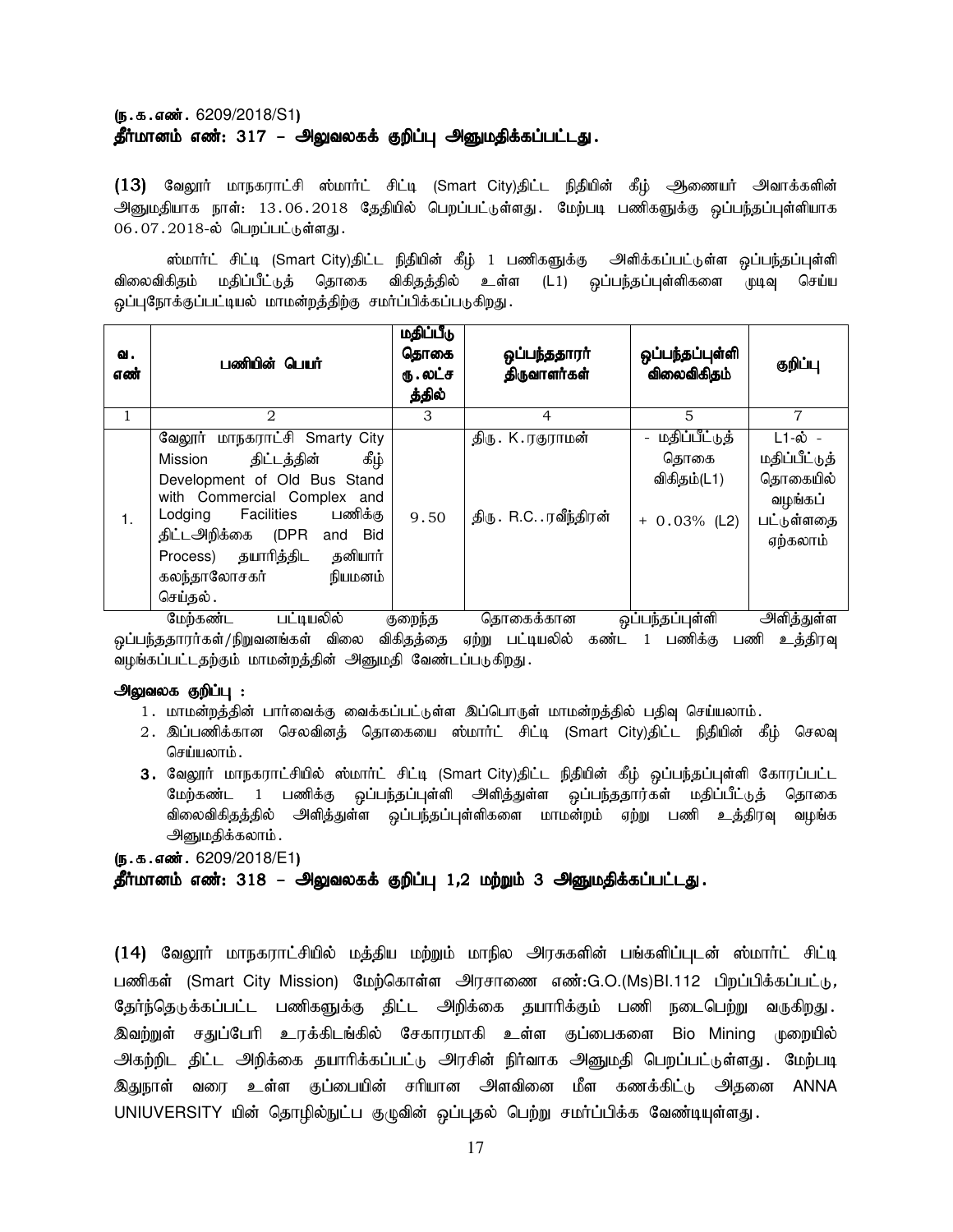| SI.<br>No. | Name of work                                                                                            | <b>Particulars</b>                                              | Proposed<br>Project cost<br>(Rs. Lakhs) |
|------------|---------------------------------------------------------------------------------------------------------|-----------------------------------------------------------------|-----------------------------------------|
|            | Appointment of Survey Agency for Volume<br>Calculation Survey works at Sathupari Dum<br>site.           | <b>Volume Calculation Survey</b><br>works at Sathupari Dum site | 0.90                                    |
| 2          | <b>Consultation Payment to ANNA UNIVERSITY</b><br>for Approving for Volume Calculation Survey<br>Report |                                                                 | 1.25                                    |

மேற்கண்ட பணியினை மன்றத்தின் முன் அனுமதி பெற்று பணியினை மேற்கொள்ள மாமன்றத்தின் அனுமதிக்கு பணிந்து சமர்ப்பிக்கப்படுகிறது.

## அலுவலக குறிப்பு:-

- 1. மேற்படி பொருள் மாமன்றத்தில் பதிவு செய்யலாம்.
- 2. மேற்படி Smart City பணிகளுக்கு மாமன்றத்தின் நிர்வாக அனுமதி பெறலாம்.
- 3. மேற்படி திட்டக்களுக்கான செலவினக் கொகையினை Smart city Mission நிதியிலிருந்து மேற்கொள்ள மாமன்றம் அனுமதி வழங்கலாம்.

## $(\mathbf{5}.\mathbf{5}.\mathbf{6}\mathbf{w}$ : 6209/2017/S1)

## தீர்மானம் எண்: 319 – அலுவலகக் குறிப்பு 1,2 மற்றும் 3 அனுமதிக்கப்பட்டது.

(15) வேலூர் மாநகராட்சி பொதுநிதி 2018-19ன் கீழ் 4-மண்டலங்களில் உள்ள வீடுகளில் செப்டிக் டேங்க் ஏர் பைப்புகள் மூலம் வெளிவரும் கொசுக்களை கட்டுப்படுத்த நைலான் வலை பை கொள்முதல் செய்தல் பணிக்கு தயாரிக்கப்பட்ட மதிப்பீட்டுத் தொகை ரு.50000/-க்கு மாமன்ற தீர்மானம் எண்:241, நாள்.30.05.2018-ல் நிர்வாக அனுமதி வழங்கப்பட்டுள்ளது. இப்பணிக்கு 22.06.2018 அன்று பெறப்பட்ட முன்று விலைப்புள்ளிகளின் ஒப்புநோக்கு பட்டியல் விவரம் பின்வருமாறு.

| வ . எண்  | ஒப்பந்ததாரரின் பெயர்                     | விலைப்புள்ளி சதவிகிதம்                |
|----------|------------------------------------------|---------------------------------------|
| 1        | M/s. Thirumurugan Traders,<br>Namakkal-1 | மதிப்பீட்டுத் தொகை விகிதத்தில்        |
| $\bf{2}$ | M/s.Shree Plasto Tech,<br>Chennai - 44   | மதிப்பீட்டுத் தொகையைவிட 6.90% அதிகம்  |
| 3        | M/s. Trinity<br>Enterprises, Salem       | மதிப்பீட்டுத் தொகையைவிட 20.69% அதிகம் |

மேற்படி பணிக்கு பெறப்பட்ட முன்று விலைப்புள்ளிகளில் M/s.Thirumurugan Traders, Namakkal-1, நிறுவனத்தார் மதிப்பீட்டு மதிப்பீட்டுத் தொகை விலை விகிதத்தில் அளித்துள்ள விலைப்புள்ளியை ஏற்க மாமன்றத்தின் அனுமதிக்கு மாமன்றப் பொருள் பணி<u>ந்து</u> சமர்ப்பிக்கப்படுகிறது் .

மேலும் M/s.Thirumurugan Traders, Namakkal-1, நிறுவனத்தாருக்கு பணிஆணை வழங்க மாமன்றத்தின் அனுமதிக்கு மாமன்றப் பொருள் பணிந்து வைக்கப்படுகிறது.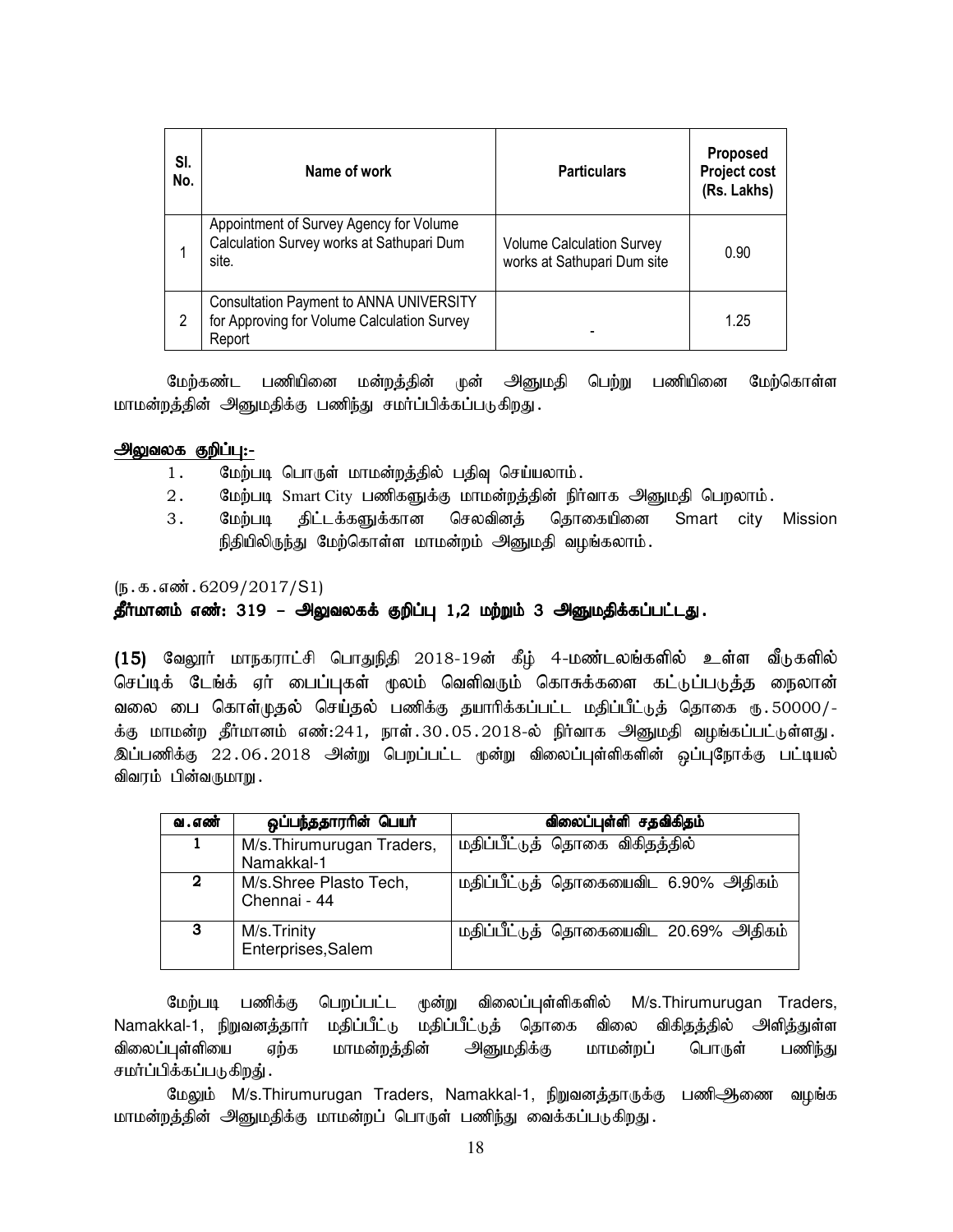## அலுவலக குறிப்பு:-

- 4 .மாமன்றத்தின் பார்வைக்கு வைக்கப்பட்டுள்ள இப்பொருள் மாமன்றத்தில் பதிவு செய்யலாம்.
- 5. இப்பணிக்கான செலவினத் தொகையை பொதுநிதி 2018-19ன் கீழ் செலவு செய்யலாம்.
- 6. பெறப்பட்ட விலைப்புள்ளிகளில் மதிப்பீட்டுத் தொகை விகிதத்தில் விலைப்புள்ளி அளித்துள்ள M/s.Thirumurugan Traders, Namakkal-1, அவர்களின் விலைப்புள்ளியை ஏற்கலாம்.

 $(5.5.5.5/2018/51)$ 

## தீா்மானம் எண்: 320 – அலுவலகக் குறிப்பு 1,2 மற்றும் 3 அனுமதிக்கப்பட்டது.

(16) வேலூர் மாநகராட்சி பொதுநிதி 2018-19ன் கீழ் மைய அிலுவலகத்தில் ஆய்வுக்கூட்டத்திற்கு தேவையான இருக்கைகள் (Plastic Chairs-60 Nos.) கொள்முதல் செய்ய /செய்து கொடுத்தல் பணிக்கு தயாரிக்கப்பட்ட மதிப்பீட்டுத் தொகை ரு.61000/-க்கு ஆணையர் .<br>அவர்களின் செயல்முறை நடவடிக்கை நாள்.24.04.2018-ல் நிர்வாக அனுமதி பெறப்பட்டுள்ளது. இப்பணிக்கு 19.06.2018 அன்று பெறப்பட்ட முன்று விலைப்புள்ளிகளின் ஒப்புநோக்கு பட்டியல் விவரம் பின்வருமாறு .

| வ . எண் | ஒப்பந்ததாரரின் பெயர்                        | விலைப்புள்ளி சதவிகிதம்               |
|---------|---------------------------------------------|--------------------------------------|
|         | M/s.Sri Sai Saraniya<br>Enterprises, வேலூர் | மதிப்பீட்டுத் தொகை விகிதத்தில்       |
| 2       | M/s.Sri Lakshmi Agencies,<br>வேலூர்         | மதிப்பீட்டுத் தொகையைவிட 0.98% அதிகம் |
| 3       | M/s.Brindha Agencies,<br>வேலூர்             | மதிப்பீட்டுத் தொகையைவிட 2.95% அதிகம் |

மேற்படி பணிக்கு பெறப்பட்ட முன்று விலைப்புள்ளிகளில் M/s.Sri Sai Saraniya Enterprises*,* வேலூர் நிறுவனத்தார் மதிப்பீட்டு மதிப்பீட்டுத் தொகை விலை விகிதத்தில் அளித்துள்ள விலைப்புள்ளியை ஏற்க மாமன்றத்தின் அனுமதிக்கு மாமன்றப் பொருள் பணிந்து சமர்ப்பிக்கப்படுகிறது் .

மேலும் M/s.Sri Sai Saraniya Enterprises நிறுவனத்தாருக்கு பணிஆிணை வழங்க மாமன்றத்தின் அனுமதிக்கு மாமன்றப் பொருள் பணிந்து வைக்கப்படுகிறது.

## அலுவலக குறிப்பு:-

- 1. மாமன்றத்தின் பார்வைக்கு வைக்கப்பட்டுள்ள இப்பொருள் மாமன்றத்தில் பதிவு செய்யலாம்.
- 2. ng;gzpf;fhd brytpdj; bjhifia bghJepjp 2018-19d; fPH; bryt[ bra;ayhk;.
- 3 .மெறப்பட்ட விலைப்புள்ளிகளில் மதிப்பீட்டுத் தொகை விகிதத்தில் விலைப்புள்ளி அளித்துள்ள M/s.Sri Sai Saraniya Enterprises, வேலூர், அவர்களின் விலைப்புள்ளியை எற்கலாம்.

 $(\mathbf{b}.\mathbf{\Phi}.\mathbf{\Phi}.\mathbf{\Phi}.\mathbf{\Phi}$ : 1900/2018/இ1)

## தீர்மானம் எண்: 321 – அலுவலகக் குறிப்பு 1,2 மற்றும் 3 அனுமதிக்கப்பட்டது.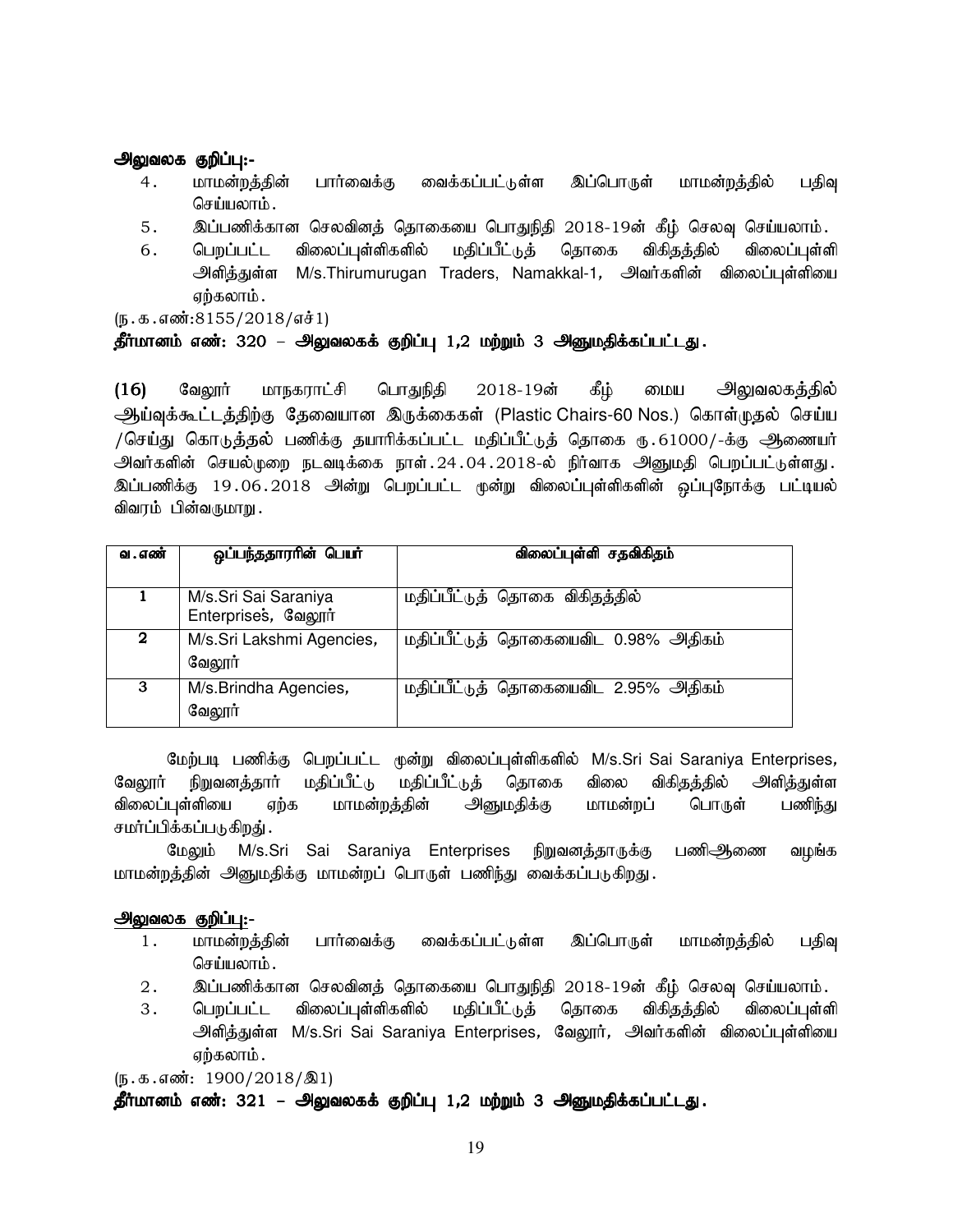$(17)$  வேலூர் மாநகராட்சி பொது நிதி 2018-19ன் கீழ் மண்டலம் 2, வார்டு எண்:19, பாலாஜி நகர் 1-வது தெருவில் மழைநீர் கால்வாய் மற்றும் சிறுபாலம் அமைத்தல் பணிக்கு தயாரிக்கப்பட்ட மதிப்பீட்டுத் தொகை ரூ18,00,000/-க்கு மாமன்றத்தின் பார்வைக்கும் பதிவிற்க்கும் பொருள் வைக்கப்படுகிறது .

#### அலுவலக குறிப்பு:-

1. மாமன்றத்தின் பார்வைக்கு வைக்கப்பட்டுள்ள இப்பொருள் மாமன்றம் பதிவு செய்யலாம்.

2. இப்பணிக்கான செலவினத் தொகையை பொதுநிதி 2018-19-ன் கீழ் செலவு செய்யலாம்.

(ந.க.எண்.2080/2018/இ1)

## தீர்மானம் எண்: 322 – அலுவலகக் குறிப்பு 1 மற்றும் 2 அனுமதிக்கப்பட்டது.

 $(18)$  வேலூர் மாநகராட்சி பொதுநிதி மற்றும் குடிநீர் நிதி 2018-19ன் கீழ் மாநகராட்சி ஆணையர் அவர்களின் செயல்முறை நடவடிக்கை நாள்: 12.06.2018 பெறப்பட்டுள்ளது. மேற்படி பணிக்கு ஒப்பந்தப்புள்ளியாக 18.07.2018-ல் பெறப்பட்டுள்ளது.

பொது நிதி மற்றும் குடிநீர் நிதி 2018-19ன் கீழ் 1 பணிக்கு அளிக்கப்பட்டுள்ள ஒப்பந்தப்புள்ளி விலைவிகிதம் மதிப்பீட்டைவிட குறைந்த தொகைக்கான(L1) ஒப்பந்தப்புள்ளிகளை முடிவு செய்ய ஒப்புநோக்குப்பட்டியல் மாமன்றத்திற்கு சமர்ப்பிக்கப்படுகிறது.

| வ.<br>எண் | பணியின் பெயர்                                                                                                                                                                                                                                     | மதிப்பீடு | <u>ஒப்பந்ததாரா்</u><br>திருவாளர்கள் | ஒப்பந்தப்புள்ளி<br>விலைவிகிதம்  | குறிப்பு                                                                                                   |
|-----------|---------------------------------------------------------------------------------------------------------------------------------------------------------------------------------------------------------------------------------------------------|-----------|-------------------------------------|---------------------------------|------------------------------------------------------------------------------------------------------------|
|           |                                                                                                                                                                                                                                                   | З         | 4                                   | 5                               |                                                                                                            |
|           | மாநகராட்சி மண்டலம்-2,<br>வேலூர்<br>வார்டு எண்:16, LIC காலனி பிரதான<br>சாலையில் கதவு எண்:12-ன் எதிரில்<br>LIC காலனி 2-வது தெரு<br>மற்றும்<br>எண்:4-ன் எதிரில்<br>இரண்டு<br>கதவு<br>மெயின்<br>இடங்களில்<br>பைப்<br>லைன்<br>உடைப்பு சரி செய்யும் பணி | 3.00      | K. <del>அ</del> சோகன்<br>S.சாந்தி   | $-0.16%$ (L1)<br>$+ 0.32%$ (L2) | $L1 - \dot{\omega}$ - 0.16%<br>மதிப்பீட்டுத்<br>தொகையை<br>விட குறைவாக<br>வழங்கப்<br>பட்டுள்ளதை<br>ஏற்கலாம் |

மேற்கண்ட பட்டியலில் குறைந்த தொகைக்கான ஒப்பந்தப்புள்ளி அளித்துள்ள ஒப்பந்ததாரர் விலை விகிதத்தை ஏற்று பட்டியலில் கண்ட பணிக்கு பணி உத்திரவு வழங்க மாமன்றத்தின் அனுமதி வேண்டப்படுகிறது .

#### அலுவலக குறிப்பு :

- 1. மாமன்றத்தின் பார்வைக்கு வைக்கப்பட்டுள்ள இப்பொருள் மாமன்றத்தில் பதிவு செய்யலாம்.
- 2. இப்பணிக்கான செலவினத் தொகையை பொதுநிதி மற்றும் குடிநீர் நிதி 2018-19ன் கீழ் செலவு  $G$ சர்யமை $h$ ;
- 3. வேலூர் மாநகராட்சியில் பொது நிதி மற்றும் குடிநீர் நிதி 2018-19-ன் கீழ்
	- ஒப்பந்தப்புள்ளி கோரப்பட்ட மேற்கண்ட பணிக்கு ஒப்பந்தப்புள்ளி அளித்துள்ள ஒப்பந்ததார் அிளித்துள்ள குறைந்த தொகைக்கான L1-((1)-0.16%, ஒப்பந்தப்புள்ளியை மாமன்றம் ஏற்று பணி உத்திரவு வழங்க அனுமதிக்கலாம்.

#### (ந.க.எண். 1840/2018/E1)

## தீர்மானம் எண்: 323 – அலுவலகக் குறிப்பு 1,2 மற்றும் 3 அனுமதிக்கப்பட்டது.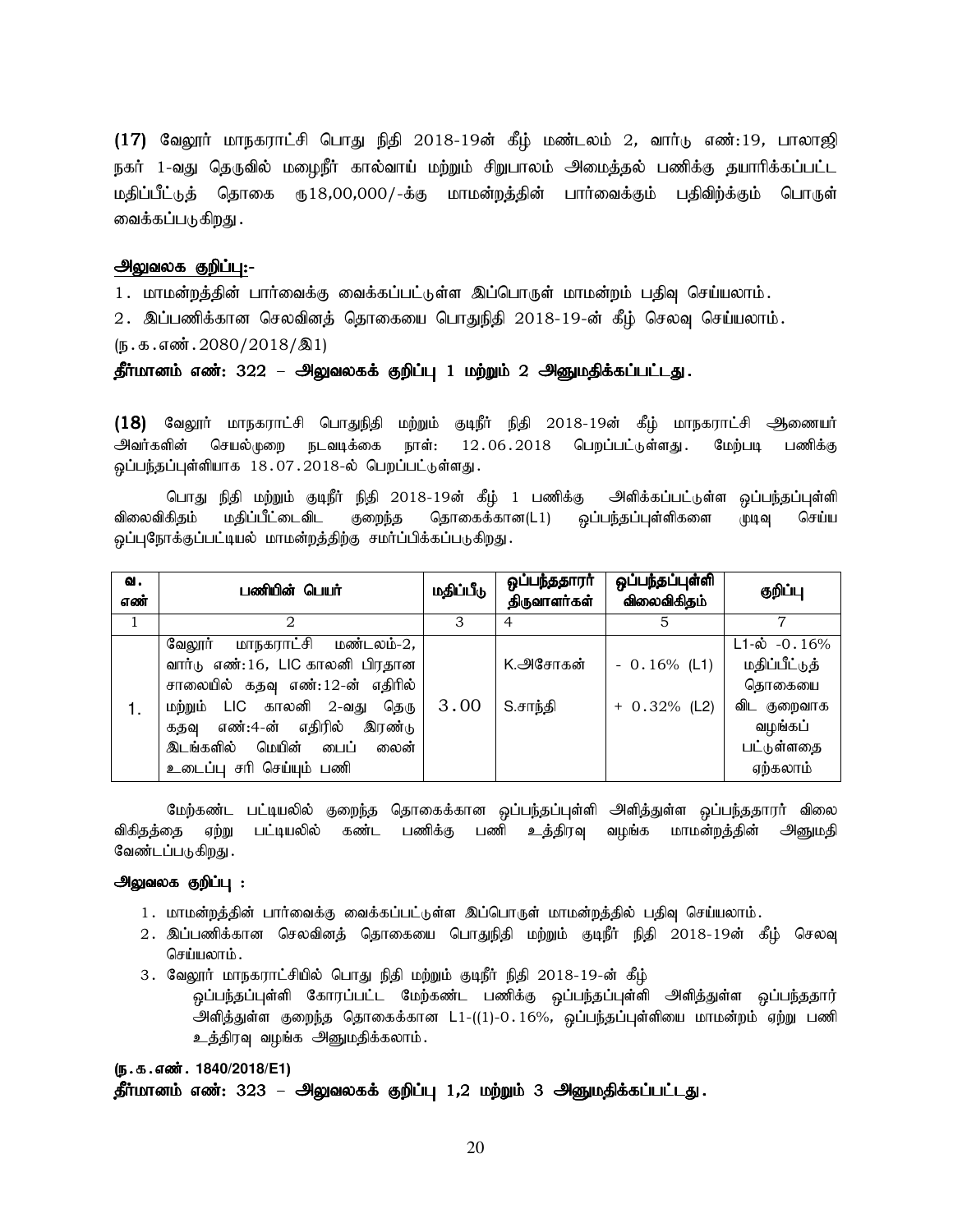$(19)$  வேலூர் மாநகராட்சி பொதுநிதி மற்றும் குடிநீர் நிதி 2017-18ன் கீழ் மாநகராட்சி ஆணையர் அிவர்களின் முன் அினுமதியாக வரிசை எண்1,2,3 பணிகள், 21.12.2017, 02.11.2017, 12.12.2017 ம் அதிய தேதிகளில் பெறப்பட்டுள்ளது. மற்றும் மாமன்ற தீர்மானம் எண்:280, நாள்:29.06.2018ல் பின்னேற்பு நிர்வாக அனுமதி பெறப்பட்டுள்ளது .மேற்படி பணிக்கு ஒப்பந்தப்புள்ளியாக 06.02.2018-ல் பெறப்பட்டுள்ளது.

பொது நிதி மற்றும் குடிநீர் நிதி 2017-18ன் கீழ் 3 பணிகளுக்கு அளிக்கப்பட்டுள்ள ஒப்பந்தப்புள்ளி விலைவிகிதம் மதிப்பீட்டைவிட குறைந்த தொகைக்கான(L1) ஒப்பந்தப்புள்ளிகளை முடிவு செய்ய ஒப்புநோக்குப்பட்டியல் மாமன்றத்திற்கு சமர்ப்பிக்கப்படுகிறது.

| வ.           | பணியின் பெயர்                                                                                                                                                                                                                                              | மதிப்பீடு | ஒப்பந்ததாரா்<br>திருவாளர்கள் | ஒப்பந்தப்புள்ளி<br>விலைவிகிதம்    | குறிப்பு                                                                              |
|--------------|------------------------------------------------------------------------------------------------------------------------------------------------------------------------------------------------------------------------------------------------------------|-----------|------------------------------|-----------------------------------|---------------------------------------------------------------------------------------|
| எண்          |                                                                                                                                                                                                                                                            |           |                              |                                   |                                                                                       |
| $\mathbf{1}$ | $\overline{2}$                                                                                                                                                                                                                                             | 3         | $\overline{4}$               | 5                                 | 6                                                                                     |
|              | எண். 48<br>திருவள்ளுவர்<br>வார்டு<br>நகரில்<br>தார்<br>சாலை<br>மற்றும்                                                                                                                                                                                     |           | P.கோவிந்தன்                  | $-0.11\%$ (L1)                    | $L1-\dot{\omega}$ -0.11%<br>மதிப்பீட்டுத்                                             |
| 1.           | மழைநீர்<br>கால்வாய் அமைத்தல்<br>பணி                                                                                                                                                                                                                        | 14.90     | K.வெங்கடேசன்                 | $+ 0.95\%$ (L2)                   | தொகையை விட<br>குறைவாக<br>வழங்கப்<br>பட்டுள்ளதை<br>ஏற்கலாம்                            |
| 2.           | வேலூர் மாநகராட்சி மண்டலம்<br>4-க்குட்பட்ட<br>பச்சையம்மன்<br>கோயில் அருகில்<br>பாலாற்றில்<br>அமைந்துள்ள<br>கிணற்றில்<br>12.5எச்.பி<br>மோட்டார்<br>பொருத்தி பைப்லைன்<br>மற்றும்<br>கேபிள்<br>அமைத்து<br>தரைதள<br>குடிநீர் வினியோகம்<br>தொட்டிக்கு<br>செய்தல் | 18.50     | D.கருணாநிதி<br>A.சக்திவேல்   | $-0.00\%$ (L1)<br>$+ 4.95\%$ (L2) | $L1-\omega$<br>மதிப்பீட்டுத்<br>தொகை<br>விகிதத்தில்<br>வழங்கப்பட்டுள்ள<br>தை ஏற்கலாம் |
| 3.           | வார்டு<br>மண்டலம்-4<br>எண். 51,<br>மற்றும்54<br>ஆகிய<br>53<br>52,<br>செல்லும் மெயின்<br>பகுதிகளுக்கு<br>கஸ்பா<br>இரயில்வே<br>டைப்லைன்<br>அருகில்<br>கேட்<br>மேம்பாலம்<br>அருகில்<br>உள்ள<br>ைப்பலைன்<br>மாற்றியமைத்தல்<br>புதியதாக<br>பணி                  | 16.50     | A.சக்திவேல்<br>D.கருணாநிதி   | $-0.00\%$ (L1)<br>$+ 5.04\%$ (L2) | $L1-\omega$<br>மதிப்பீட்டுத்<br>தொகை<br>விகிதத்தில்<br>வழங்கப்பட்டுள்ள<br>தை ஏற்கலாம் |

மேற்கண்ட பட்டியலில் குறைந்த தொகைக்கான ஒப்பந்தப்புள்ளி அளித்துள்ள ஒப்பந்ததாரர்கள் விலை விகிதத்தை ஏற்று பட்டியலில் கண்ட 3 பணிகளுக்கும் பணி உத்திரவு வழங்க மாமன்றத்தின் அனுமதி வேண்டப்படுகிறது .

## அலுவலக குறிப்பு :

- 1. மாமன்றத்தின் பார்வைக்கு வைக்கப்பட்டுள்ள இப்பொருள் மாமன்றத்தில் பதிவு செய்யலாம்.
- 2. இப்பணிக்கான செலவினத் தொகையை பொதுநிதி மற்றும் குடிநீர் நிதி 2018-19ன் கீழ் செலவு செய்யலாம்.
- 3. வேலூர் மாநகராட்சியில் பொது நிதி மற்றும் குடிநீர் நிதி 2017-18-ன் கீழ் ஒப்பந்தப்புள்ளி கோரப்பட்ட மேற்கண்ட 3 பணிகளுக்கும் ஒப்பந்தப்புள்ளி அளித்துள்ள ஒப்பந்ததார்கள் அளித்துள்ள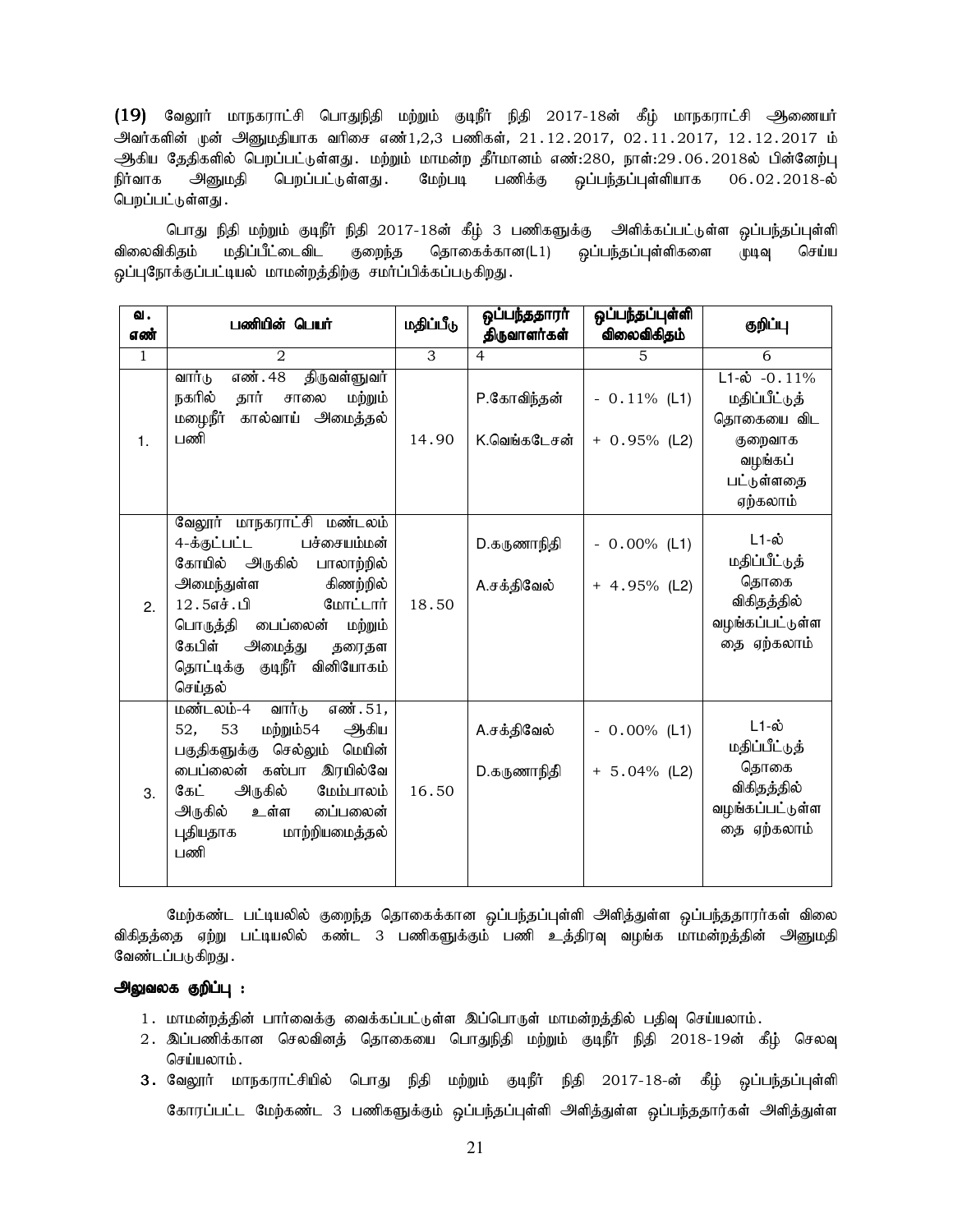குறைந்த தொகைக்கான(L1-((1)-0.11%, (2)மதிப்பீட்டுத் தொகை விகிதம், (3)மதிப்பீட்டுத் தொகை விகிதம்) ஒப்பந்தப்புள்ளிகளை மாமன்றம் ஏற்று பணி உத்திரவு வழங்க அனுமதிக்கலாம்.

(ந.க.எண். 988/2018/இ1)

தீர்மானம் எண்: 324 – அலுவலகக் குறிப்பு 1,2 மற்றும் 3 அனுமதிக்கப்பட்டது.

(20) வேலூர் மாநகராட்சி பொதுநிதி 2017-18ன் கீழ் மாநகராட்சி ஆணையர் அவர்களின் முன் அனுமதியாக வரிசை எண்1,2 ஆகிய பணிகள் 20.11.2017, 28.11.2017ம் தேதி பெறப்பட்டுள்ளது. மற்றும் மாமன்ற தீர்மானம் எண்:279, நாள்:29.06.2018ல் பின்னேற்பு நிர்வாக அனுமதி பெறப்பட்டுள்ளது. மேற்படி பணிக்கு ஒப்பந்தப்புள்ளியாக 23.01.2018-ல் பெறப்பட்டுள்ளது.

பொது நிதி 2017-18ன் கீழ் 2 பணிகளுக்கு அளிக்கப்பட்டுள்ள ஒப்பந்தப்புள்ளி விலைவிகிதம் மதிப்பீட்டைவிட குறைந்த தொகைக்கான(L1) ஒப்பந்தப்புள்ளிகளை முடிவு செய்ய ஒப்புநோக்குப்பட்டியல் மாமன்றத்திற்கு சமர்ப்பிக்கப்படுகிறது.

| ഖ.<br>எண்    | பணியின் பெயர்                                                                                                                                          | மதிப்பீடு | ஒப்பந்ததாரா்<br>திருவாளர்கள்    | ஒப்பந்தப்புள்ளி<br>விலைவிகிதம்   | குறிப்பு                                                                                             |
|--------------|--------------------------------------------------------------------------------------------------------------------------------------------------------|-----------|---------------------------------|----------------------------------|------------------------------------------------------------------------------------------------------|
| $\mathbf{1}$ | $\overline{2}$                                                                                                                                         | 3         | 4                               | 5                                | 6                                                                                                    |
| 1.           | வேலூர் மாநகராட்சி வார்டு எண்:16,<br>ஆற்காடு சாலை எல்ஐசி<br><u> அலுவலகம் முதல் சைதாப்பேட்டை</u><br>முருகன் கோவில் வரை புதியதாக<br>கால்வாய் கட்டுதல் பணி | 18.00     | P.நித்தியானந்தம்<br>N.சீனிவாசன் | $-0.05%$ (L1)<br>$+0.14%$ (L2)   | L1-ல்<br>மதிப்பீட்டுத்<br>தொகையை<br>விட<br>$-0.05%$<br>குறையவாக<br>வழங்கப்பட்டுள்<br>ளதை<br>ஏற்கலாம் |
| 2.           | வேலூர் மாநகராட்சி வார்டு எண்:47,<br>சித்தேரி ஆஞ்சநேயர் கோயில்<br>தெருவில் மழைநீர் கால்வாய் மற்றும்<br>சிறுபாலம் கட்டுதல் பணி                           | 9.00      | R.ரவி<br>D.அழுதரசு              | $+ 0.00\%$ (L1)<br>$+0.59%$ (L2) | L1-ல்<br>மதிப்பீட்டுத்<br>தொகை<br>விகிதத்தில்<br>வழங்கப்பட்டுள்<br>ளதை<br>ஏற்கலாம்                   |

மேற்கண்ட பட்டியலில் குறைந்த தொகைக்கான ஒப்பந்தப்புள்ளி அளித்துள்ள ஒப்பந்ததாரர்கள் விலை விகிதத்தை ஏற்று பட்டியலில் கண்ட 2 பணிகளுக்கும் பணி உத்திரவு வழங்க மாமன்றத்தின் அனுமதி வேண்டப்படுகிறது .

#### அலுவலக குறிப்பு :

- 1. மாமன்றத்தின் பார்வைக்கு வைக்கப்பட்டுள்ள இப்பொருள் மாமன்றத்தில் பதிவு செய்யலாம்.
- 2. இப்பணிக்கான செலவினத் தொகையை பொதுநிதி 2018-19ன் கீழ் செலவு செய்யலாம்.
- 3. வேலூர் மாநகராட்சியில் பொது நிதி 2017-18-ன் கீழ் ஒப்பந்தப்புள்ளி கோரப்பட்ட மேற்கண்ட 2 பிகளுக்கும் ஒப்பந்தப்புள்ளி அளித்துள்ள ஒப்பந்ததார்கள் அளித்துள்ள குறைந்த தொகைக்கான(L1-(1)-0.05% 2)மதிப்பீட்டுத் தொகை விகிதம்) ஒப்பந்தப்புள்ளிகளை மாமன்றம் ஏற்று பணி உத்திரவு வழங்க அனுமதிக்கலாம்.

```
(5.5.5 \cdot \frac{\pi}{2428}/2018/\text{a1})
```
## தீர்மானம் எண்: 325 – அலுவலகக் குறிப்பு 1,2 மற்றும் 3 அனுமதிக்கப்பட்டது.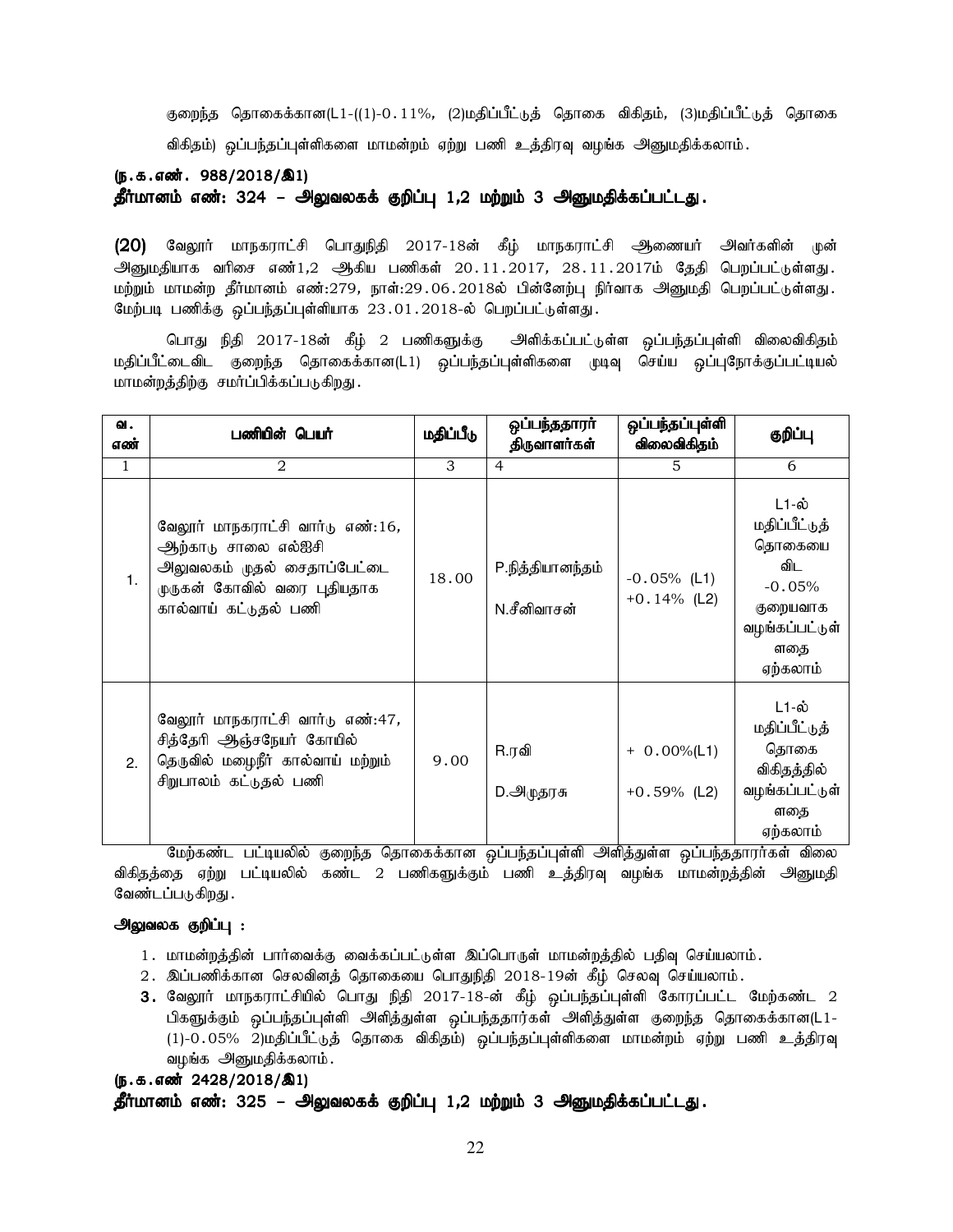$(21)$  வேலூர் மாநகராட்சி பொதுநிதி 2018-19ன் கீழ் வரிசை எண்:1,2,3 மற்றும் 4-ற்கு மாமன்ற தீர்மானம் எண்:264, 265, 266, 267 நாள்: 30.05.2018, 30.05.2018, 30.05.2018, 30.05.2018, ஆகிய தேதிகளில் பெறப்பட்டுள்ளது. மேற்படி பணிகளுக்கு ஒப்பந்தப்புள்ளியாக  $20.07.2018$ -ல் பெறப்பட்டுள்ளது.

பொது நிதி 2018-19ன் கீழ் 4 பணிகளுக்கு அளிக்கப்பட்டுள்ள ஒப்பந்தப்புள்ளி விலைவிகிதம் மதிப்பீட்டைவிட குறைந்த தொகைக்கான(L1) ஒப்பந்தப்புள்ளிகளை முடிவு செய்ய ஒப்புநோக்குப்பட்டியல் மாமன்றத்திற்கு சமர்ப்பிக்கப்படுகிறது.

| வ.<br>எண்    | பணியின் பெயர்                                                                                                                                                                                                                                                                 | மதிப்பீடு | ஒப்பந்ததாரர்<br>திருவாளர்கள்                                                  | ஒப்பந்தப்புள்ளி<br>விலைவிகிதம்    | குறிப்பு                                                                                  |
|--------------|-------------------------------------------------------------------------------------------------------------------------------------------------------------------------------------------------------------------------------------------------------------------------------|-----------|-------------------------------------------------------------------------------|-----------------------------------|-------------------------------------------------------------------------------------------|
| $\mathbf{1}$ | 2                                                                                                                                                                                                                                                                             | 3         | $\overline{4}$                                                                | 5                                 | $\overline{7}$                                                                            |
| 1.           | மாநகராட்சி<br>மண்டலம்<br>வேலூர்<br>அலுவலகம்<br>1,2,3<br>மற்றும்<br>4<br>ஆகியவற்றுள்<br>பயன்படுத்தும்<br>கணினிகள், பிரிண்டர்கள், Xerox<br>Machines, UPS, Fax, All in One<br>போன்ற<br>கணினி<br>Printers<br>பொருள்களுக்கு<br>வருடாந்திர<br>பராமரிப்பு பணி (2018-19)              | 5.90      | M/s.Gets Computer<br>Accessories, Vellore<br>M/s.Brindha<br>Agencies, Vellore | $-0.00\%$ (L1)<br>$+ 0.45%$ (L2)  | <b>L1-ல்</b><br>மதிப்பீட்டுத்<br>தொகை<br>விகிதத்தில்<br>வழங்கப்<br>பட்டுள்ளதை<br>ஏற்கலாம் |
| 2.           | வேலூர்<br>மாநகராட்சி<br>மைய<br>அலுவலகம்,<br>வரி<br>வசூல்<br>மையங்கள்<br>ஆகியவற்றில்<br>கணினிகளில்<br>பயன்படுத்தும்<br>பிரிண்ட்<br>எடுப்பதற்கு<br>தேவைப்படும்,<br>Tonners<br>Printer<br>கள்<br>2018-19-ஆம்<br>ஆண்டிற்கு<br>கொள்முதல் செய்தல்                                   | 9.90      | M/s.Gets Computer<br>Accessories, Vellore<br>M/s.Brindha<br>Agencies, Vellore | $-0.00\%$ (L1)<br>$+ 0.76\%$ (L2) | L1-ல்<br>மதிப்பீட்டுத்<br>தொகை<br>விகிதத்தில்<br>வழங்கப்<br>பட்டுள்ளதை<br>ஏற்கலாம்        |
| 3.           | மாநகராட்சி<br>வேலூர்<br>மைய<br>வரி<br>அலுவலகம்,<br>வசூல்<br>மையங்களில்<br>ஆகியவற்றில்<br>கணினிகள்,<br>பயன்படுத்தும்<br>பிரிண்டர்கள்,<br>Xerox Machines,<br>UPS, Fax, All in One Printers<br>போன்ற<br>கணினி<br>பொருள்களுக்கு<br>பராமரிப்பு<br>வருடாந்திர<br>பணி<br>$(2018-19)$ | 8.95      | M/s.Gets Computer<br>Accessories, Vellore<br>M/s.Brindha<br>Agencies, Vellore | $-0.00\%$ (L1)<br>$+ 0.50\%$ (L2) | L1-ல்<br>மதிப்பீட்டுத்<br>தொகை<br>விகிதத்தில்<br>வழங்கப்<br>பட்டுள்ளதை<br>ஏற்கலாம்        |
| 4.           | வேலூர்<br>மாநகராட்சி<br>மண்டலம்<br>அலுவலகம்<br>1,2,3<br>மற்றும்<br>4<br>ஆகியவற்றுள்<br>பயன்படுத்தும்<br>கணினிகளில் பிரிண்ட் எடுப்பதற்கு<br>Tonners<br>தேவைப்படும்,<br>Printer<br>2018-19-ஆம்<br>ஆண்டிற்கு<br>கள்<br>கொள்முதல் செய்தல்                                         | 9.85      | M/s.Gets Computer<br>Accessories, Vellore<br>M/s.Brindha<br>Agencies, Vellore | $-0.00\%$ (L1)<br>$+ 0.64\%$ (L2) | <b>L1-ல்</b><br>மதிப்பீட்டுத்<br>தொகை<br>விகிதத்தில்<br>வழங்கப்<br>பட்டுள்ளதை<br>ஏற்கலாம் |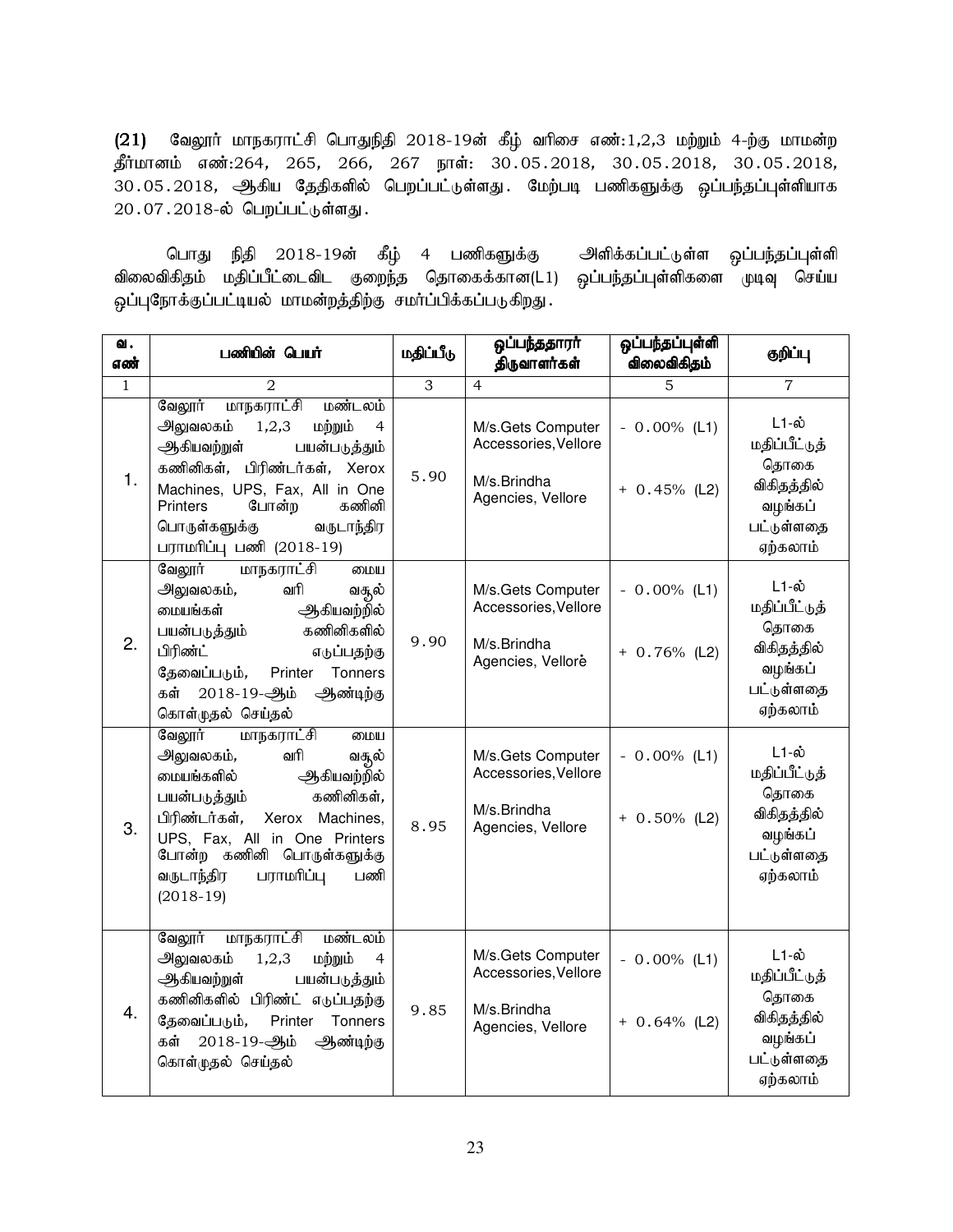மேற்கண்ட பட்டியலில் குறைந்த தொகைக்கான ஒப்பந்தப்புள்ளி அிித்துள்ள நிறுவனங்கள் விலை விகிதத்தை ஏற்று பட்டியலில் கண்ட 4 பணிகளுக்கும் பணி உத்திரவு வழங்க மாமன்றத்தின் அனுமதி வேண்டப்படுகிறது .

#### அலுவலக குறிப்பு :

- 1. மாமன்றத்தின் பார்வைக்கு வைக்கப்பட்டுள்ள இப்பொருள் மாமன்றத்தில் பதிவு செய்யலாம்.
- $2.$  இப்பணிக்கான செலவினத் தொகையை பொதுநிதி  $2018$ -19ன் கீழ் செலவு செய்யலாம்.
- 3. வேலூர் மாநகராட்சியில் பொது நிதி 2018-19-ன் கீழ் ஒப்பந்தப்புள்ளி கோரப்பட்ட மேற்கண்ட 4 பணிகளுக்கும் ஒப்பந்தப்புள்ளி அளித்துள்ள ஒப்பந்ததார்கள் அளித்துள்ள குறைந்த தொகைக்கான (L1-((1)மதிப்பீட்டுத் தொகை விகிதம் (2) மதிப்பீட்டுத் தொகை விகிதம் (3) மதிப்பீட்டுத் தொகை விகிதம் (4) மதிப்பீட்டுத் தொகை விகிதம், ஒப்பந்தப்புள்ளிகளை மாமன்றம் ஏற்று பணி உத்திரவு வழங்க அனுமதிக்கலாம்.

#### (ந.க.எண். 2685/2018/E1)

## தீர்மானம் எண்: 326 – அலுவலகக் குறிப்பு 1,2 மற்றும் 3 அனுமதிக்கப்பட்டது.

(22) வேலூர் மாநகராட்சி பொது நிதி 2018-19ன் கீழ் வேலூர் மாநகராட்சி வாகனம் TN 23 AF 6814 க்கு New Tyre & Tube பணி பொது நிதியின் கீழ் மேற்கொள்ள தயாரிக்கப்பட்ட மதிப்பீட்டுத் தொகை ரூ.22030/-க்கு ஆணையர் அவர்கள் நாள்.09.07.2018-ல் நிர்வாக அனுமதி வழங்கப்பட்டு, 20.07.2018 அன்று பெறப்பட்ட முன்று விலைப்புள்ளிகளின் ஒப்புநோக்கு பட்டியல் பின்வருமாறு

| வ . எண் | ஒப்பந்ததாராின் பெயா்                       | தொகை      | சதவிகிதம்                                                            |
|---------|--------------------------------------------|-----------|----------------------------------------------------------------------|
|         | M/s Swathy Tyres,<br>நிறுவனம், வேலூர்      |           | ரு. 22030   மதிப்பீட்டுத் தொகை விகிதம் $(0.00)$ (L1)                 |
|         | M/s Pragatheesh Tyres,<br>நிறுவனம், வேலூர் |           | $\textcircled{f}$ .22310   மதிப்பீட்டுத் தொகையைவிட 1.27% அதிகம் (L2) |
| 3       | M/s Hari Tyres,<br>நிறுவனம், வேலூர்        | (B.22330) | மதிப்பீட்டுத் தொகையைவிட 1.36% அதிகம் (L3)                            |

M/s Swathy Tyres, நிறுவனம், வேலூர் (L1) ஒப்பந்ததாரர் மதிப்பீட்டு தொகை விகிதத்தில் அளித்துள்ள விலைப்புள்ளியை ஏற்க மாமன்றத்தின் அனுமதிக்கு மாமன்றப் பொருள் பணிந்து சமர்ப்பிக்கப்படுகிறது.

#### அலுவலக குறிப்பு:-

- 1. இப்பொருள் மாமன்றத்தில் பதிவு செய்யலாம்.
- $2.$   $\,$  இப்பணிக்கான செலவினக் கொகையை பொது நிதி 2018-19ல் செலவு செய்யலாம்.
- 3. பெறப்பட்ட விலைப்புள்ளிகளில் குறைந்த தொகைக்கான விலைப்புள்ளி அளித்துள்ள M/s Swathy Tyres, வேலூர் நிறுவனத்தின் விலைப்புள்ளியை ஏற்கலாம்.

 $(5.5.5.5\ldots,1810/2018/E1)$ 

## தீர்மானம் எண்: 327 – அலுவலகக் குறிப்பு 1,2 மற்றும் 3 அனுமதிக்கப்பட்டது.

(23) வேலூர் மாநகராட்சி பொது நிதி 2018-19ன் கீழ் வேலூர் மாநகராட்சி வாகனம் TN 23 BB 4893 க்கு Maintenance & Repair Works பணி பொது நிதியின் கீழ் மேற்கொள்ள தயாரிக்கப்பட்ட மதிப்பீட்டுத் தொகை ரு.15000/-க்கு அிணையர் அவர்கள் நாள்.31.05.2018-ல் நிர்வாக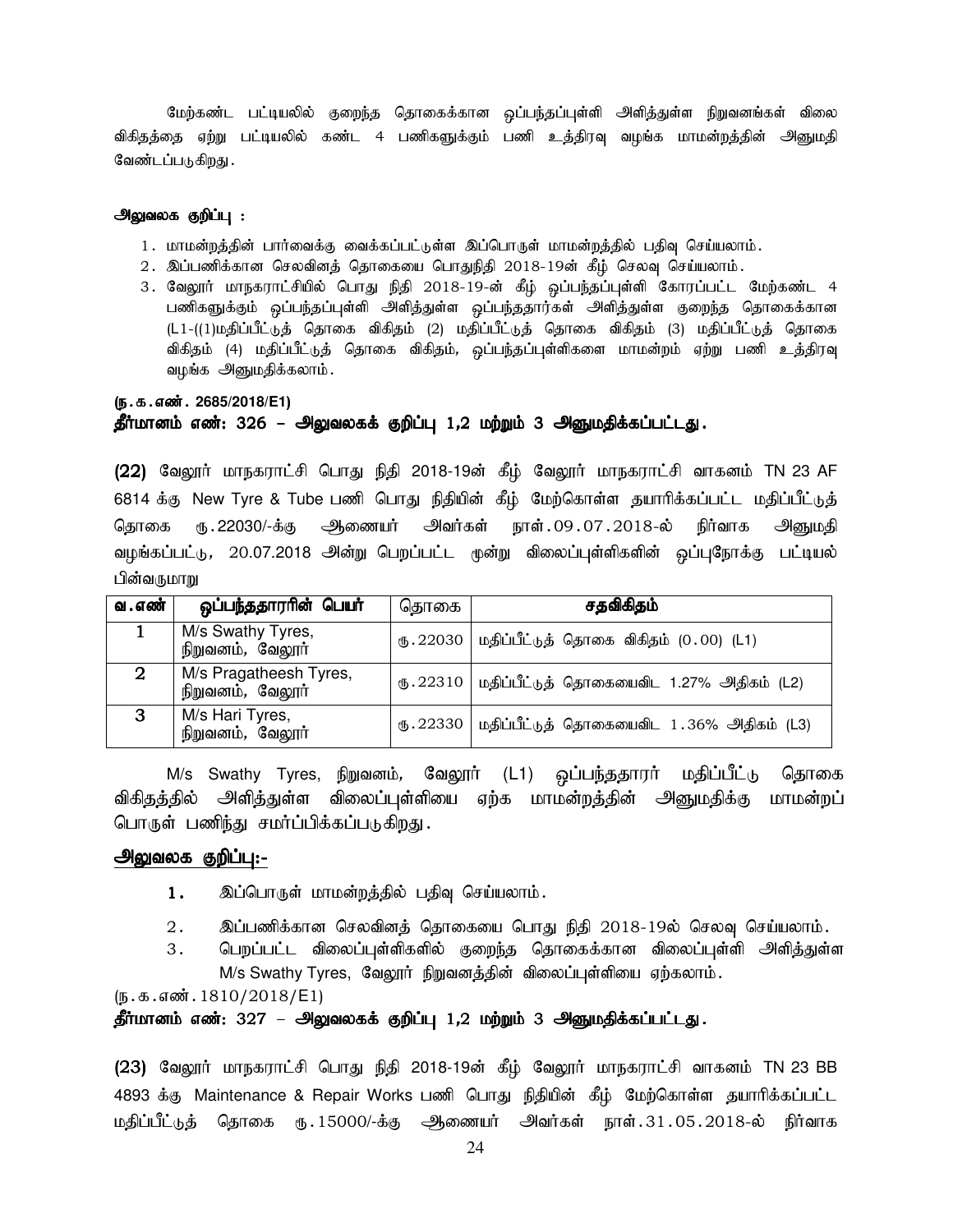அனுமதி வழங்கப்பட்டு, 20.07.2018 அன்று பெறப்பட்ட இரண்டு விலைப்புள்ளிகளின் ஒப்புநோக்கு பட்டியல் பின்வருமாறு

| ഖ.<br>எண் | ஒப்பந்ததாரரின் பெயர்                                    | தொகை | சதவிகிதம்                                                |
|-----------|---------------------------------------------------------|------|----------------------------------------------------------|
|           | M/s V. Sekar Mechanic,<br>நிறுவனம், வேலூர்              |      | ரு. 14850   மதிப்பீட்டுத் தொகையைவிட 1.00% குறைவு (L1)    |
| 2         | M/s Vignesh Motor Mehanic<br>Works,<br>நிறுவனம், வேலூர் |      | ரு. 15250   மதிப்பீட்டுத் தொகையைவிட $1.66\%$ அதிகம் (L2) |

 $M/s$  V.Sekar Mechanic, நிறுவனம், வேலூர் (L1) ஒப்பந்ததாரர் மதிப்பீட்டு தொகையைவிட 1.00% குறைவாக அளித்துள்ள விலைப்புள்ளியை ஏற்க மாமன்றத்தின் அனுமதிக்கு மாமன்றப் பொருள் பணிந்து சமர்ப்பிக்கப்படுகிறது.

## அலுவலக குறிப்பு:-

- 1. இப்பொருள் மாமன்றத்தில் பதிவு செய்யலாம்.
- 2. இப்பணிக்கான செலவினத் தொகையை பொது நிதி 2018-19ல் செலவு செய்யலாம்.
- 3. பெறப்பட்ட விலைப்புள்ளிகளில் குறைந்த தொகைக்கான விலைப்புள்ளி அளித்துள்ள M/s V.Sekar Mechanic, வேலூர் நிறுவனத்தின் விலைப்புள்ளியை ஏற்கலாம்.

 $(5.5.5.5\ldots, 464/2018/E1)$ 

## தீர்மானம் எண்: 328 – அலுவலகக் குறிப்பு 1,2 மற்றும் 3 அனுமதிக்கப்பட்டது.

(24) வேலூர் மாநகராட்சி பொது நிதி 2018-19ன் கீழ் வேலூர் மாநகராட்சி வாகனம் TN 23 CC 1832 க்கு New Tyre & Tube பணி பொது நிதியின் கீழ் மேற்கொள்ள தயாரிக்கப்பட்ட மதிப்பீட்டுத் தொகை ரு.9600/-க்கு ஆணையர் அவர்கள் நாள்.09.06.2018-ல் நிர்வாக அனுமதி வழங்கப்பட்டு, 20.07.2018 அன்று பெறப்பட்ட முன்று விலைப்புள்ளிகளின் ஒப்புநோக்கு பட்டியல் பின்வருமாறு

| ഖ.               | ஒப்பந்ததாரரின் பெயர்                       | தொகை    | சதவிகிதம்                                             |
|------------------|--------------------------------------------|---------|-------------------------------------------------------|
| எண்              |                                            |         |                                                       |
|                  | M/s Hari Tyres,<br>நிறுவனம், வேலூர்        | 15.9600 | மதிப்பீட்டுத் தொகை விகிதம் (0.00) (L1)                |
| $\boldsymbol{2}$ | M/s Swathy Tyres,<br>நிறுவனம், வேலூர்      |         | ரு. 10000   மதிப்பீட்டுத் தொகையைவிட 4.17% அதிகம் (L2) |
| 3                | M/s Pragatheesh Tyres,<br>நிறுவனம், வேலூர் |         | ரு. 10200   மதிப்பீட்டுத் தொகையைவிட 6.25% அதிகம் (L3) |

M/s Hari Tyres, நிறுவனம், வேலூர் (L1) ஒப்பந்ததாரர் மதிப்பீட்டு தொகை விகிதத்தில் அளித்துள்ள விலைப்புள்ளியை ஏற்க மாமன்றத்தின் அனுமதிக்கு மாமன்றப் பொருள் பணிந்து சமர்ப்பிக்கப்படுகிறது.

## அலுவலக குறிப்பு:-

- 1. இப்பொருள் மாமன்றத்தில் பதிவு செய்யலாம்.
- 2. இப்பணிக்கான செலவினத் தொகையை பொது நிதி 2018-19ல் செலவு செய்யலாம்.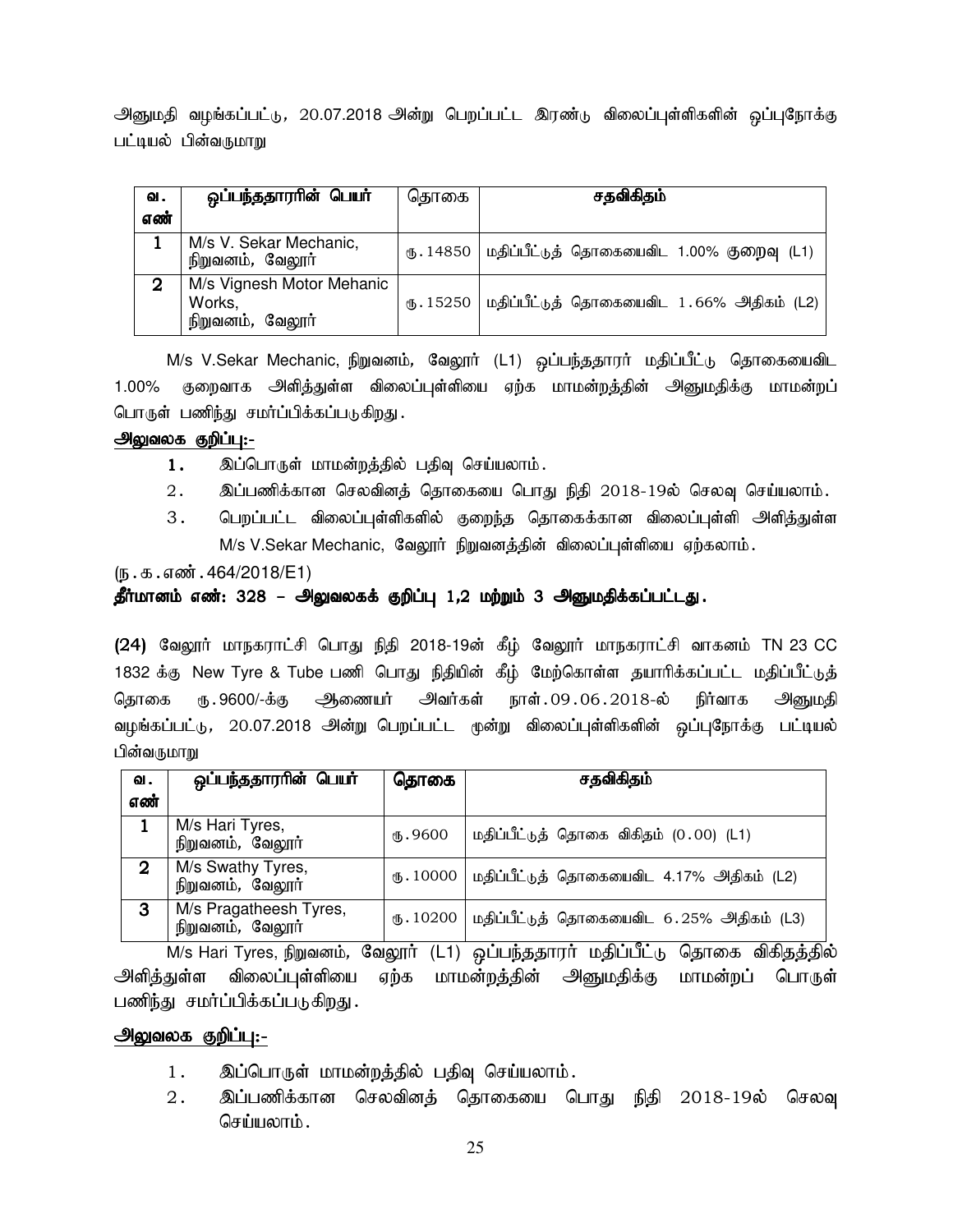- 3. பெறப்பட்ட விலைப்புள்ளிகளில் குறைந்த தொகைக்கான விலைப்புள்ளி அளித்துள்ள M/s Hari Tyres, வேலூர் நிறுவனத்தின் விலைப்புள்ளியை ஏற்கலாம்.
- $(\mathbf{b} \cdot \mathbf{b} \cdot \mathbf{a} \cdot \mathbf{b}) \cdot (1548/2018/\mathsf{E1})$

தீர்மானம் எண்: 329 – அலுவலகக் குறிப்பு 1,2 மற்றும் 3 அனுமதிக்கப்பட்டது.

(25) வேலூர் மாநகராட்சி பொது நிதி 2018-19ன் கீழ் வேலூர் மாநகராட்சி வாகனம் TN 23 CC 1825 க்கு New Tyre & Tube பணி பொது நிதியின் கீழ் மேற்கொள்ள தயாரிக்கப்பட்ட மதிப்பீட்டுத் தொகை ரு.9600/-க்கு ஆணையர் அவர்கள் நாள்.20.06.2018-ல் நிர்வாக அனுமதி வழங்கப்பட்டு, 20.07.2018 அன்று பெறப்பட்ட முன்று விலைப்புள்ளிகளின் ஒப்புநோக்கு பட்டியல் பின்வருமாறு

| வ . எண் | ஒப்பந்ததாரரின் பெயர்                       | தொகை     | சதவிகிதம்                                                      |
|---------|--------------------------------------------|----------|----------------------------------------------------------------|
|         | M/s Hari Tyres,<br>நிறுவனம், வேலூர்        | (B.9600) | மதிப்பீட்டுத் தொகை விகிதம் (0.00) (L1)                         |
|         | M/s Swathy Tyres,<br>நிறுவனம், வேலூர்      |          | ரு. 10000   மதிப்பீட்டுத் தொகையைவிட 4.17% அதிகம் (L2)          |
| З       | M/s Pragatheesh Tyres,<br>நிறுவனம், வேலூர் |          | $\bigcirc$ . 10200   மதிப்பீட்டுத் தொகையைவிட 6.25% அதிகம் (L3) |

M/s Hari Tyres, நிறுவனம், வேலூர் (L1) ஒப்பந்ததாரர் மதிப்பீட்டு தொகை விகிதத்தில் அளித்துள்ள விலைப்புள்ளியை ஏற்க மாமன்றத்தின் அனுமதிக்கு மாமன்றப் பொருள் பணிந்து சமர்ப்பிக்கப்படுகிறது.

## அலுவலக குறிப்பு:-

- 1. இப்பொருள் மாமன்றத்தில் பதிவு செய்யலாம்.
- 2. இப்பணிக்கான செலவினத் தொகையை பொது நிதி 2018-19ல் செலவு செய்யலாம்.
- 3. பெறப்பட்ட விலைப்புள்ளிகளில் குறைந்த தொகைக்கான விலைப்புள்ளி அளித்துள்ள M/s Hari Tyres, வேலூர் நிறுவனத்தின் விலைப்புள்ளியை ஏற்கலாம் .

 $E.5.5.5$ ள் $i.1547/2018$ /E1

## தீர்மானம் எண்: 330 – அலுவலகக் குறிப்பு 1,2 மற்றும் 3 அனுமதிக்கப்பட்டது.

(26) வேலூர் மாநகராட்சி பொது நிதி 2018-19ன் கீழ் வேலூர் மாநகராட்சி வாகனம் TN 23 AC 6873 க்கு Battery பணி பொது நிதியின் கீழ் மேற்கொள்ள தயாரிக்கப்பட்ட மதிப்பீட்டுத் தொகை ரு 6500/-க்கு ஆணையர் அவர்கள் நாள்.09 $.06.2018$ -ல் நிர்வாக அனுமதி வழங்கப்பட்டு, 20.07.2018 அன்று பெறப்பட்ட முன்று விலைப்புள்ளிகளின் ஒப்புநோக்கு பட்டியல் பின்வருமாறு

| வ . எண் | ஒப்பந்ததாரரின் பெயர்                             | தொகை                | சதவிகிதம்                                 |
|---------|--------------------------------------------------|---------------------|-------------------------------------------|
|         | M/s Vellore Battery Centre,<br>நிறுவனம், வேலூர்  | $(1)$ . 6200        | மதிப்பீட்டுத் தொகையைவிட 4.60% குறைவு (L1) |
|         | M/s The Auto Diesel<br>Service, நிறுவனம், வேலூர் | $\circledast$ .6400 | மதிப்பீட்டுத் தொகையைவிட 1.53% குறைவு (L2) |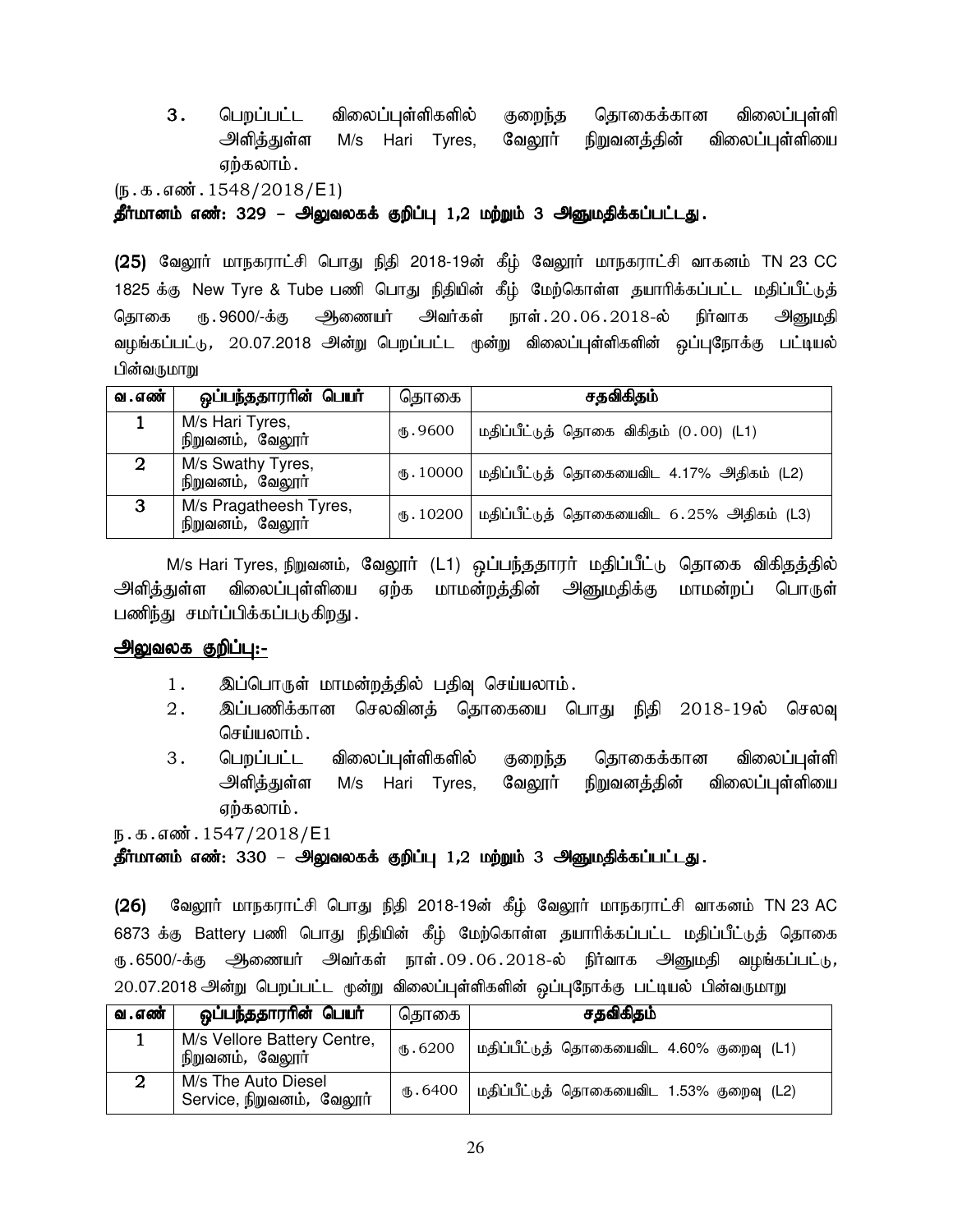| M/s Vellore Battery Care,<br>நிறுவனம், வேலூர் | , ரு.6650   மதிப்பீட்டுத் தொகையைவிட 2.30% அதிகம் (L3) |  |
|-----------------------------------------------|-------------------------------------------------------|--|
|                                               |                                                       |  |

M/s Vellore Battery Centre, நிறுவனம், வேலூர் (L1) ஒப்பந்ததாரர் மதிப்பீட்டு தொகையைவிட 4.60% குறைவாக அளித்துள்ள விலைப்புள்ளியை ஏற்க மாமன்றத்தின் அளுமதிக்கு மாமன்றப் பொருள் பணிந்து சமர்ப்பிக்கப்படுகிறது.

## அலுவலக குறிப்பு:-

- 1. இப்பொருள் மாமன்றத்தில் பதிவு செய்யலாம்.
- 2. ng;gzpf;fhd brytpdj; bjhifia bghJ epjp 2018-19y; bryt[ செய்யலாம்.
- 3 . பெறப்பட்ட விலைப்பள்ளிகளில் குறைந்த தொகைக்கான விலைப்புள்ளி அளித்துள்ள M/s Vellore Battery Centre, வேலூர் நிறுவனத்தின் விலைப்புள்ளியை ஏற்கலாம் .

 $(n.5.5.5)$   $(99/2018)$  E1)

## தீர்மானம் எண்: 331 – அலுவலகக் குறிப்பு 1,2 மற்றும் 3 அனுமதிக்கப்பட்டது.

(27) வேலூர் மாநகராட்சி பொது நிதி 2018-19ன் கீழ் வேலூர் மாநகராட்சி வாகனம் TN 23 CC 2147 க்கு Battery பணி பொது நிதியின் கீழ் மேற்கொள்ள தயாரிக்கப்பட்ட மதிப்பீட்டுத் தொகை ரு.4000/-க்கு ஆணையர் அவர்கள் நாள்.02.07.2018-ல் நிர்வாக அனுமதி வழங்கப்பட்டு, 20.07.2018 அன்று பெறப்பட்ட முன்று விலைப்புள்ளிகளின் ஒப்புநோக்கு பட்டியல் பின்வருமாறு

| வ.          | <u>ஒப்பந்ததாராின் பெயா்</u>                      | தொகை     | சதவிகிதம்                                  |
|-------------|--------------------------------------------------|----------|--------------------------------------------|
| எண்         |                                                  |          |                                            |
|             | M/s Vellore Battery Centre,<br>நிறுவனம், வேலூர்  | (B.4000) | மதிப்பீட்டுத் தொகை விகிதம் (0.00) (L1)     |
| $\mathbf 2$ | M/s Vellore Battery Care,<br>நிறுவனம், வேலூர்    | (B.4200) | மதிப்பீட்டுத் தொகையைவிட 5.00% அதிகம் (L2)  |
| 3           | M/s The Auto Diesel<br>Service, நிறுவனம், வேலூர் | ։ 4400   | மதிப்பீட்டுத் தொகையைவிட 10.00% அதிகம் (L3) |

M/s Vellore Battery Centre, நிறுவனம், வேலூர் (L1) ஒப்பந்ததாரர் மதிப்பீட்டு தொகை விகிதத்தில் அளித்துள்ள விலைப்புள்ளியை ஏற்க மாமன்றத்தின் அனுமதிக்கு மாமன்றப் பொருள் பணிந்து சமர்ப்பிக்கப்படுகிறது.

#### அலுவலக குறிப்பு:-

- 1. இப்பொருள் மாமன்றத்தில் பதிவு செய்யலாம்.
- $2.$  இப்பணிக்கான செலவினத் தொகையை பொது நிதி  $2018$ -19ல் செலவு செய்யலாம்.
- 3. பெறப்பட்ட விலைப்புள்ளிகளில் குறைந்த தொகைக்கான விலைப்புள்ளி அளித்துள்ள M/s Vellore Battery Centre, வேலூர் நிறுவனத்தின் விலைப்புள்ளியை ஏற்கலாம்.

 $(5.5.5.5\,\text{m}$ . 761/2018/E1)

## தீர்மானம் எண்: 332 – அலுவலகக் குறிப்பு 1,2 மற்றும் 3 அனுமதிக்கப்பட்டது.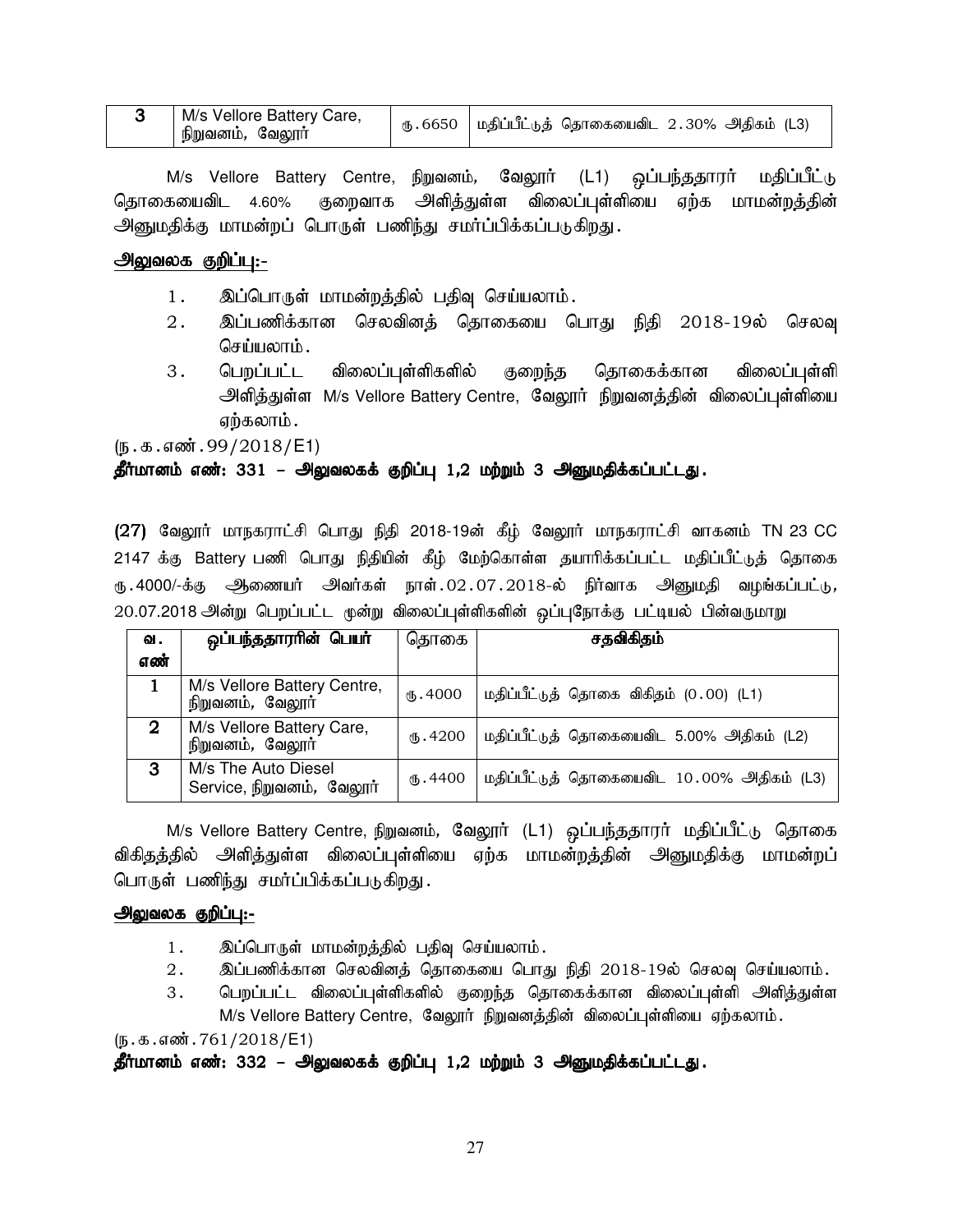(28) வேலூர் மாநகராட்சி பொது நிதி 2018-19ன் கீழ் வேலூர் மாநகராட்சி வாகனம் TN 23 CC 2147 க்கு Maintenance & Repair Works பணி பொது நிதியின் கீழ் மேற்கொள்ள தயாரிக்கப்பட்ட மதிப்பீட்டுத் தொகை ரு.18500/-க்கு ஆணையர் அவர்கள் நாள்.02.07.2018-ல் நிர்வாக அனுமதி வழங்கப்பட்டு, 20.07.2018 அன்று பெறப்பட்ட முன்று விலைப்புள்ளிகளின் ஒப்புநோக்கு பட்டியல் பின்வருமாறு

| ഖ.          | ஒப்பந்ததாரரின் பெயர்                                   | தொகை                        | சதவிகிதம்                                 |
|-------------|--------------------------------------------------------|-----------------------------|-------------------------------------------|
| எண்         |                                                        |                             |                                           |
|             | M/s Ravi Metal Works,<br>நிறுவனம், வேலூர்              | $\langle 6, .18500 \rangle$ | மதிப்பீட்டுத் தொகை விகிதம் (0.00) (L1)    |
| $\mathbf 2$ | M/s Murugammal Auto<br>Carriage, நிறுவனம், வேலூர்      | $\times 18840$              | மதிப்பீட்டுத் தொகையைவிட 1.84% அதிகம் (L2) |
| З           | M/s Sri Sivasakthi<br>Enterprises, நிறுவனம்,<br>வேலூர் | ՊԽ.19095                    | மதிப்பீட்டுத் தொகையைவிட 3.22% அதிகம்(L3)  |

M/s Ravi Metal Works, நிறுவனம், வேலூர் (L1) ஒப்பந்ததாரர் மதிப்பீட்டு தொகை விகிதத்தில் அளித்துள்ள விலைப்புள்ளியை ஏற்க மாமன்றத்தின் அனுமதிக்கு மாமன்றப் பொருள் பணிந்து சமர்ப்பிக்கப்படுகிறது.

## அலுவலக குறிப்பு:-

- 1. இப்பொருள் மாமன்றத்தில் பதிவு செய்யலாம்.
- 2. இப்பணிக்கான செலவினத் தொகையை பொது நிதி 2018-19ல் செலவு செய்யலாம்.
- 3. பெறப்பட்ட விலைப்புள்ளிகளில் குறைந்த தொகைக்கான விலைப்புள்ளி அளித்துள்ள M/s Ravi Metal Works, வேலூர் நிறுவனத்தின் விலைப்புள்ளியை ஏற்கலாம்.

 $(\mathbf{b}.\mathbf{a}.\mathbf{a} \cdot \mathbf{w}$ : 761/2018/E1)

## தீர்மானம் எண்: 333 – அலுவலகக் குறிப்பு 1,2 மற்றும் 3 அனுமதிக்கப்பட்டது.

(29) வேலூர் மாநகராட்சி பொது நிதி 2018-19ன் கீழ் வேலூர் மாநகராட்சி வாகனம் TN 23 AF 6814 க்கு Maintenance & Repair Works பணி பொது நிதியின் கீழ் மேற்கொள்ள தயாரிக்கப்பட்ட மதிப்பீட்டுத் தொகை ரூ. 12100/-க்கு ஆணையர் அவர்கள் நாள். 03.07.2018-ல் நிர்வாக அனுமதி வழங்கப்பட்டு, 20.07.2018 அன்று பெறப்பட்ட இரண்டு விலைப்புள்ளிகளின் ஒப்புநோக்கு பட்டியல் பின்வருமாறு

| வ . எண் | ஒப்பந்ததாரரின் பெயர்                       | தொகை | சதவிகிதம்                                                                        |
|---------|--------------------------------------------|------|----------------------------------------------------------------------------------|
|         | M/s Ravi Automobiles,<br>நிறுவனம், வேலூர்  |      | $\text{\textregistered} \cdot 12036$   மதிப்பீட்டுத் தொகையைவிட 0.52% குறைவு (L1) |
|         | M/s Jagan Automobiles,<br>நிறுவனம், வேலூர் |      | $\bigoplus$ . 12331   மதிப்பீட்டுத் தொகையைவிட 1.90% அதிகம் (L2)                  |

M/s Ravi Automobiles, நிறுவனம், வேலூர் (L1) ஒப்பந்ததாரர் மதிப்பீட்டு தொகையைவிட 0.52% குறைவாக அளித்துள்ள விலைப்புள்ளியை ஏற்க மாமன்றத்தின் அனுமதிக்கு மாமன்றப் பொருள் பணிந்து சமர்ப்பிக்கப்படுகிறது.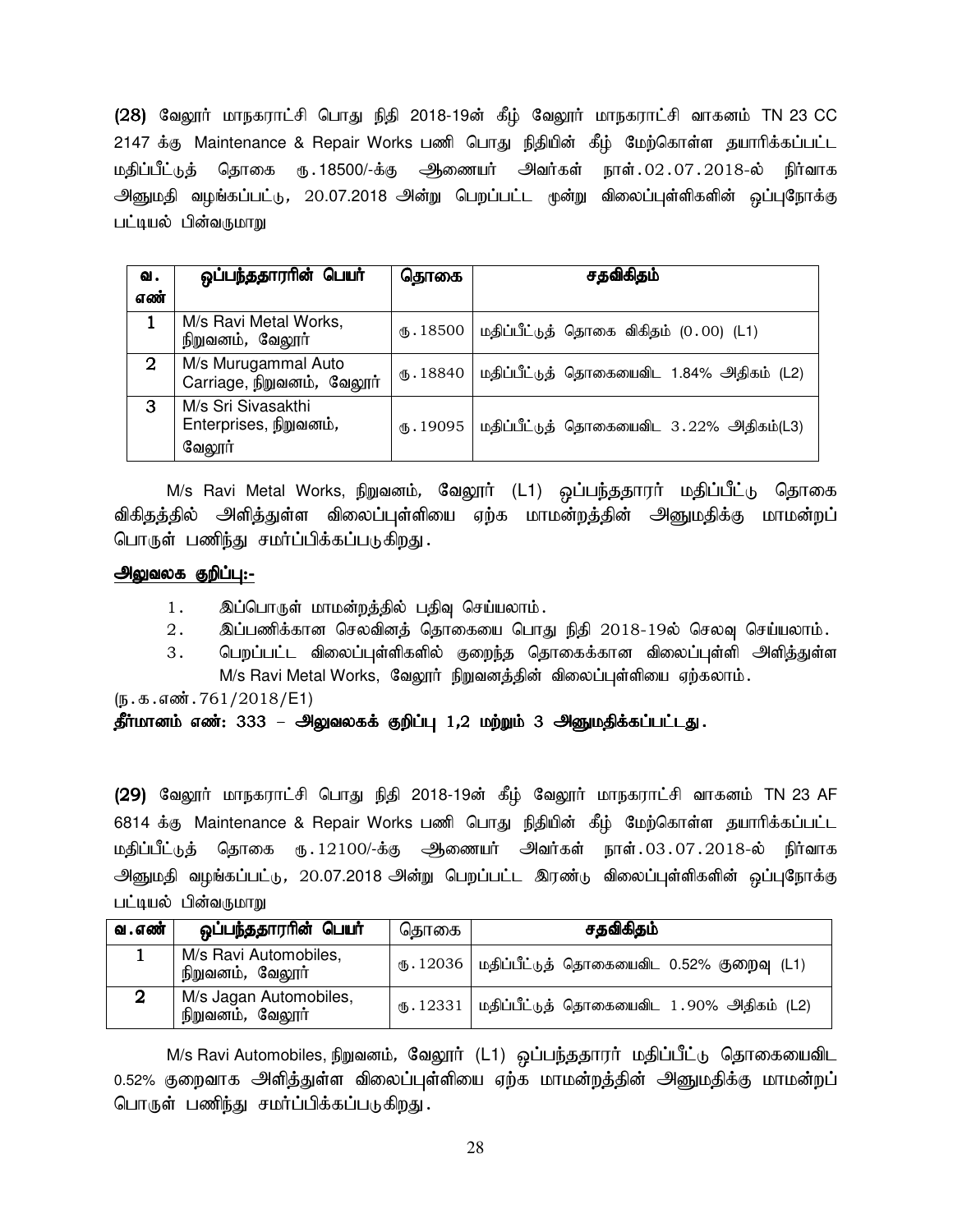## அலுவலக குறிப்பு:-

- 1. இப்பொருள் மாமன்றத்தில் பதிவு செய்யலாம்.
- $2.$  இப்பணிக்கான செலவினத் தொகையை பொது நிதி  $2018$ -19ல் செலவு செய்யலாம்.
- 3. பெறப்பட்ட விலைப்புள்ளிகளில் குறைந்த தொகைக்கான விலைப்புள்ளி அளித்துள்ள  $M/s$  Ravi Automobiles, வேலூர் நிறுவனத்தின் விலைப்புள்ளியை ஏற்கலாம்.

 $(n.5.5.5)$   $(n.32934/2018/E1)$ 

#### தீர்மானம் எண்: 334 – அலுவலகக் குறிப்பு 1,2 மற்றும் 3 அனுமதிக்கப்பட்டது.

(30) மேலூர் மாநகராட்சி பொது நிதி 2018-19ன் கீழ் வேலூர் மாநகராட்சி வாகனம் TN 23 BD 1164 க்கு Maintenance & Repair Works பணி பொது நிதியின் கீழ் மேற்கொள்ள தயாரிக்கப்பட்ட மதிப்பீட்டுத் தொகை ரு.19490/-க்கு ஆணையர் அவர்கள் நாள்.09.06.2018-ல் நிர்வாக அனுமதி வழங்கப்பட்டு, 20.07.2018 அன்று பெறப்பட்ட முன்று விலைப்புள்ளிகளின் ஒப்புநோக்கு பட்டியல் பின்வருமாறு

| வ . எண் | ஒப்பந்ததாரரின் பெயர்                              | தொகை | சதவிகிதம்                                            |
|---------|---------------------------------------------------|------|------------------------------------------------------|
|         | M/s Ravi Metal Works,<br>நிறுவனம், வேலூா்         |      | ரு. 19490   மதிப்பீட்டுத் தொகை விகிதம் $(0.00)$ (L1) |
| 2       | M/s Murugammal Auto<br>Carriage, நிறுவனம், வேலூர் |      | ரு. 19669 மதிப்பீட்டுத் தொகையைவிட 0.92% அதிகம் (L2)  |
| 3       | M/s SISCO Ltd, நிறுவனம்,<br>வேலூர்                |      | ரு. 19799 மதிப்பீட்டுத் தொகையைவிட 1.59% அதிகம் (L3)  |

M/s Ravi Metal Works, நிறுவனம், வேலூர் (L1) ஒப்பந்ததாரர் மதிப்பீட்டு தொகை விகிதத்தில் அளித்துள்ள விலைப்புள்ளியை ஏற்க மாமன்றத்தின் அனுமதிக்கு மாமன்றப் பொருள் பணிந்து சமர்ப்பிக்கப்படுகிறது.

## அலுவலக குறிப்பு:-

- 1. இப்பொருள் மாமன்றத்தில் பதிவு செய்யலாம்.
- 2. இப்பணிக்கான செலவினத் தொகையை பொது நிதி 2018-19ல் செலவு செய்யலாம்.
- 3. பெறப்பட்ட விலைப்புள்ளிகளில் குறைந்த தொகைக்கான விலைப்புள்ளி அளித்துள்ள M/s Ravi Metal Works, வேலூர் நிறுவனத்தின் விலைப்புள்ளியை ஏற்கலாம்.

ந.க.எண்.1754/2018/E1

#### தீர்மானம் எண்: 335 – அலுவலகக் குறிப்பு 1,2 மற்றும் 3 அனுமதிக்கப்பட்டது.

(31) வேலூர் மாநகராட்சி பொது நிதி 2018-19ன் கீழ் வேலூர் மாநகராட்சி வாகனம் TN 23 CC 1815 க்கு New Tyre & Tube பணி பொது நிதியின் கீழ் மேற்கொள்ள தயாரிக்கப்பட்ட மதிப்பீட்டுத் தொகை ரூ.9600/-க்கு ஆிணையர் அவர்கள் நாள். 09 . 06 . 2018-ல் நிர்வாக அனுமதி வழங்கப்பட்டு, 20.07.2018 அன்று பெறப்பட்ட முன்று விலைப்புள்ளிகளின் ஒப்புநோக்கு பட்டியல் பின்வருமாறு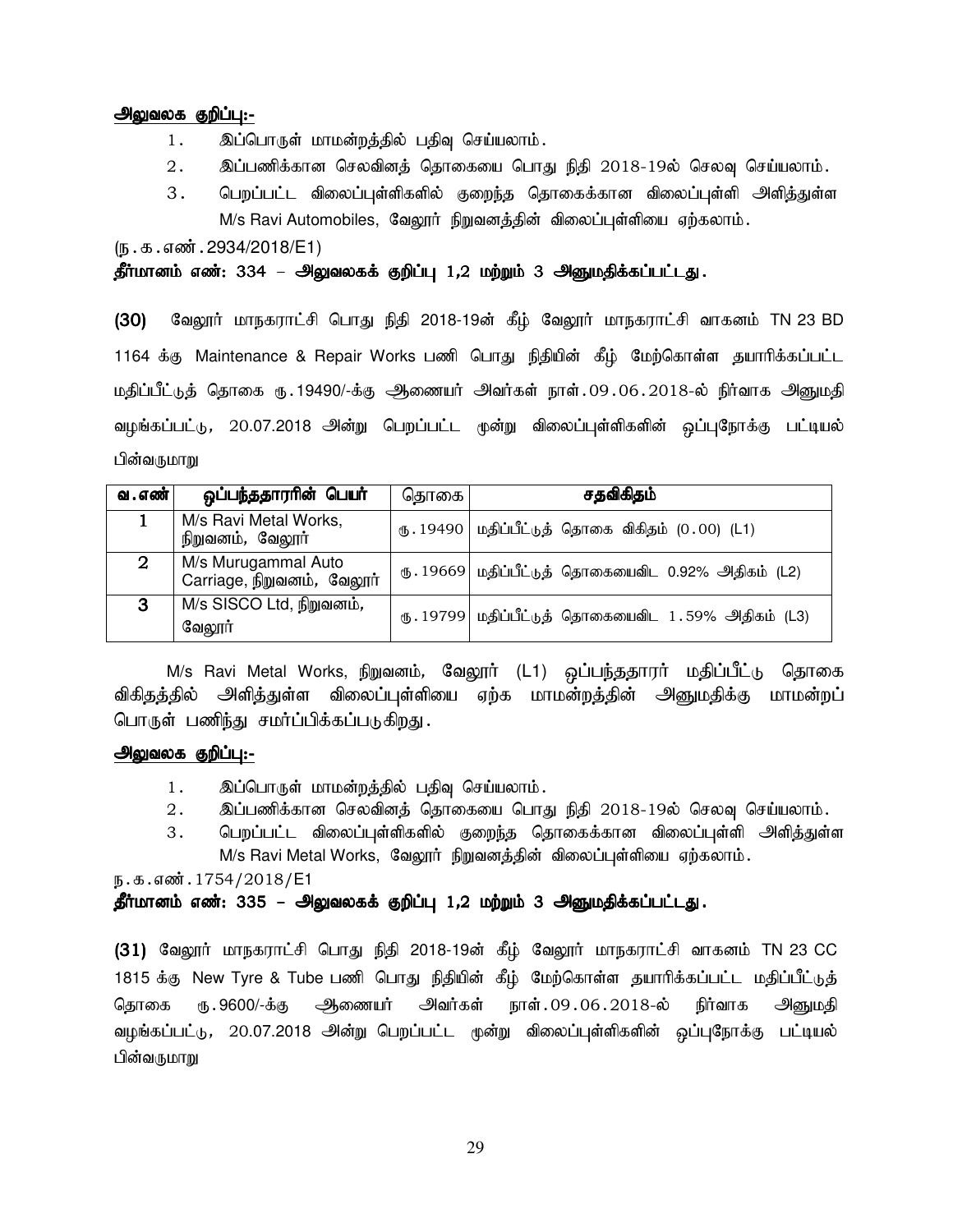| வ.          | ஒப்பந்ததாரரின் பெயர்                       | தொகை      | சதவிகிதம்                                  |
|-------------|--------------------------------------------|-----------|--------------------------------------------|
| எண்         |                                            |           |                                            |
|             | M/s Hari Tyres,<br>நிறுவனம், வேலூர்        | (հ.9600   | மதிப்பீட்டுத் தொகை விகிதம் (0.00) (L1)     |
| $\mathbf 2$ | M/s Swathy Tyres,<br>நிறுவனம், வேலூர்      | (B.10500) | மதிப்பீட்டுத் தொகையைவிட 9.38% அதிகம் (L2)  |
| 3           | M/s Pragatheesh Tyres,<br>நிறுவனம், வேலூர் | (B.10700) | மதிப்பீட்டுத் தொகையைவிட 11.46% அதிகம் (L3) |

M/s Hari Tyres, நிறுவனம், வேலூர் (L1) ஒப்பந்ததாரர் மதிப்பீட்டு தொகை விகிதத்தில் அளித்துள்ள விலைப்புள்ளியை ஏற்க மாமன்றத்தின் அனுமதிக்கு மாமன்றப் பொருள் பணிந்து சமர்ப்பிக்கப்படுகிறது.

## அலுவலக குறிப்பு:-

- 1. இப்பொருள் மாமன்றத்தில் பதிவு செய்யலாம்.
- $2.$  இப்பணிக்கான செலவினத் தொகையை பொது நிதி  $2018$ -19ல் செலவு செய்யலாம்.
- 3. பெறப்பட்ட விலைப்புள்ளிகளில் குறைந்த தொகைக்கான விலைப்புள்ளி அளித்துள்ள M/s Hari Tyres, வேலூர் நிறுவனத்தின் விலைப்புள்ளியை ஏற்கலாம்.

## $(\mathbf{b}.\mathbf{t}.\mathbf{b}.\mathbf{d}.\mathbf{w}$ : 1400/2018/E1)

## தீர்மானம் எண்: 336 – அலுவலகக் குறிப்பு 1,2 மற்றும் 3 அனுமதிக்கப்பட்டது.

(32) வேலூர் மாநகராட்சி பொது நிதி 2018-19ன் கீழ் வேலூர் மாநகராட்சி வாகனம் TN 23 AE 1715 க்கு FC தகுதி சான்று பெற மாநகராட்சி பொது நிதியின் கீழ் பணி மேற்கொள்ள தயாரிக்கப்பட்ட மதிப்பீட்டுத் தொகை ரு.37650/-க்கு ஆணையர் அவர்கள் நாள்.09.06.2018-ல் நிர்வாக அனுமதி வழங்கப்பட்டு, 25.07.2018 அன்று ஒப்பந்தப்புள்ளி கோரப்பட்டதில் நேரடியாக பெறப்பட்ட இரண்டு ஒப்பந்தப்புள்ளிகளின் ஒப்புநோக்கு பட்டியல் பின்வருமாறு

| வ.<br>எண் | ஒப்பந்ததாரரின் பெயர்                             | தொகை           | சதவிகிதம்                                                                               |  |
|-----------|--------------------------------------------------|----------------|-----------------------------------------------------------------------------------------|--|
|           | M/s Ravi Metal Works,<br>நிறுவனம், வேலூர்        | $\times$ 37650 | மதிப்பீட்டுத் தொகை விகிதம் (0.00) (L1)<br>டேவனித் தொகை ரு.380/- செலுத்தப்பட்டுள்ளது     |  |
|           | M/s Murugammal Auto<br>Carriage நிறுவனம், வேலூர் | (b.37780)      | மதிப்பீட்டுத் தொகையைவிட 0.35% அதிகம் (L2)<br>டேவனித் தொகை ரு. 380/- செலுத்தப்பட்டுள்ளது |  |

M/s Ravi Metal Works, நிறுவனம், வேலூர் (L1) ஒப்பந்ததாரர் மதிப்பீட்டு தொகை விகிதத்தில் அளித்துள்ள ஒப்பந்தப்புள்ளியை ஏற்க மாமன்றத்தின் அனுமதிக்கு மாமன்றப் பொருள் பணிந்து சமா்ப்பிக்கப்படுகிறது.

## அலுவலக குறிப்பு:-

- 1. இப்பொருள் மாமன்றத்தில் பதிவு செய்யலாம்.
- $2.$  இப்பணிக்கான செலவினத் தொகையை பொது நிதி  $2018$ -19ல் செலவு செய்யலாம்.
- 3. பெறப்பட்ட ஒப்பந்தப்புள்ளிகளில் குறைந்த தொகைக்கான ஒப்பந்தப்புள்ளி அளித்துள்ள M/s.Ravi Metal Works, வேலூர் நிறுவனத்தின் ஒப்பந்தப்புள்ளியை ஏற்கலாம்.

 $(\mathbf{5}.\mathbf{5}.\mathbf{4}.\mathbf{5}.\mathbf{6}$ . 1118/2018/ $\mathbf{1})$ 

## தீர்மானம் எண்: 337 – அலுவலகக் குறிப்பு 1,2 மற்றும் 3 அனுமதிக்கப்பட்டது.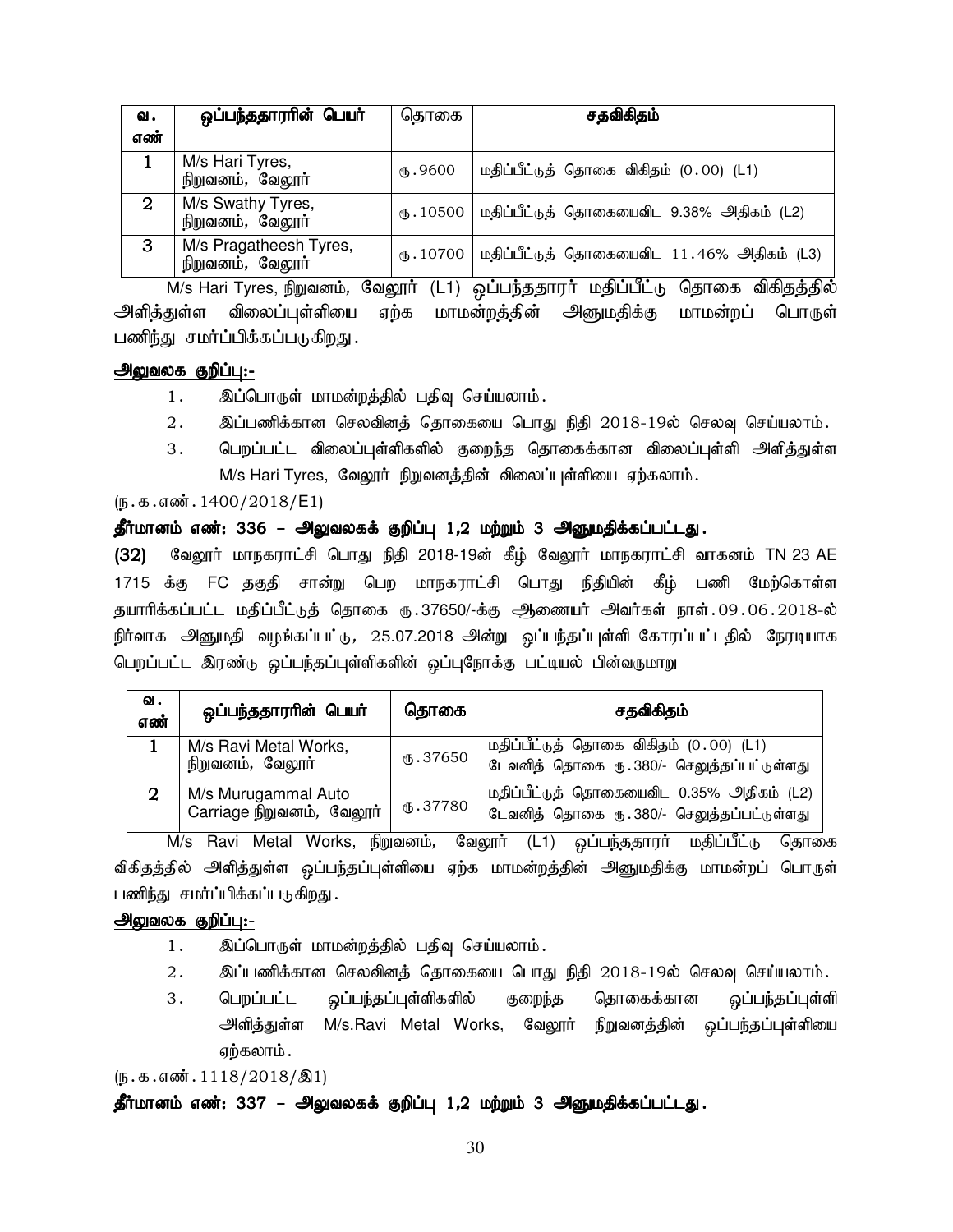(33) மேலூர் மாநகராட்சி பொது நிதி 2018-19ன் கீழ் வேலூர் மாநகராட்சி வாகனம் TN 23 CC 4917 க்கு FC தகுதி சான்று பெற மாநகராட்சி பொது நிதியின் கீழ் பணி மேற்கொள்ள தயாரிக்கப்பட்ட மதிப்பீட்டுத் தொகை ரு.29600/-க்கு ஆணையர் அவர்கள் நாள்.09.06.2018-ல் நிர்வாக அனுமதி வழங்கப்பட்டு, 25.07.2018 அன்று ஒப்பந்தப்புள்ளி கோரப்பட்டதில் நேரடியாக பெறப்பட்ட இரண்டு ஒப்பந்தப்புள்ளிகளின் ஒப்புநோக்கு பட்டியல் பின்வருமாறு

| வ.<br>எண் | ஒப்பந்ததாரரின் பெயர்                             | தொகை       | சதவிகிதம்                                                                                 |
|-----------|--------------------------------------------------|------------|-------------------------------------------------------------------------------------------|
|           | M/s Ravi Metal Works,<br>நிறுவனம், வேலூர்        | (B.29600)  | மதிப்பீட்டுத் தொகை விகிதம் (0.00) (L1)<br>டேவனித் தொகை ரு. 300/-                          |
|           |                                                  |            | செலுத்தப்பட்டுள்ளது                                                                       |
| 2         | M/s Murugammal Auto<br>Carriage நிறுவனம், வேலூர் | (16.29755) | மதிப்பீட்டுத் தொகையைவிட 0.52%<br>அதிகம் (L2)டேவனித் தொகை ரு. 300/-<br>செலுத்தப்பட்டுள்ளது |

M/s Ravi Metal Works, நிறுவனம், வேலூா் (L1) ஒப்பந்ததாரா் மதிப்பீட்டு தொகை விகிதத்தில் அளித்துள்ள ஒப்பந்தப்புள்ளியை ஏற்க மாமன்றத்தின் அனுமதிக்கு மாமன்றப் பொருள் பணிந்து சமர்ப்பிக்கப்படுகிறது.

## அலுவலக குறிப்பு:-

- 1. இப்பொருள் மாமன்றத்தில் பதிவு செய்யலாம்.
- 2. இப்பணிக்கான செலவினத் தொகையை பொது நிதி 2018-19ல் செலவு செய்யலாம்.
- 3. பெறப்பட்ட ஒப்பந்தப்புள்ளிகளில் குறைந்த தொகைக்கான ஒப்பந்தப்புள்ளி அளித்துள்ள M/s.Ravi Metal Works, வேலூர் நிறுவனத்தின் ஒப்பந்தப்புள்ளியை ஏற்கலாம்.

 $(\mathbf{b}.\mathbf{t}.\mathbf{d}.\mathbf{d}.\mathbf{w}$ : 0426/2018/ $\mathbf{0}$ 1)

## தீர்மானம் எண்: 338 – அலுவலகக் குறிப்பு 1,2 மற்றும் 3 அனுமதிக்கப்பட்டது.

(34) மேலூர் மாநகராட்சி பொது நிதி 2018-19ன் கீழ் வேலூர் மாநகராட்சி வாகனம் TN 23 AH 7841 க்கு FC தகுதி சான்று பெற மாநகராட்சி பொது நிதியின் கீழ் பணி மேற்கொள்ள தயாரிக்கப்பட்ட மதிப்பீட்டுத் தொகை ரு.32550/-க்கு ஆணையர் அவர்கள் நாள்.09.06.2018-ல் நிர்வாக அனுமதி வழங்கப்பட்டு, 25.07.2018 அன்று ஒப்பந்தப்புள்ளி கோரப்பட்டதில் நேரடியாக பெறப்பட்ட இரண்டு ஒப்பந்தப்புள்ளிகளின் ஒப்புநோக்கு பட்டியல் பின்வருமாறு

| ഖ.<br>எண் | ஒப்பந்ததாராின் பெயா்                      | தொகை      | சதவிகிதம்                                                                              |
|-----------|-------------------------------------------|-----------|----------------------------------------------------------------------------------------|
|           | M/s Ravi Metal Works,<br>நிறுவனம், வேலூர் | (D.32550) | , மதிப்பீட்டுத் தொகை விகிதம் (0.00) (L1)<br>டேவனித் தொகை ரு. 330/- செலுத்தப்பட்டுள்ளது |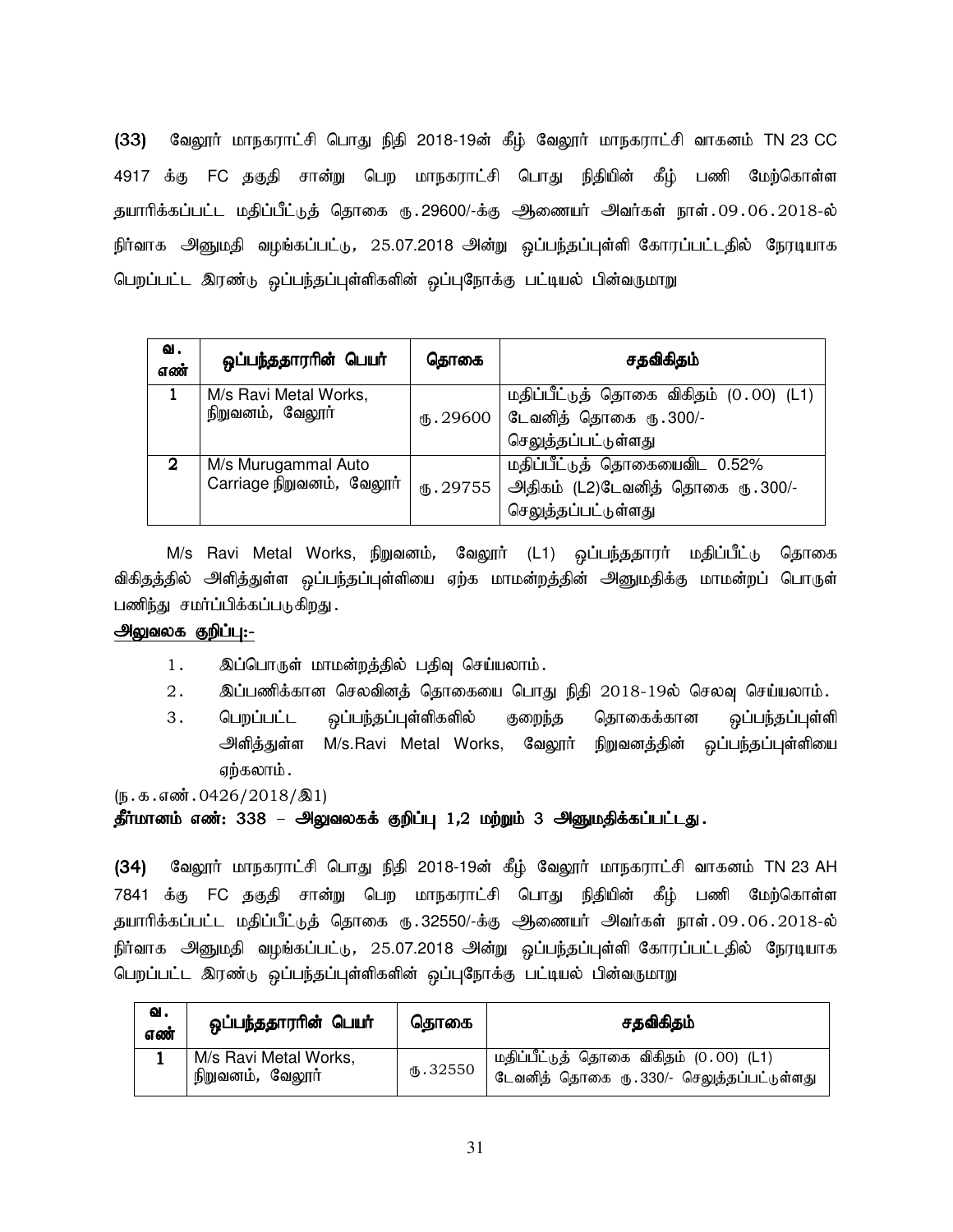| M/s Murugammal Auto | மதிப்பீட்டுத் தொகையைவிட 0.55% அதிகம் (L2) |
|---------------------|-------------------------------------------|
|                     |                                           |

M/s Ravi Metal Works, நிறுவனம், வேலூர் (L1) ஒப்பந்ததாரர் மதிப்பீட்டு தொகை விகிதத்தில் அளித்துள்ள ஒப்பந்தப்புள்ளியை ஏற்க மாமன்றத்தின் அனுமதிக்கு மாமன்றப் பொருள் பணிந்து சமர்ப்பிக்கப்படுகிறது.

## அலுவலக குறிப்பு:-

- 1. இப்பொருள் மாமன்றத்தில் பதிவு செய்யலாம்.
- 2. இப்பணிக்கான செலவினத் தொகையை பொது நிதி 2018-19ல் செலவு செய்யலாம்.
- 3. பெறப்பட்ட ஒப்பந்தப்புள்ளிகளில் குறைந்த தொகைக்கான ஒப்பந்தப்புள்ளி அளித்துள்ள /s.Ravi Metal Works, வேலூர் நிறுவனத்தின் ஒப்பந்தப்புள்ளியை ஏற்கலாம்.

ந.க.எண். $1572/2018/\text{\AA}1$ 

## தீர்மானம் எண்: 339 – அலுவலகக் குறிப்பு 1,2 மற்றும் 3 அனுமதிக்கப்பட்டது.

(35) வேலூர் மாநகராட்சி பொது நிதி 2018-19ன் கீழ் வேலூர் மாநகராட்சி வாகனம் TN 23 CC 1815 க்கு FC தகுதி சான்று பெற மாநகராட்சி பொது நிதியின் கீழ் பணி மேற்கொள்ள தயாரிக்கப்பட்ட மதிப்பீட்டுத் தொகை ரு.18000/-க்கு ஆணையர் அவர்கள் நாள்.09.06.2018-ல் நிர்வாக அனுமதி வழங்கப்பட்டு, 25.07.2018 அன்று ஒப்பந்தப்புள்ளி கோரப்பட்டதில் நேரடியாக பெறப்பட்ட இரண்டு ஒப்பந்தப்புள்ளிகளின் ஒப்புநோக்கு பட்டியல் பின்வருமாறு

| ഖ.<br>எண் | ஒப்பந்ததாரரின் பெயர்                             | தொகை            | சதவிகிதம்                                                                               |
|-----------|--------------------------------------------------|-----------------|-----------------------------------------------------------------------------------------|
|           | M/s Ravi Metal Works,<br>நிறுவனம், வேலூர்        | $\times$ .18000 | மதிப்பீட்டுத் தொகை விகிதம் (0.00) (L1)<br>டேவனித் தொகை ரு. 180/- செலுத்தப்பட்டுள்ளது    |
| 2         | M/s Murugammal Auto<br>Carriage நிறுவனம், வேலூர் | $\times$ 18080  | மதிப்பீட்டுத் தொகையைவிட 0.44% அதிகம் (L2)<br>டேவனித் தொகை ரு. 180/- செலுத்தப்பட்டுள்ளது |

M/s Ravi Metal Works, நிறுவனம், வேலூர் (L1) ஒப்பந்ததாரர் மதிப்பீட்டு தொகை விகிதத்தில் அளித்துள்ள ஒப்பந்தப்புள்ளியை ஏற்க மாமன்றத்தின் அனுமதிக்கு மாமன்றப் பொருள் பணிந்து சமர்ப்பிக்கப்படுகிறது.

## அலுவலக குறிப்பு:-

- 1. இப்பொருள் மாமன்றத்தில் பதிவு செய்யலாம்.
- $2.$  இப்பணிக்கான செலவினத் தொகையை பொது நிதி  $2018$ -19ல் செலவு செய்யலாம்.
- 3. பெறப்பட்ட ஒப்பந்தப்புள்ளிகளில் குறைந்த தொகைக்கான ஒப்பந்தப்புள்ளி அளித்துள்ள M/s.Ravi Metal Works, வேலூர் நிறுவனத்தின் ஒப்பந்தப்புள்ளியை ஏற்கலாம்.

 $(\mathbf{b}.\mathbf{b}.\mathbf{a}.\mathbf{a} \cdot \mathbf{w}$ . 230/2018/ $\mathbf{0}$ 1)

தீர்மானம் எண்: 340 – அலுவலகக் குறிப்பு 1,2 மற்றும் 3 அனுமதிக்கப்பட்டது.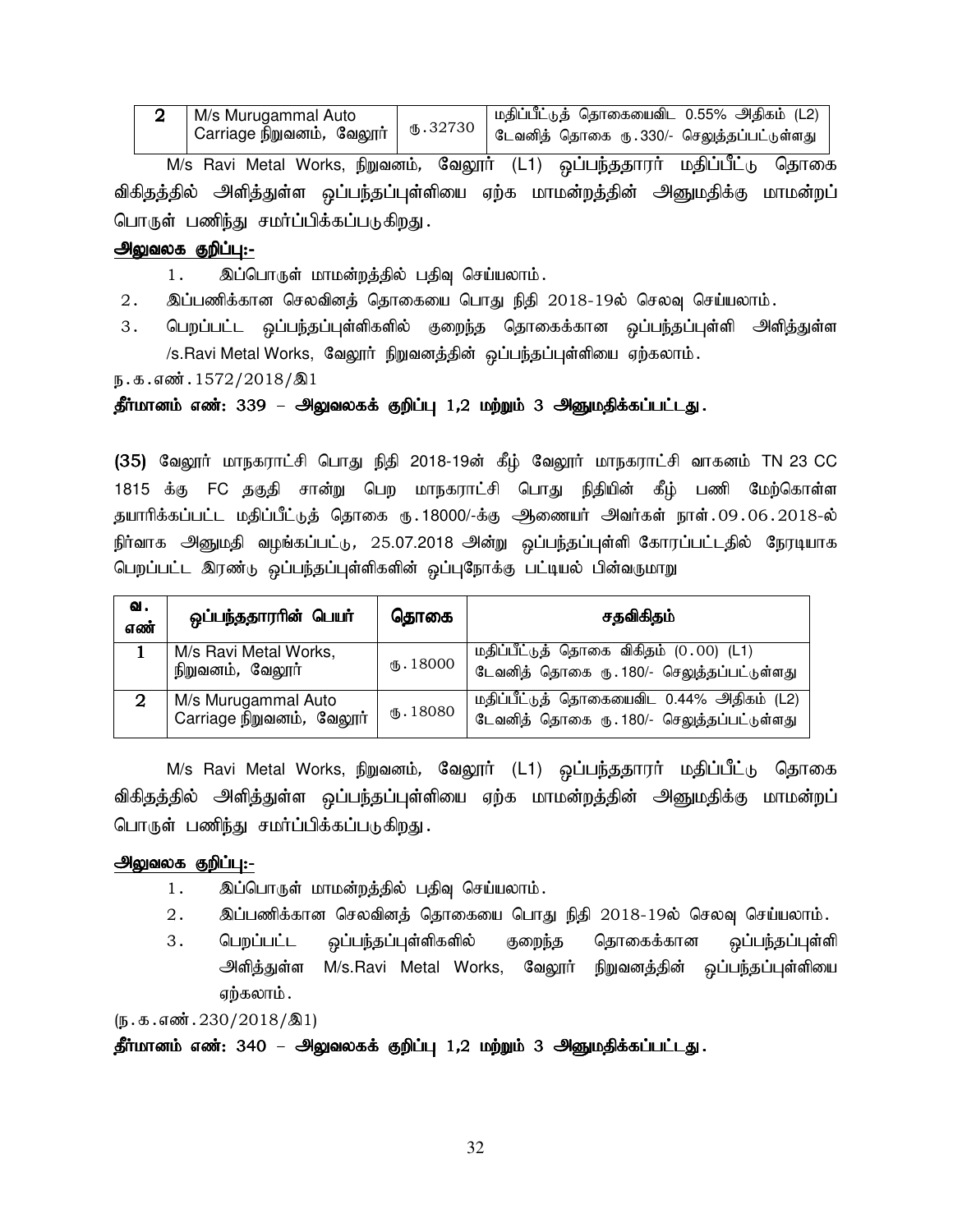$(36)$  வேலூா் மாநகராட்சியில் துப்புரவு பணி மேற்பாா்வையாளராக பணிபுரிந்த 1) திரு.டி.ஆல்பா்ட் 2) <u>திரு.இ</u>.முருகேசன் ஆகிய இருவரும் 30.06.2007—ல் ஒய்வு பெற்றிருக்க வேண்டும் நிலையில் 30.06.2009 வரை பணியில் இருந்ததற்கும் மற்றும் 3) திரு.எம்.கோவிந்தசாமி, 4) திரு.குப்புசாமி மற்றும் 5) திரு.எம்.விநாயகம் ஆகியவா்கள் முறையே 31.10.2008, 30.06.2009 வரை பணியில் தொடர அனுமதித்து ஓய்வு பெற அனுமதிக்கப்பட்டுள்ளது. மாநகராட்சி பணி விதிகளின் படி ஒய்வு பெறும் நாளில் ஒய்வு பெற அனுமதிக்கமால் தொடர்ந்து பணிபுரிய அனுமதித்தற்கான உயர் நீதிமன்றத்தில் வழக்கு தொடரப்பட்டு WP/1335/2010 மனுதாக்கல் செய்யப்பட்டு மனுதாரருக்கு சாதாமாக தீா்ப்பு வரப்பெற்றது அதனை மாநகராட்சி மற்றும் அரசுக்கு ஏதிராக தீா்ப்பு வரப்பெற்றதை எதிர்த்து உச்ச நீதிமன்றத்தில் வழக்கு எண். ABLD/Civil No.23814 of 2010 வழக்கு சம்மந்தமாக மேற்படி வழக்கை வாதாடிய திரு.B.பாலாஜி Advocate on Record, Supreme Court of India அவா்களுக்கு சேர வேண்டிய (வழக்கு கட்டணம்) ரூ.25,000/— (ரூபாய் இருபத் ஜந்தாயிரம்) வழஙக மாமன்ற ஒப்புதலுக்கு வைக்கப்படுகிறது.

#### <u>அலுவலக குறிப்பு:</u>

மாமன்றம் அனுமதிக்கலாம்.

#### e.f.v©:8155/2018/**H1**

தீர்மானம் எண்: 341 – அலுவலகக் குறிப்பு அனுமதிக்கப்பட்டது.

(37) வேலூர் மாநகராட்சி பாதாளசாக்கடை திட்டம் பகுதி-1-ன் கீழ் முடிக்கப்பட்ட பகுதிகளில் பாதாள சாக்கடை வீட்டு இணைப்புகள் மற்றும் வணிக இணைப்புகள் வழங்க TUFIDCO Loan 2017-18ன் கீழ் Providing interlink connection between inner premises of resident and chamber for house service connection 8808 Nos. பணியை மேற்கொள்ள மாமன்ற தீர்மான எண். 119 நாள். 27.02.2018ல் அனுமதி அளிக்கப்பட்டுள்ளது. மேலும் நகராட்சி நிர்வாக ஆணையர், சென்னைஅிவர்களின் செயல்முறைகளில் ந.க.எண்:6186/UGSS-1/2018 நாள்:14.03.2018-ல் ரு.5.43கோடிக்கு நிர்வாக அனுமதி வழங்கப்பட்டுள்ளது. மேற்படி பணியினை ரு5.43கோடி மதிப்பீட்டில் மேற்கொள்ளும் பொருட்டு TUFIDCO நிறுவனத்திடமிருந்து வட்டி இல்லா கடன் அனுமதிக்கப்பட்டுள்ள தமிழ்நாடு நகர்புற நிதி மற்றும் உள்கட்டமைப்பு மேம்பாட்டு கழகம், சென்னை (TUFIDCO) கடிதம் எண்:TUFIDCO/URF-Vellore/280/AM(M)/2018 நாள்:19.06.2018-ந் தேதிய கடன் அனுமதி கடிதம் மற்றும் நிபந்தனைகள் மன்றத்தின் பார்வைக்கும் அனுமதிக்கம் வைக்கப்படுகிறது .

#### TERMS AND CONDITION

- 1. Resolved that Vellore Municipal Corporation is authorizing the authorized signatory to borrow the intrest free loan of **Rs.5.43 Crores** (Rupees five crores and forty three lakh only) from TUFIDCO for 'provision of internal plumbing for HSC (Minimum **8808** Nos) for making optimum utilization of UGSS at Vellore Municipal Corporation' under Revolving fund of UIDSSMT as per the terms and condition prescribed by TUFIDCO.
- 2. The authorized Signatory be and hereby authorized to execute the loan agreement and other documents if any with TUFIDCO and complete all the other formalities including affixing of the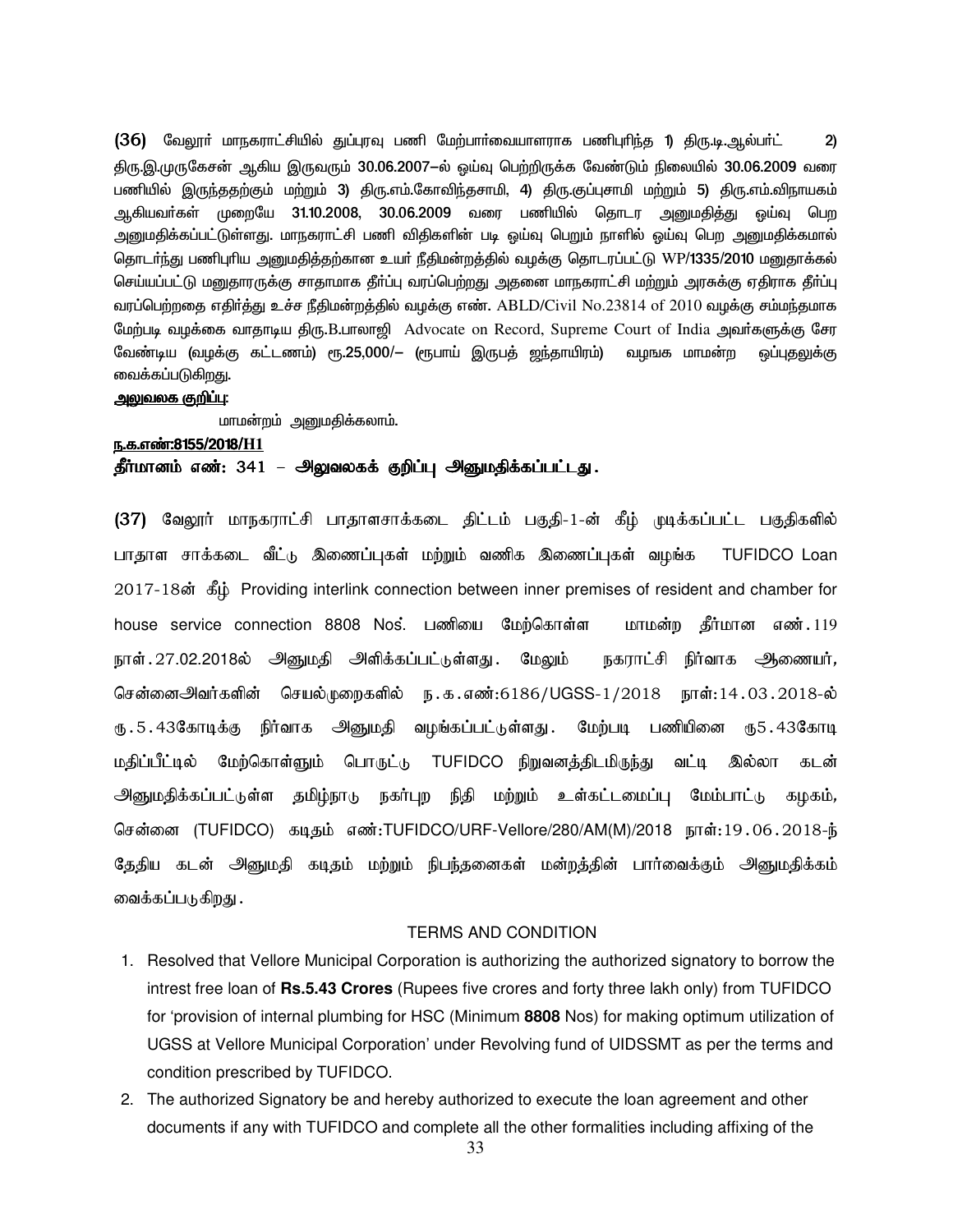common seal of Vellore Municipal Corporation on the document to be executed with TUFIDCO on behalf of Vellore Municipal Corporation.

- 3. Resolved to repay the intrest free loan as per the repayment schedule in the agreement.
- 4. Resolved to adhere to time line as envisaged DPR.
- 5. Resolved the Vellore Municipal Corporation is authorizing the authorized signatory to make necessary budgetary provisions in Vellore Municipal Corporation's annual budget for the repayment of principal for the project proposals to TUFIDCO and is hereby confirmed that all dues will be paid in time without default for creating sustainable revolving fund.
- 6. Resolved that Vellore Municipal Corporation is authorizing the authorized signatory to open and open and operated an ESCROW account for UGSS in favour of TUFIDCO till the repayment of loan.

#### அலுவலக குறிப்பு: -

- $1.$  மாமன்றம் பார்வையிட்டு பதிவு செய்யலாம்.
- 2. பாதாளசாக்கடை கழிவுநீர் வீட்டு இணைப்புகள் பணிக்கு ரு.5.43கோடி வட்டி இல்லா கடன் தொகையாக பெறுவதற்கு மாமன்றம் அனுமதிக்கலாம்.
- 3. மேற்கண்ட கடன் தொகையினை பெருவதற்கு வேலூர் மாநகராட்சி சார்பாக ஆணையாளர் அவர்களால் ஒப்பந்தங்கள் மேற்கொள்ள மாமன்றம் அனுமதிக்கலாம்.
- 4. பேற்கண்ட கடன் கொகைக்கு அரசால் நிர்ணயம் கெய்யப்படும் வகையில் கடன் தொகையினை திரும்ப செலுத்திட மாமன்றம் அனுமதிக்கலாம்.
- 5. மேற்கண்ட கடன் தொகையினை உரிய காலத்தில் திரும்ப செலுத்திடும் பொருட்டு உரிய நிதி ஒதுக்கீடு மேற்கொள்ள மாமன்றம் அனுமதிக்கலாம்.

#### (ந.க.எண்.15744/2018/E1)

## தீர்மானம் எண்: 342 – அலுவலகக் குறிப்பு 1,2,3,4 மற்றும் 5 அனுமதிக்கப்பட்டது.

(38) வேலூர் மாநகராட்சியில் மத்திய மற்றும் மாநில அரசுகளின் பங்களிப்புடன் ஸ்மார்ட் சிட்டி பணிகள் (Smart City Mission) மேற்கொள்ள அரசாணை எண்:G.O.(Ms)BI.112 பிறப்பிக்கப்பட்டு, தேர்ந்தெடுக்கப்பட்ட பணிகளுக்கு திட்ட அறிக்கை தயாரிக்கும் பணி நடைபெற்று வருகிறது. இவற்றுள் 18.50கி.மீ. RCC Lining அமைக்கும் பணி தேர்வு செய்யப்பட்டு ரு.9063.00 இலட்சம் மதிப்பீட்டிற்கு திட்ட மதிப்பீடு தாயாரிக்கப்பட்டு, 14-06-2018 அன்று நகராட்சி நிர்வாக ஆணையர் வழியாக தமிழ்நாடு நகர்புற உட்கட்டமைப்பு நிதி நிறுவனத்திடம் நிர்வாக அனுமதி வழங்கிட கோரப்பட்டது. தொடர்ந்து, தமிழ்நாடு நகர்புற உட்கட்டமைப்பு நிதி நிறுவனம் மதிப்பீட்டு அறிக்கையினை ஆய்வு செய்து சர்வே அறிக்கை, வடிவமைப்பு மற்றும் கணக்கீட்டுடன் திட்ட அறிக்கையினை மீள சமர்ப்பிக்க அறிவுறுத்தியுள்ளனர். மேலும் இத்திட்டத்திற்கான DPR யை விரைந்து சமர்ப்பிக்க அரசு செயலர் மற்றும் நகராட்சி நிர்வாக <del>அ</del>ணையர் அவர்களின் ஸ்மார்ட் சிட்டி திட்ட மாதாந்திர திட்ட ஆய்வுக்கூட்டத்தில் அறிவுறுத்தப்பட்டது.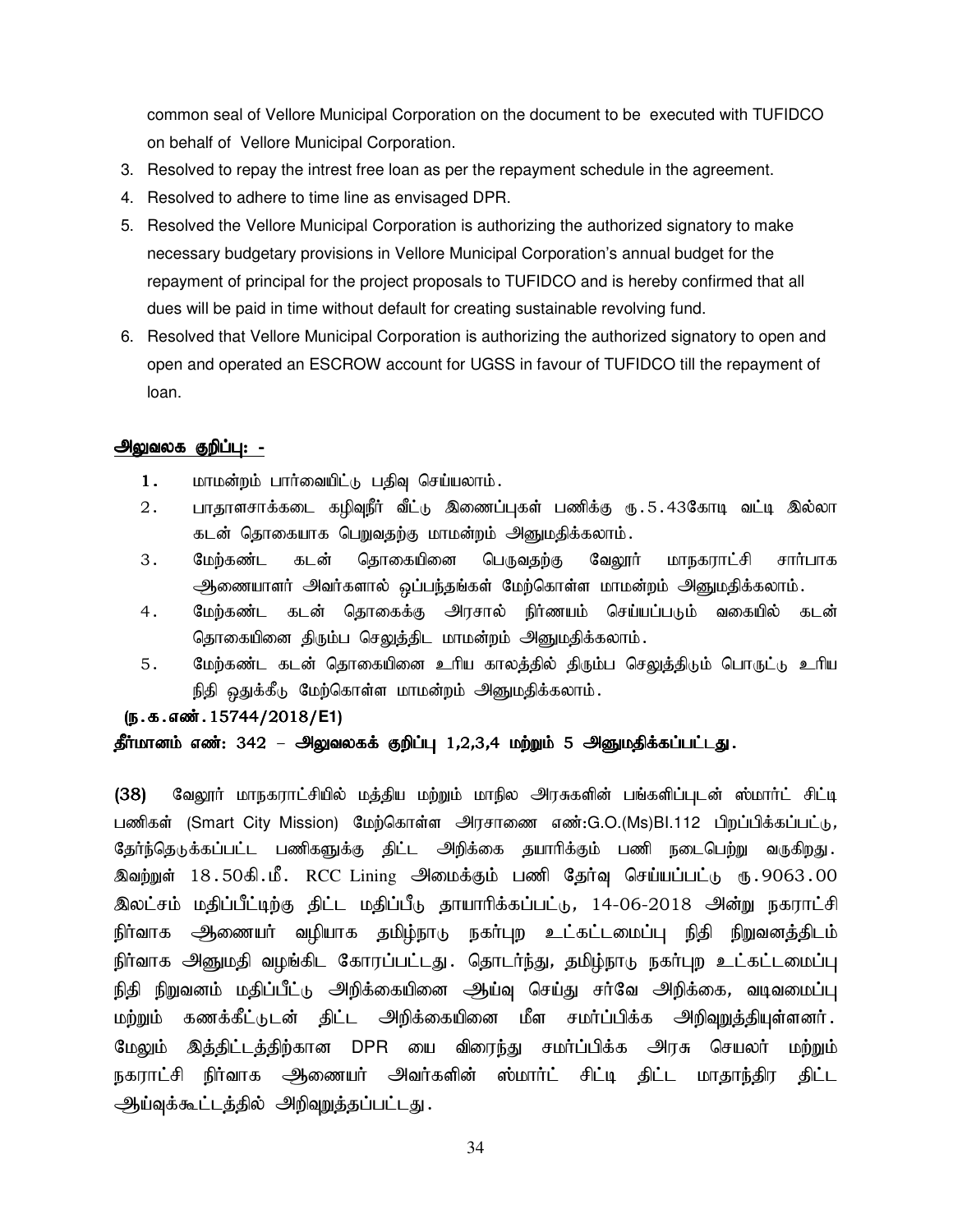எனவே மேற்படி பணிக்கு சர்வே அறிக்கை, வடிவமைப்பு மற்றும் கணக்கீட்டுடன் கூடிய திட்ட மதிப்பீடு (DPR) தயார் செய்யும் பணி செய்திட தனியார் கலந்தாலோசகர் நியமக்க வேண்டியுள்ளது . இதற்கான உத்தேச மதிப்பீட்டு தொகையாக ரு.7.00இலட்சம் கண்க்கீடப்பட்டுள்ளது .

| SI. No. | Name of work                                                                                                                           | <b>Particulars</b>                                                                                                           | <b>Proposed</b><br><b>Project cost</b><br>(Rs. Lakhs) |
|---------|----------------------------------------------------------------------------------------------------------------------------------------|------------------------------------------------------------------------------------------------------------------------------|-------------------------------------------------------|
|         | Appointment of Consultant for preparation<br>of DPR for providing RCC lining work of<br>Canals and Channels leading to palar<br>river. | Consultancy work for preparation<br>of DPR for providing RCC lining<br>work of Canals and Channels<br>leading to palar river | 7.00                                                  |

மேற்படி பணிக்கான செலவினத்தொகைக்கு நிர்வாக அனுமதி வழங்க மாமன்ற பொருள் மாமன்ற அனுமதிக்கு பணிந்து சமர்ப்பிக்கப்படுகிறது.

## அலுவலக குறிப்பு:-

- 1. மேற்படி பொருள் மாமன்றத்தில் பதிவு செய்யலாம்.
- $2.$  மேற்படி Smart City பணிகளுக்கு மாமன்றத்தின் நிர்வாக அனுமதி பெறலாம்.
- 3. மேற்படி திட்டக்களுக்கான செலவினத் தொகையினை Smart city Mission நிதியிலிருந்து மேற்கொள்ள மாமன்றம் அனுமதி வழங்கலாம்.

 $(\mathfrak{h}.\mathfrak{g}.\mathfrak{g}.$ ளன். 6209/2017/S1)

## தீர்மானம் எண்: 343 – <del>அ</del>லுவலகக் குறிப்பு 1,2 மற்றும் 3 <del>அ</del>னுமதிக்கப்பட்டது.

(39) வேலூர் மாநகராட்சி, வார்டு குழு 2ல் உள்ள 16 முதல் 30 முடிய உள்ள வார்டுகளில் திடக்கழிவு மேலாண்மை திட்ட வளாகம் 1. காகிதப்பட்டறை, 2. குறிஞ்சி நகர், 3. ரங்காபுரம், 4. வார்டு அலுவலகத்தில் 2 5. பாலாஜி நகர் தோட்டபாளையம் மற்றும் 6. வேலூர் சன்முக அடிகளார் சங்கம் ஆக மொத்தம் ஆறு பகுதிகளில் 15 வார்டுகளில் சேகரிக்கப்படும் கழிவுகளை மக்கும் குப்பை மற்றும் மக்காத குப்பை என தரம் பிரித்து எடுக்கும் பணிகளை செய்திட 1. ஜான்சிராணி மகளிர் சுயஉதவி குழு 2. தென்றல் மகளிர் சுய உதவி குழு 3. முல்லை மகளிர் சுய உதவி குழு 4. அம்மன் மகளிர் சுய உதவி குழு 5. செந்தமிழ் மகளிர் சுய உதவி குழு 6. மக்கா மகளிர் சுய உதவி குழு 7. வெண்ணிலா மகளிர் சுய உதவி குழு 8. அம்பேத்கர் மகளிர் சுய உதவி குழு மற்றும் 9. அன்னை இந்திரா மகளிர் சுய உதவி குழு ஆகிய சுய உதவி குழுக்கள் பணி செய்ய விருப்பம் தெரிவித்ததின் பேரில் மேற்கண்ட குழுக்கள் பணியில் ஈடுபடுத்தப்பட்டு தரம் பிரித்தல் மற்றும் உரம் தயாரித்தல் பணிகள் மேற்கொள்ளப்பட்டு செய்து வரப்படுகிறது.

மாமன்ற தீர்மான எண்.93 ன் படி 30.06.2018 முடிய மண்டலம் 2ல் மேலே குறிப்பிட்டுள்ள 6 இடங்களில் பொது சுகாதார பணிகளான உரம் தயாரிக்கும் பணிக்கு ஒப்பந்தம் முடிவடைந்துள்ளது . எனவே மேற்படி பணிகள் மேலும் ஆறுமாத காலத்திற்கு 01 .07 .2018 முதல் 31.12.2018 வரை நீட்டிப்பு செய்து கொள்ளவும், அதற்கான தோராய செலவினம் ரு. 50.00 (ஐம்பது லட்சம் மட்டும்) ஆகும். இதனை வேலூர் மாநகராட்சி பொது நிதி கணக்கிலிருந்து மேற்கொள்ள வேலூர் மாநகராட்சி தனி அலுவலரின் ஒப்புதலுக்கு கூட்ட பொருள் வைக்கப்படுகிறது .

35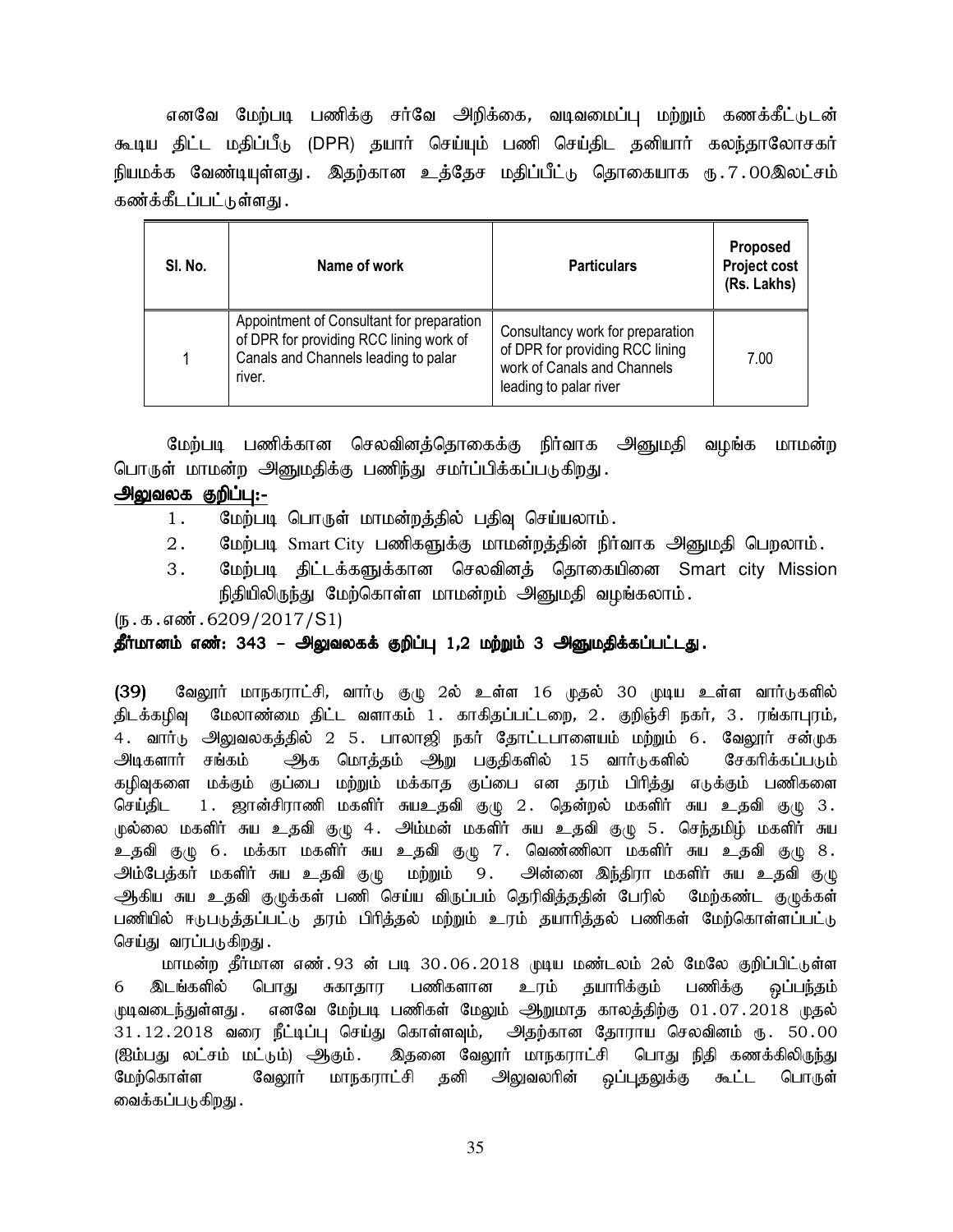#### அலுவலக குறிப்பு:

- 1. நிடக்கழிவு மேலாண்மை திட்ட வளாக பணிகள் செய்ய ஒன்பது மகளிர் சுயஉதவி குழுக்களுக்கு 01.07.2018 முதல் 31.12.2018 வரை செயல்பட அவசியம் கருதி தனி அலுவலர் ஒப்புதல் வழங்கலாம்.
- $2. 01.07.2018$  முதல்  $31.12.2018$  வரை மேற்கொள்ளப்படும் செலவினத்தை  $2018-$ 2019 ம் ஆண்டுக்கான பொது நிதியில் இருந்து மேற்கொள்ளுவதற்கான திருத்திய வரவு செலவு திட்டத்தில் ஒப்புதல் அளிக்கலாம்.
- 3. தோராய செலவினம் ரூ. 50.00 லட்சம் (Fifty lakhs only ) மாநகராட்சி பொது நிதியில் இருந்து மேற்கொள்ள தனி அலுவலர் அனுமதியும் ஒப்புதல் வழங்கலாம்.

#### (ந.க.எண்.எச் $1/846/2016$ )

### தீர்மானம் எண்: 344 – அலுவலகக் குறிப்பு அனுமதிக்கப்பட்டது.

(40) மேலூர் மாநகராட்சி மண்டலம்-3 க்குட்பட்ட விருபாட்சிபுரம் கிராமம் சர்வே எண்.238/11-ல் 1.19.40 ஹெக்டேர் நிலமானது தோப்பு புறம்போக்கு என வகைப்பாடு செய்யப்பட்டுள்ளதாகவும், இந்நிலம் மாநகராட்சி கட்டுப்பாட்டில் உள்ளது எனவும், இந்த நிலத்தை சுதந்திர போராட்ட தியாகிகளின் வாரிசுதாரா்கள் மற்றும் 14 திருநஙகைகளுக்கு வீட்டு மனை பட்டா வழஙக உத்தேசிக்கப்பட்டுள்ளதாகவும், அதற்கான தடையின்மைச் சான்று மாநகராட்சி வழஙகுமாறும், வட்டாட்சியா் வேலூா் வட்டம் அவா்களின் கடிதம் ந.க.எண்.பி2/3856/2018, நாள்:26.07.2018ன்படி தெரிவிக்கப்பட்டுள்ளது. மேற்கண்ட இடம் கிராமம் கணக்கில் தோப்பு புறம்போக்கு என உள்ளதால் சுதந்திர போராட்ட தியாகிகளின் வாரிசுதாரா்கள் மற்றும் திருநஙகைகளுக்கு இலவசமாக வீட்டு மனை பட்டா வழஙக மாநகராட்சி மாமன்ற இசைவினை தெரிவிக்க கோரப்பட்டுள்ள விபரத்தினை மாமன்றத்தின் பார்வைக்கும் முடிவிற்கும் வைக்கப்படுகிறது.

#### <u>அலுவலக குறிப்பு</u>

சுதந்திர போராட்ட தியாகிகளின் வாரிசுதாரர்கள் மற்றும் திருநஙகைகளுக்கு இலவசமாக வீட்டு மனை பட்டா வழஙக மாநகராட்சிக்கு ஆட்சேபனை ஏதும் இல்லை என தெரிவிக்கலாம்.

(ந.க.எண்.2160/2018 /எப்1)

### தீர்மானம் எண்: 345 – அலுவலகக் குறிப்பு அனுமதிக்கப்பட்டது.

(41) மேலூா் மாவட்டத்தின் தலைமை நகரமாகிய வேலூா், நகராட்சியாக இருந்த காலத்தில் இருந்தே, சுமார் 100 ஆண்டுகளுக்கு மேலாக வேலூர் மாவட்டம், வேலூர் தாலுக்கா, சதுப்பேரி வருவாய் கிராமம், சகுப்பேரி, புல எண் SF No.366/5, 366/7B, 366/8,366/18,368/1,368/2,364/5,-ல,7.**89** எக்கர் பரப்பளவு கொண்ட உரக்கிடங்கில் வேலூா் நகராட்சிப் பகுதியில் சேகரமாகும் திடக்கழிவுகள் கொட்டப்பட்டு வந்தது. வேலூா் நகராட்சி 2008 ஆம் ஆண்டு மாநகராட்சியாக தரம் உயா்த்தப்பட்ட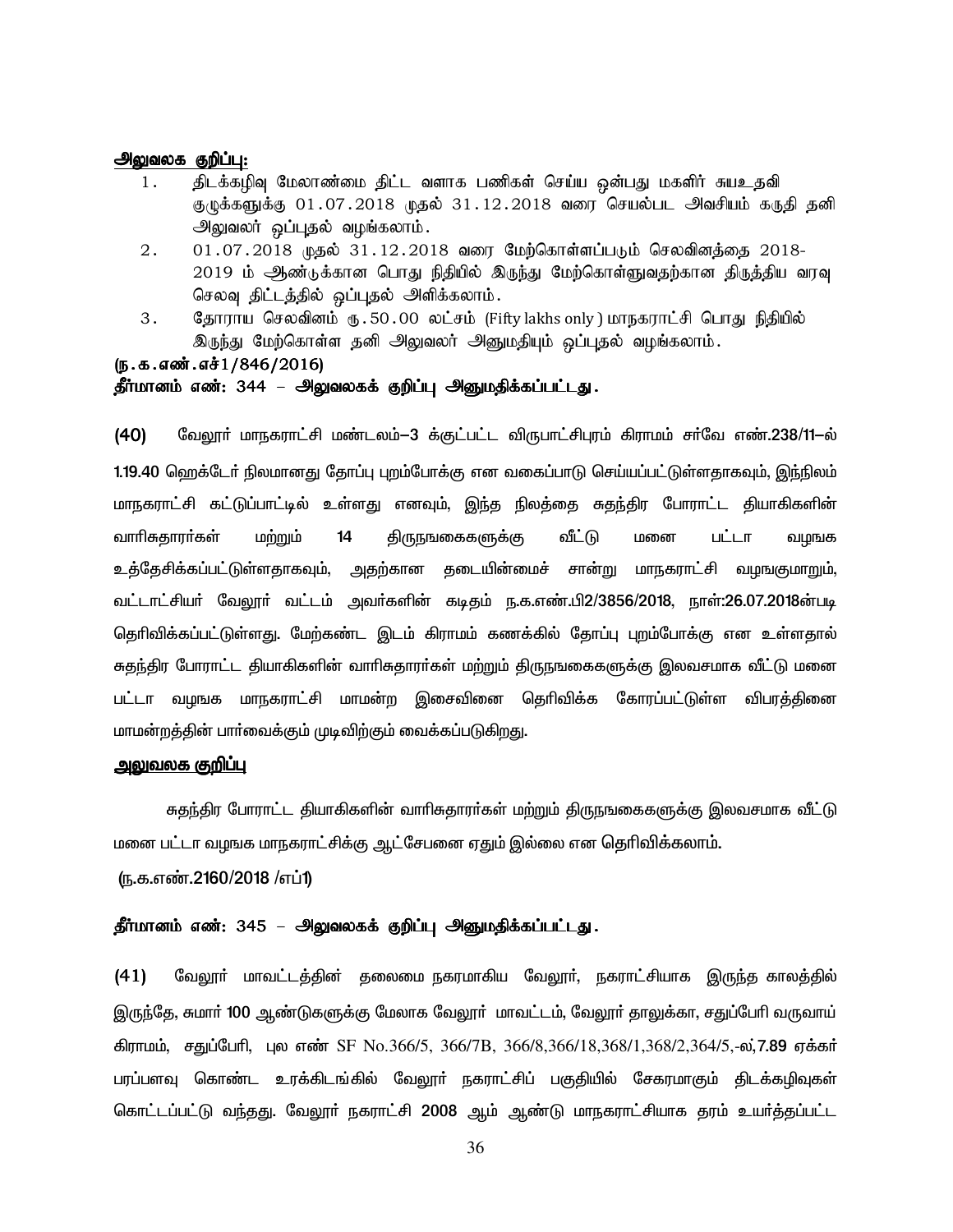பின்பும், வேலூா் மாநகராட்சி பகுதியில் உள்ள 60 வாா்டுகளில் உருவாகும் 20 மெட்ாிக் டன் கட்டிடம் மற்றும் கட்டிட இடிபாடு கழிவுகள் உட்பட தினசரி சேரமாகும் சுமார் 230 மெட்ரிக் டன் திடக்கழிவுகள் தொடா்ந்து சதுப்போி குப்பை கிடங்கில் கொட்டப்பட்டு வந்தது. இந்நிலையில, 2015 செப்டம்பா் மாதம் முதல் சதுப்பேரி கிராம பொதுமக்கள் இந்த குப்பை கிடங்கில் குப்பையை கொட்டக்கூடாது என தொடா் போராட்டம் நடத்தி வந்தனா். மேலும், இப்பகுதியை சோ்ந்த பொதுமக்கள் சதுப்போி குப்பை கிடங்கில் குப்பை கொட்டுவதை தடை செய்ய கோரி தென்மண்டல தேசிய பசுமை தீா்ப்பாயத்தில் வழக்கு தொடா்ந்தனா். சதுப்பேரி பொதுமக்கள் தென்மண்டல தேசிய பசுமை தீா்பாயத்தில் தொடா்ந்த வழக்கின் மீது 21.11.2016 அன்று பிறப்பித்த தீா்பாணையில, சதுப்போி குப்பை கிடங்கில் வேலூா் மாநகராட்சியால் குப்பை கொட்டுவது நிறுத்த வேண்டும் என உத்திரவிடப்பட்டது. சதுப்பேரி கிராமத்தை சேர்ந்த பொதுமக்கள் போராட்டம் மற்றும் கேசிய பசுமை தீர்ப்பாயம் பிறப்பித்த உக்திரவு ஆகியவற்றை தொடா்ந்து, வேலூா் மாநகராட்சி மண்டலம் I, காந்திநகா் பகுதியில் 2015 ஆம் ஆண்டு முதன் முதலாக சிறிய அளவில் நுண் உர மையம் தொடங்கி செயல்பாட்டிற்கு கொண்டுவாப்பட்டது. காந்தி நகர் உரம் தயாரிக்கும் மையத்தில், வாா்டு எண் 9 மற்றும் 12 ஆகிய 2 வாா்டுகளில் சேகரமாகும் 3 மெட்ரிக் டன் குப்பை தரம் பிரிக்கப்பட்டு, மட்கும் குப்பையிலிந்து உரம் தயாரிக்கும் பணியும், மட்காத மறு சுமூர்சி செய்யக்கூடிய குப்பையை விற்பனை செய்யும் நடவடிக்கையும், மட்காத மறு சுழற்றி செய்ய இயலாத குப்பையை, இறுகியாக்கம் செய்யும் நடவடிக்கையும் மேற்கொள்ளப்பட்டு வந்தது.

- 1) காந்தி நகரில் சிறிய அளவிலான நுண் உரம் தயாரிக்கும் மையத்தின் சிறப்பான செயல்பாட்டை தொடர்ந்து, வேலூர் மாநகராட்சி பகுதியில் மேலும் 41 சிறிய அளவிலான நுண் உர மையங்கள் அமைக்க நடவடிக்கை மேற்கொள்ளப்பட்டு, அதற்கான கட்டுமானப்பணிகள் முடிக்கப்பட்டு மொக்குமுள்ள 42 மையங்களிலும் அந்தந்த பகுதிகளில் சேகரமாகும் குப்பை தரம் பிரிக்கப்பட்டு கலவை உரம் தயாாிக்கும் பணி நல்ல முறையில் மேற்கொள்ளப்பட்டு வருக<u>ிறத</u>ு.
- 2) மேலும் மாநகராட்சிப் பகுதியில் தற்பொழுது சிறப்பாக செயல்படுத்தப்பட்டு வரும் 42 நுண் உரமாக்கும் மையஙகளுடன் கூடுதலாக 9 நுண் உரமாக்கும் மையஙகள் அமைக்கவும் நடவடிக்கை மேற்கொள்ளப்பட்டு வருகிறது.
- 3) மேலும் தற்பொழுது மாநகராட்சியில் சேகராமகும் திடக்கழிவுகளில் மக்கும் குப்பையிலிருந்து உரம் தயாரிக்கும் பணியும், மறுசுழற்சி கழிவுகளை மறுசுழற்சிக்கு மகளிா் சுய உதவிக்குமுக்களால் விற்பனை செய்யும் பணியும், மறுசுமற்சி செய்ய இயலாத பிளாஸ்டிக், துணி, தெர்மோகோல் உள்ளிட்ட கழிவுகளை அரியலூர் அல்ட்ரா—டெக் சிமெண்ட் தொழிற்சாலைக்கு அனுப்பும் பணியும் சிறப்பாக செயல்படுத்தப்பட்டு வருகிறது. வீடுகள் தோறும், திடக்கழிவு உற்பத்தியாகும் இடத்திலேயே பிரித்து வாஙகுவதற்கு நடவடிக்கை

37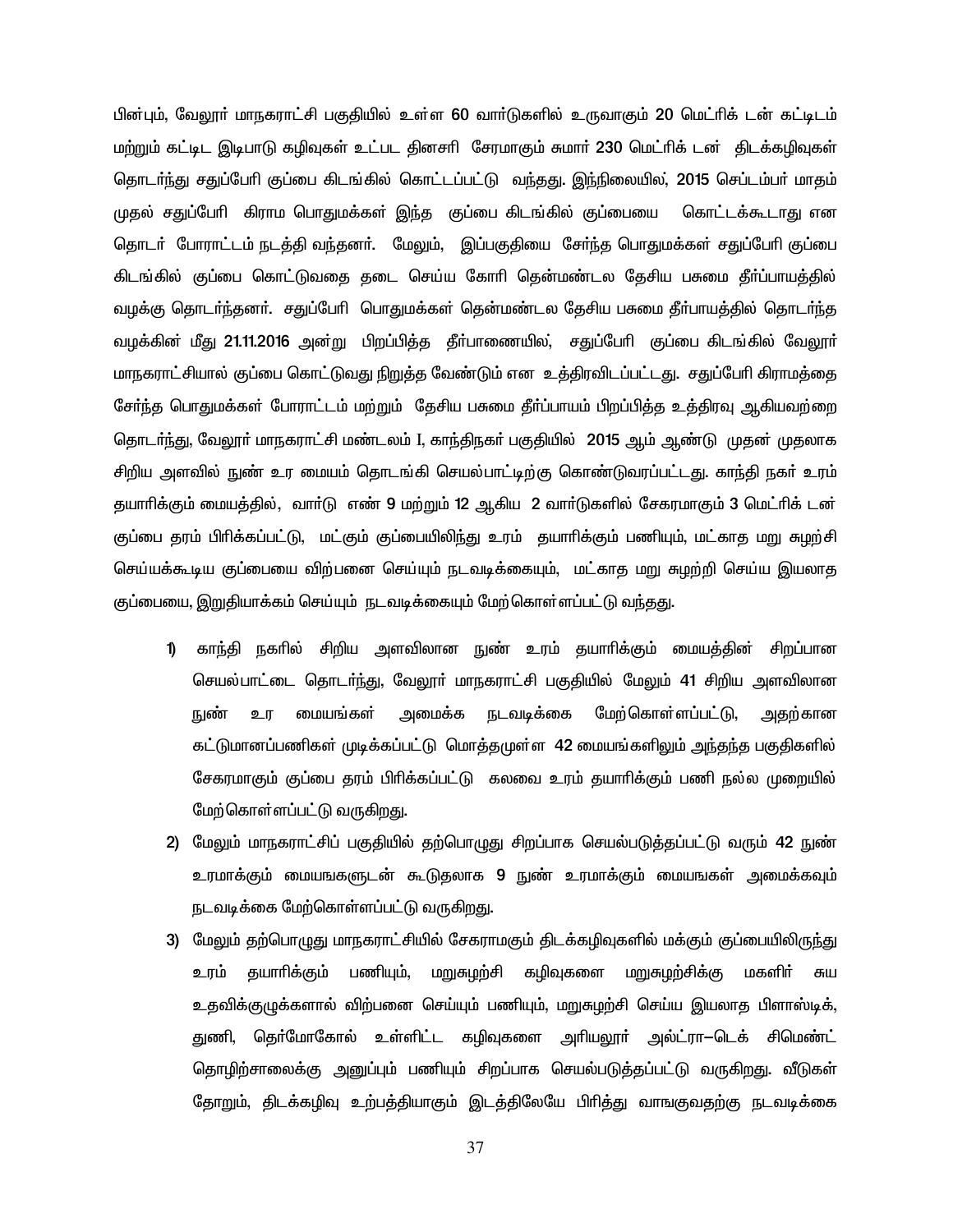எடுக்கப்பட்டு செயல்படுத்தப்படுத்தப்படுவதால் மாநகராட்சி பகுதியிலிருந்து குப்பைத் தொட்டிகள் அனைத்தும் அகற்றப்பட்டு குப்பைத் தொட்கள் இல்லாத மாநகராமாக்கப்பட்டு செயல்படுத்தப்பட்டு வருகிறது.

4) தற்போது இம்மாநகராட்சி பகுதியில் பயன்பாட்டிற்கு கொண்டுவரப்பட்டுள்ள 42 நுண் உர மையங்களில் சுமார் 165 மெட்ரிக் டன் குப்பை கையாளப்பட்டு இறுதியாக்கம் செய்யப்பட்டு வருகிறது. 45 மெட்ரிக் டன் திடக்கழிவுகள் அவை உருவாக்குபவர்களால் கையாளப்பட்டு <u>இறு</u>தியாக்கம் செய்யப்பட்டு வருகிறது. வேலூா் மாநகராட்சியில் 42 நுண் உர மையங்கள் சிறப்பாக செயல்பட்டு வரும் நிலையில், பொதுமக்கள் கோரிக்கையின் படியும், தேசியப் பசுமை தீா்ப்பாய உத்திரவுபடியும், 01.02.2018 முதல் சதுப்பேரி உரக்கிடங்கில் வேலூா் மாநகராட்சியால் குப்பை கொட்டுவது நிறுத்தப்பட்டுள்ளது. இதன் மூலம் சதுப்பேரி பகுதி பொதுமக்களின் 100 ஆண்டு கால பிரச்சனைக்கு நல்ல தீா்வு காணப்பட்டுள்ளது. மேலும் இனிமேல் எந்த சூழ்நிலையிலும் சதுப்பேரி உரக்கிடஙகில் மாநகராட்சியால் குப்பை கொட்டப்படாது என உறுதி ஏற்பதுடன், சதுப்பேரி உரக்கிடஙகில் தேஙகியுள்ள குப்பைகள் Bio mining முறையில் மீட்கப்பட்டு அந்த இடம் மாநகராட்சியின் பயன்பாட்டிற்கு கொண்டு வர நடவடிக்கை எடுக்கப்பட்டு வருகிறது. எனவே சதுப்பேரி உரக்கிடஙகில் குப்பை கொட்டுவது நிறுத்தப்பட்டுள்ளது எனவும் இந்த 7.89 ஏக்கர் நிலம் பொது மக்களுக்கு பயனுள்ள வகையிலான பயன்பாட்டிற்கு மாற்றம் செய்து அதற்கான திட்டஙகள் செயல்படுத்தப்படும் எனவும் பிரகடனப்படுத்த மாமன்றத்தின் அனுமதி கோரப்படுகிறது.

## அலுவலக குறிப்பு:

மாமன்றம் அனுமதிக்கலாம்.

#### ந.க.எண்:9312/2018/H1

## .<br>தீர்மானம் எண்: 346 – அலுவலகக் குறிப்பு அனுமதிக்கப்பட்டது.

(42) அரசாணை (MS) No.73, நகராட்சி நிர்வாகம் மற்றும் குடிநீர் வழங்கல்(MA.IV) துறை, நாள்:19/7/2018-ன்படி அனைத்து உள்ளாட்சி அமைப்புகளிலும் கீழ்கண்டவாறு அரசு வழிகாட்டுதல்களின்படி சொத்துவரி பொது சீராய்வு மேற்கொள்ள தெரிவிக்கப்பட்டுள்ளது .

- 1. குடியிருப்பு கட்டிடங்கள் 50% சதவீதத்திற்கு மிகாமல்
- 2. வாடகை குடியிருப்பு கட்டிடங்கள் 100% சதவீதத்திற்கு மிகாமல்
- 3. குடியிருப்பு அல்லாத கட்டிடங்களுக்கு 100% சதவீதத்திற்கு மிகாமல்

மேலும் அரசாணை (MS) No:76, நகராட்சி நிர்வாகம் மற்றும் குடிநீர் வழங்கல்  $(MA.IV)$  துறை நாள்:26/7/2018-ல் அரசாணை  $(MS)$  No:73, நகராட்சி நிர்வாகம் மற்றும் குடிநீர் வழங்கல் (MA.IV) துறை நாள்:19/7/2018-ல் வெளியிடப்பட்ட அரசாணையின் <u>அட்டவணையில் வரிசை எண்2-ல் வாடகை குடியிருப்பு கட்டிடங்களுக்கு 100% சதவீதம்</u>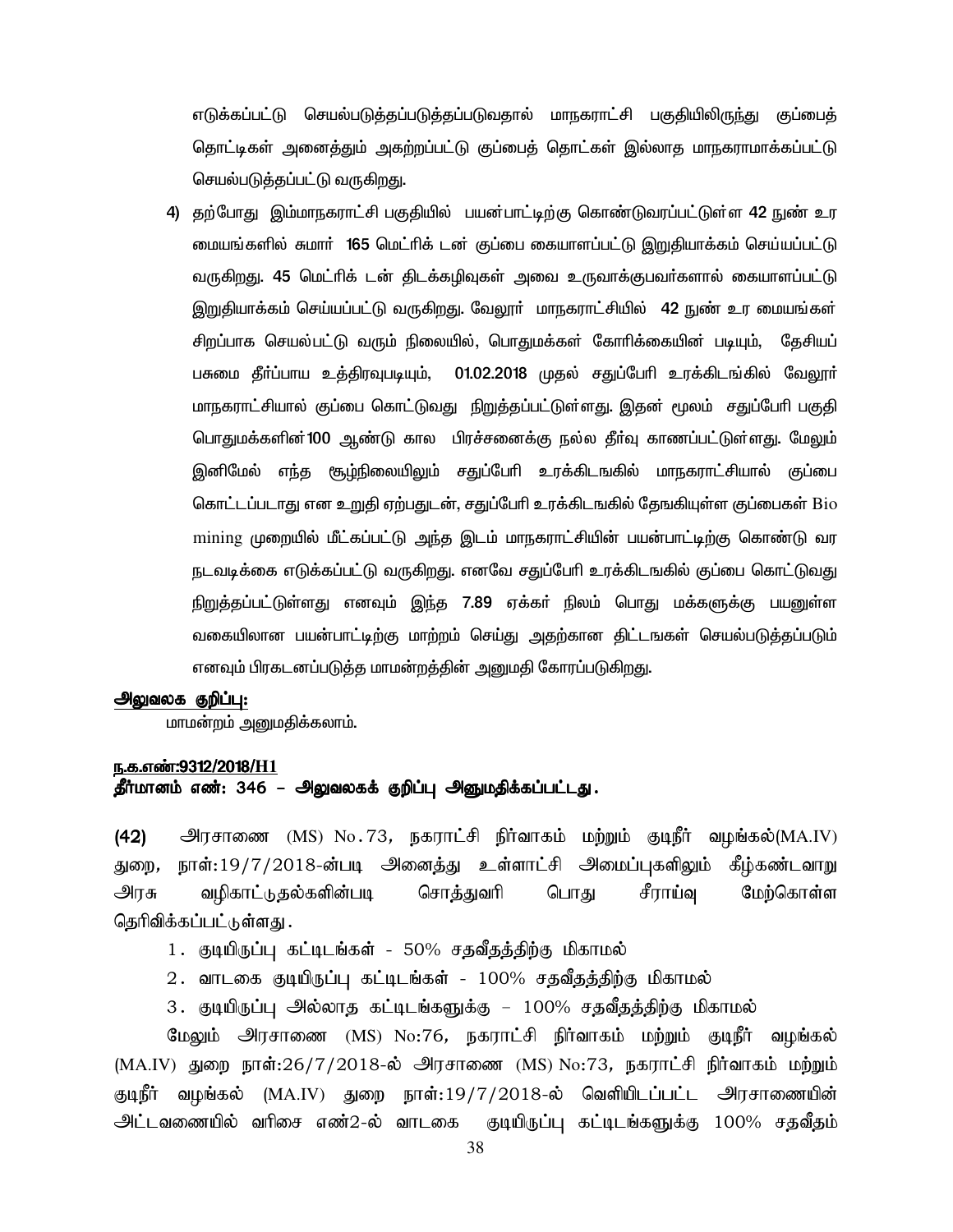மிகாமல் என குறிப்பிட்டுள்ளதை நீக்கம் செய்து அரசாணை எண்.76-ல் வெளியிடப்பட்டு வரப்பெற்றுள்ளது .

வேலூர் மாநகராட்சியில் 01/4/2018 முதல் சொத்துவரி பொது சீராய்வு மேற்கொள்ள வரப்பெற்ற இரண்டு அரசாணைகளையும் மாமன்றத்தின் பார்வைக்கும், பதிவிற்கும் வைக்கப்படுகிறது.

## அலுவலக குறிப்பு:

வேலூர் மாநகராட்சியில் 01/04/2018 முதல் சொத்துவரி பொது சீராய்வு மேற்கொள்ள வரப்பெற்ற அரசாணை எண்(MS) No.73, நகராட்சி நிர்வாகம் மற்றும் குடிநீர் வழங்கல்  $(MA IV)$  துறை நாள்: $19/7/2018$  மற்றும் அரசாணை எண் $(MS)$  No.76, நகராட்சி நிர்வாகம் மற்றும் குடிநீர் வழங்கல் (MA.IV) துறை நாள்:26/7/2018 ஆகிய இரண்டு அரசாணைகளையும் மாமன்றத்தில் பதிவு செய்யலாம்.

#### ந.க.எண்/3899/2018/A1

தீர்மானம் எண்: 347 – அரசாணை எண். 73 மற்றும் 76 மாமன்றத்தில் பதிவு செய்யப்பட்டது.

(43) மேலூர் மாநகராட்சி மண்டலம் IV வார்டு எண் 46 To 60 க்குட்பட்ட பகுதிகளில் வீடுவீடாக குப்பை சேகரித்தல் உள்ளிட்ட திடக்கழிவு மேலாண்மைப்பணிகளை மேற்கொள்ள போதுமானப் பணியாளர்கள் இல்லாததால் ஒப்பந்த அடிப்படையில் தினசரி 228 எண்ணிக்கை தினக்கூலி ஒப்பந்தப்பணியாளர்களை பணியில் ஈடுபடுத்த மாமன்ற தீர்மானம் எண். 483 நாள்: 18 . 12 . 2017-ல் ஒப்புதல் பெறப்பட்டடு ஒப்பந்தப்புள்ளி கோரப்பட்டு குறைந்த ஒப்பந்த புள்ளி அி்த்த M/S. KAY YES CONSTRACTIONS என்ற ஒப்பந்ததாரருக்கு பணி உத்தரவு வழங்க மாமன்ற தீர்மானம் எண்.148 நாள்:28.03.2018ல் ஒப்புதல் பெறப்பட்டு 01.04.2018 முதல் 31.07.2018 வரையில் 4 மாதங்களுக்கு தினக்கூலி ரு.297/-.<br>அடிப்படையில் தினசரி 228 ஒப்பந்தப்பணியாளர்கள் சப்ளை செய்ய பணி ஆணை வழங்கப்பட்டுள்ளது. மேற்கண்ட ஒப்பந்தம் 31.07.2018-ல் முடிவடைவதால் நகராட்சி நிர்வாக ஆணையர் சென்னை அவர்களின் உத்திரவுப்பெற்று மறு ஒப்பந்தப்புள்ளி கோர மாமன்றத்தின் ஒப்புதல் பெற்று நகராட்சி நிர்வாக ஆணையர் சென்னை அவர்களுக்கு கடிதம் அனுப்பப்பட்டு நடவடிக்கையில் உள்ளது. நகராட்சி நிர்வாக ஆணையர் சென்னை அவர்களின் அனுமதி பெற்று மறு ஒப்பந்தப்புள்ளி கோரி பணி உத்திரவு வழங்க குறைந்தது கூடுதலாக இரண்டு மாதங்கள் ஆகும் என்பதால் திடக்கழிவு மேலாண்மைப்பணிகள் பாதிக்காமலிருக்க M/S. KAY YES CONSTRACTIONS ஒப்பந்ததாரருக்கு அளிக்கப்பட்ட தினசரி 228 தினக்கூலிப்பணியாளர்கள் சப்ளை செய்யும் ஒப்பந்தத்தினை 01.08.2018 முதல் இரண்டு மாதங்களுக்கு அல்லது மாற்று ஏற்பாடுகள் செய்யப்படும் வரையில் கூடுதலாக நீட்டிப்பு செய்து பணி உத்திரவு வழங்கவும் அதற்குரிய உத்தேச செலவினம் ரு.42.00 லட்சம் மாநகராட்சி பொது நிதியிலிருந்து மேற்கொள்ளவும் மாமன்ற அனுமதிக்கு கோரப்படுகிறது.

#### .அலுவலக குறிப்பு

மாமன்றம் ஒப்புதல் அளிக்கலாம்

39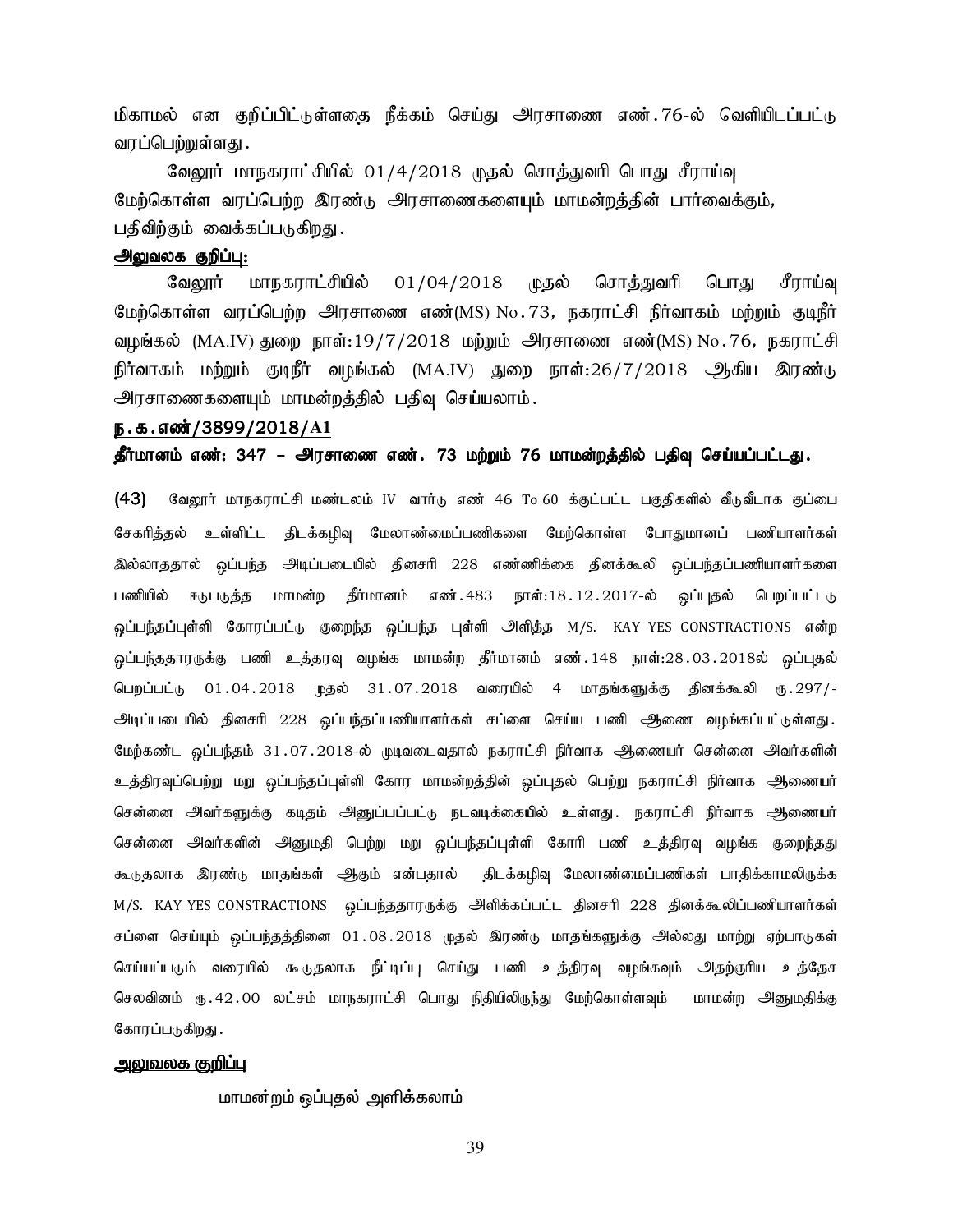#### (ந.க.எண்:14248/2018/**H1/Z4**)

## தீர்மானம் எண்: 348 – அலுவலகக் குறிப்பு அனுமதிக்கப்பட்டது.

(44) மேலூர் மாநகராட்சி மண்டலம் IV வார்டு எண் 16 To 30 க்குட்பட்ட பகுதிகளில் வீடுவீடாக குப்பை சேகரித்தல் உள்ளிட்ட திடக்கமிவு மேலாண்மைப்பணிகளை மேற்கொள்ள போதுமானப் பணியாளர்கள் இல்லாததால் ஒப்பந்த அடிப்படையில் தினசரி 230 எண்ணிக்கை தினக்கூலி ஒப்பந்தப்பணியாளர்களை பணியில் ஈடுபடுத்த மாமன்ற தீர்மானம் எண். 483 நாள்: 18 . 12 . 2017-ல் ஒப்புதல் பெறப்பட்டடு ஒப்பந்தப்புள்ளி கோரப்பட்டு குறைந்த ஒப்பந்த புள்ளி அிளித்த M/S. KAY YES CONSTRACTIONS என்ற <u>ஒ</u>ப்பந்ததாரருக்கு பணி உத்தரவு வழங்க மாமன்ற தீர்மானம் எண்.148 நாள்:28.03.2018ல் ஒப்புதல் பெறப்பட்டு 01.04.2018 முதல் 31.07.2018 வரையில் 4 மாதங்களுக்கு தினக்கூலி ரு.297/-அடிப்படையில் தினசரி 20 ஒப்பந்தப்பணியாளர்கள் சப்ளை செய்ய பணி ஆணை வழங்கப்பட்டுள்ளது. மேற்கண்ட ஒப்பந்தம் 31.07.2018-ல் முடிவடைவதால் நகராட்சி நிர்வாக ஆணையர் சென்னை அவர்களின் உத்திரவுப்பெற்று மறு ஒப்பந்தப்புள்ளி கோர மாமன்றத்தின் ஒப்புதல் பெற்று நகராட்சி நிர்வாக ஆணையர் சென்னை அவர்களுக்கு கடிதம் அனுப்பப்பட்டு நடவடிக்கையில் உள்ளது. நகராட்சி நிர்வாக ஆணையர் சென்னை அவர்களின் அனுமதி பெற்று மறு ஒப்பந்தப்புள்ளி கோரி பணி உத்திரவு வழங்க குறைந்தது கூடுதலாக இரண்டு மாதங்கள் ஆதம் என்பதால் திடக்கழிவு மேலாண்மைப்பணிகள் பாதிக்காமலிருக்க M/S. KAY YES CONSTRACTIONS ஒப்பந்ததாரருக்கு அி்க்கப்பட்ட தினசரி 230 தினக்கூலிப்பணியாளர்கள் சப்ளை செய்யும் ஒப்பந்தத்தினை 01.08.2018 முதல் இரண்டு மாதங்களுக்கு அல்லது மாற்று ஏற்பாடுகள் செய்யப்படும் வரையில் கூடுதலாக நீட்டிப்பு செய்து பணி உத்திரவு வழங்கவும் அதற்குரிய உத்தேச செலவினம் ரு.42.00 லட்சம் மாநகராட்சி பொது நிதியிலிருந்து மேற்கொள்ளவும் மாமன்ற அனுமதிக்கு கோரப்படுகிறது.

#### <u>அலுவலக குறிப்பு</u>

மாமன்றம் ஒப்புதல் அளிக்கலாம்

#### (ந.க.எண்:14248/2018/H1/Z4)

தீர்மானம் எண்: 349 – அலுவலகக் குறிப்பு அனுமதிக்கப்பட்டது.

(45) வேலூர் மாநகராட்சி மண்டலம் III, வார்டு எண் 31 முதல் 45 வரையிலான பகுதிகளில் வீடு வீடாக திடக்கழிவு சேகரித்து, இவற்றை வண்டிகள் முலமாக அந்தந்த வார்டு பகுதிகளில் உள்ள திடக்கழிவு மேலாண்மை மையங்களுக்கு எடுத்துச் செல்லும் பணியினை ஒப்பந்த அடிப்படையில் 200 தினக்கூலி பணியாளர்கள், ஒப்பந்ததாரர் KAY YES CONSTRUCTIONS அவர்கள் விநியோகித்த பணியாளர்கள் ஏற்கனவே பணிபுரிந்து வருகின்றனர். அன்னாரது ஒப்பந்தம்  ${\tt g}$ லை - 2018 உடன் முடிவடைந்தது. இதற்கான மாமன்ற தீர்மானம் எண்:151 நாள்:28.03.2018 <u>ஆகு</u>ம். மேலும் இப்பணியை 2 மாத காலத்திற்கு (01.08.2018 முதல் 30.09.2018) நீட்டிப்பு செய்ய வேண்டடியுள்ளதால் .இதற்கான உத்தேச செலவினத் தொகை ரு 36,00,000/-ஆகும்.

எனவே, திடக்கழிவு மேலாண்மை பணிகளை தங்குதடையின்றி மேற்கொள்ளவும், பொது சுகாதார நலன் கருதி, இதே ஒப்பந்தத்தினை மேலும் 2 மாத காலத்திற்கு (01.08.2018 முதல்

40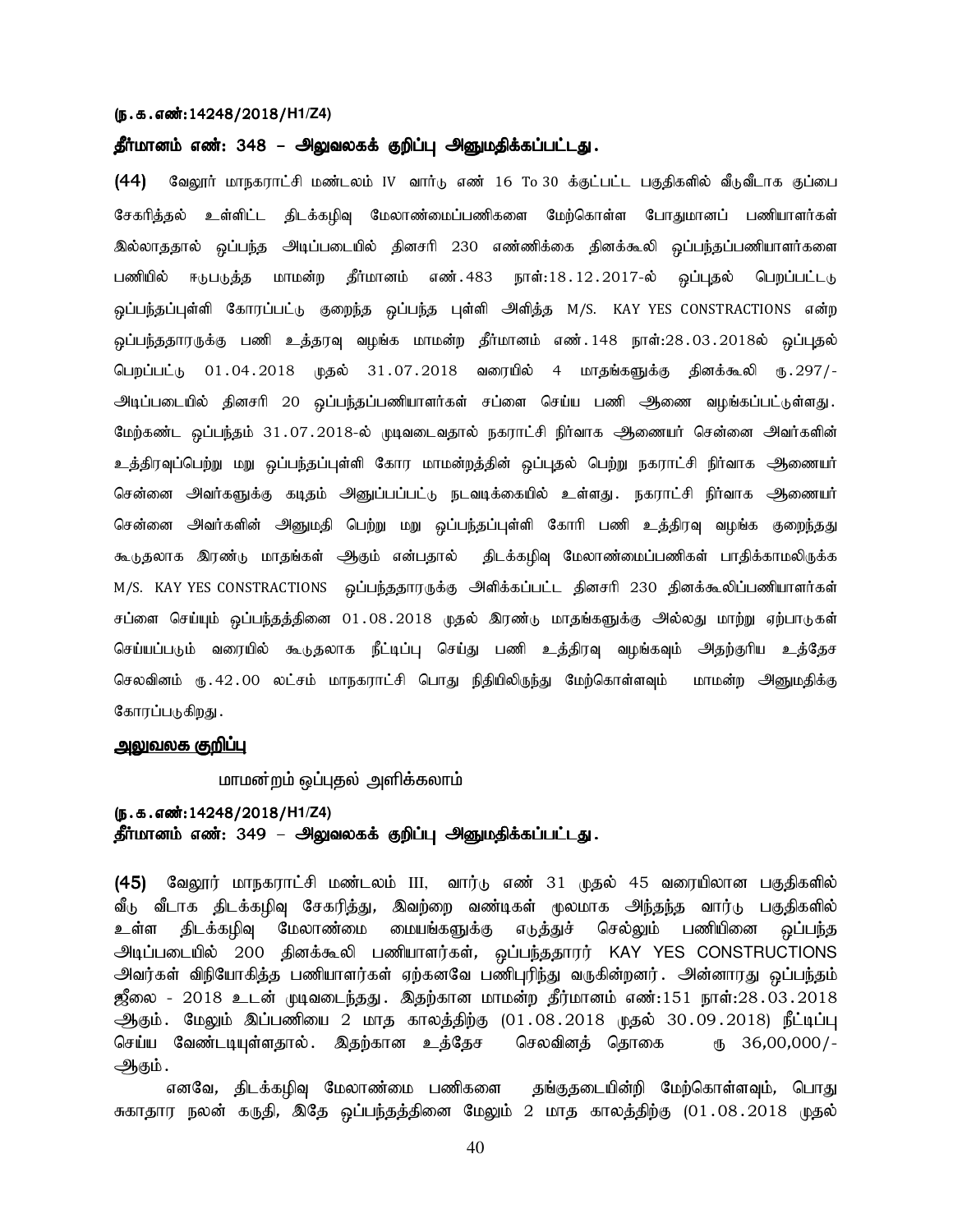30.09.2018) நீட்டிப்பு செய்யவும் அதற்கான செலவினத் தொகை ரூ 36.00 லட்சத்திற்கு மாமன்ற அனுமதிக்கு வேண்டப்படுகிறது.

#### <u>அலுவலக குறிப்பு</u>

- 1. மாமன்றம் அனுமதிக்கலாம்.
- 2. இப்பணியினை ஒப்பந்த அடிப்படையில் செய்து வரும் KAY YES CONSTRUCTIONS ஒப்பந்ததாரர் அவர்களுக்கு ஒப்பந்த நீட்டிப்பு செய்யலாம்.

(e.f.vz;: (e.f.vz;: **14883/2017/H-1/Z-3)** 

#### தீர்மானம் எண்: 350 – அலுவலகக் குறிப்பு 1 மற்றும் 2 அனுமதிக்கப்பட்டது.

(46) வேலூர் மாநகராட்சி வார்டு குழு- 1-ல் உள்ள 15 வார்டுகளில் திடக்கழிவு மேலாண்மை வளாகம் (1) பள்ளிகுப்பம் (2) தாராபடவேடு (3) செங்குட்டை (4) காந்திநகர் (5) கழிஞ்தூர் (6) சர்கார் தோப்பு (7) அண்ணாநகர் (8) சர்கார் தோப்பு ஆகிய பகுதிகளில் 15 வார்டுகளில் சேகரமாகும் கழிவுகள், மக்கும் குப்பை மற்றும் மக்கா குப்பை என தரம் பிரித்து எடுக்கும் பணிகள் செய்திட தனலட்சுமி மகளிர் குழு, வஞ்சியம்மாள் மகளிர் குழு, மற்றும் வெற்றிச் சின்னம் மகளிர் குழு ஆகிய 3 மகளிர் குழுக்கள் பணி செய்ய விருப்பம் தெரிவித்தன் பேரில் மேற்கண்ட குழுக்கள் தற்போது பணியில் ஈடுபட்டு குப்பை பிரிக்கும் பணியினை செய்து வருகின்றனர்.

மேற்படி உரம் தயாரிக்கும் பணி 21.09.2016 முதல் மாமன்ற அனுமதி பெற்று பணி மேற் கொள்ளப்பட்டு வருகின்றது. மேற்படி பணி காலம் 30.06.2018-ல் முடிவடைந்ததால் மேலும் 6 மாத காலம் அல்லது மாற்று ஏற்பாடு செய்யப்படும் வரை இவற்றில் எது முந்தையதோ அதுவரை மேற்கண்ட பணியினை நிடிப்பு செய்து கொள்ளவும். அதற்கான உத்தேச செலவீனம் ரூ.38.70 /-லட்சத்தினை மாநகராட்சி பொது நிதி கணக்கில் மேற் கொள்ளவும் மாமன்ற ஓப்புதலுக்கு வைக்கப்படுகின்றது.

#### <u>அலுவலக குறிப்பு</u>

1) பொது சுகாதார பணிகளின் அவசியம் கருதி மாமன்ற ஒப்புதல் வழங்கலாம்.

2) பொது நிதியிலிருந்து மேற் கொள்ளப்படும் செலவினத்தை 2017-2018-ம் ஆண்டுக்கான திருத்திய வரவு செலவு திட்டத்தில் சேர்க்கலாம்.

3) அவசர அவசியம் கருதி மாமன்ற அனுமதி வழங்கலாம்

**(ந.க.எ.H1/ 2180 / 2015)** 

தீர்மானம் எண்: 351 – அலுவலகக் குறிப்பு 1,2 மற்றும் 3 அனுமதிக்கப்பட்டது.

(47) இவ்வலுவலக பணி உத்தரவு எண்: 14883/2017/H1/Z1 நாள்: 28.03.2018, படி திடக்கழிவு மேலாண்மை பணியினை மேற்கொள்ள பணியாளர்களை ஒப்பந்த அடிப்படையில் வினியோகம் செய்துவரும் திருவாளர். கே.எஸ்.கன்ஸ்ட்ரக்ஸன் பணிக்காலம் **31.07.2018** உடன் முடிவடைகின்றது. இதற்கான அனுமதிக்கப்பட்ட செலவீனம் **97.67 லட்சத்தில்** இதுவரை 47.43 லட்சத்திற்கு பட்டியல் தொகை வழங்கப்பட்டுள்ளது போக மீதம் ரூபாய் 50.24 லட்சம் உள்ளது, தற்போது மறு ஒப்பந்தப்புள்ளி கோரும் பணி நடவடிக்கையில் உள்ளது. இருப்பினும் இப்பணி முற்றுப்பெற கூடுதல் அவகாசம் ஆகுமாதலால் மேற்கண்ட ஒப்பந்த காலத்தினை மேலும் 60 நாட்கள் அல்லது மாற்று ஏற்பாடு